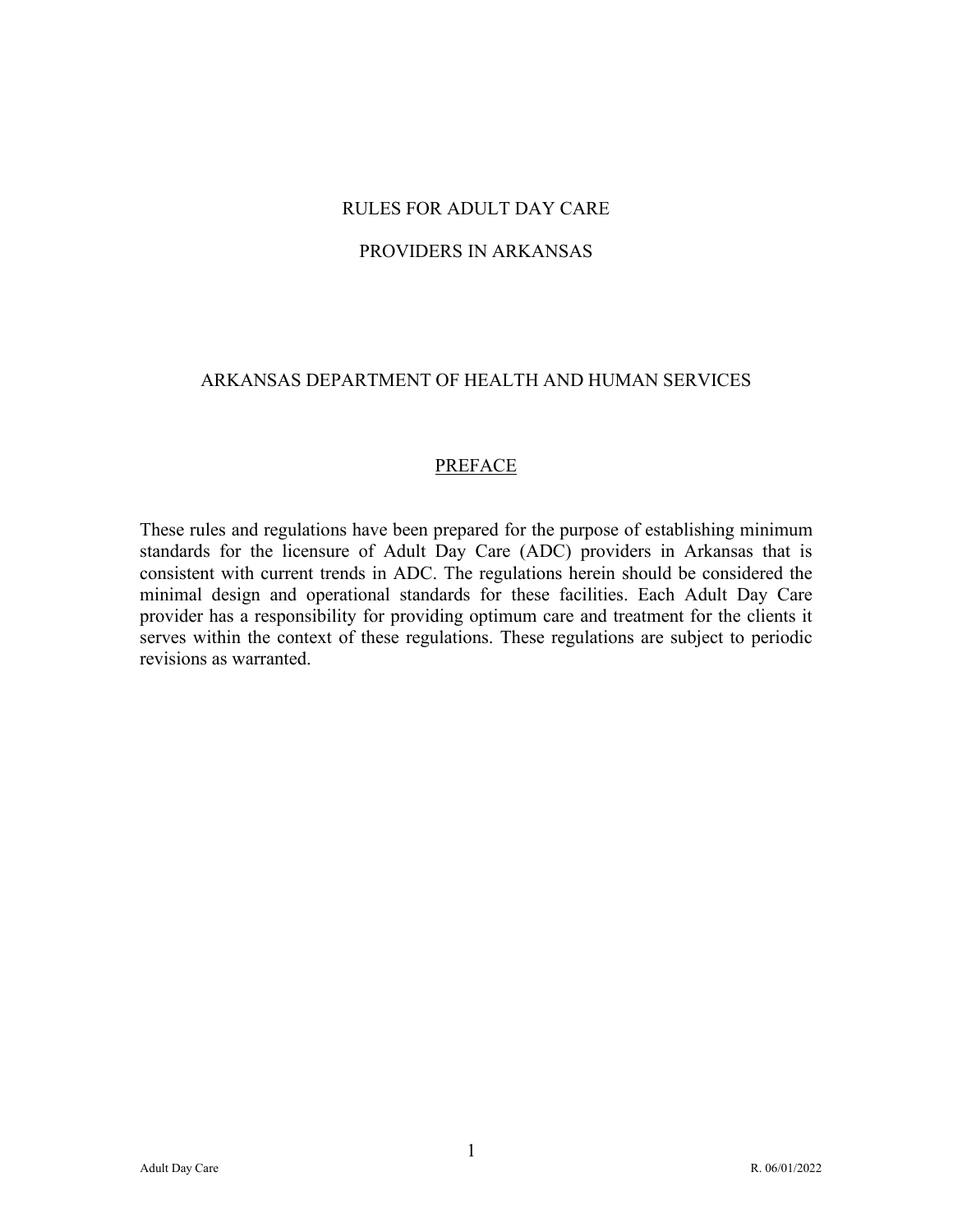# LICENSING REQUIREMENTS FOR ADULT DAY CARE

# TABLE OF CONTENTS

|                                                                         | Page |
|-------------------------------------------------------------------------|------|
| Introduction                                                            |      |
| 100                                                                     |      |
| <b>200</b>                                                              |      |
|                                                                         |      |
|                                                                         |      |
|                                                                         |      |
|                                                                         |      |
|                                                                         |      |
| 300                                                                     |      |
|                                                                         |      |
|                                                                         |      |
|                                                                         |      |
|                                                                         |      |
| Suspected Abuse, Neglect or Misappropriation of Client<br>305 Reporting |      |
|                                                                         |      |
|                                                                         |      |
| 307                                                                     |      |
|                                                                         |      |
| 400                                                                     |      |
|                                                                         |      |
|                                                                         |      |
|                                                                         |      |
|                                                                         |      |
| 500                                                                     |      |
|                                                                         |      |
|                                                                         |      |
|                                                                         |      |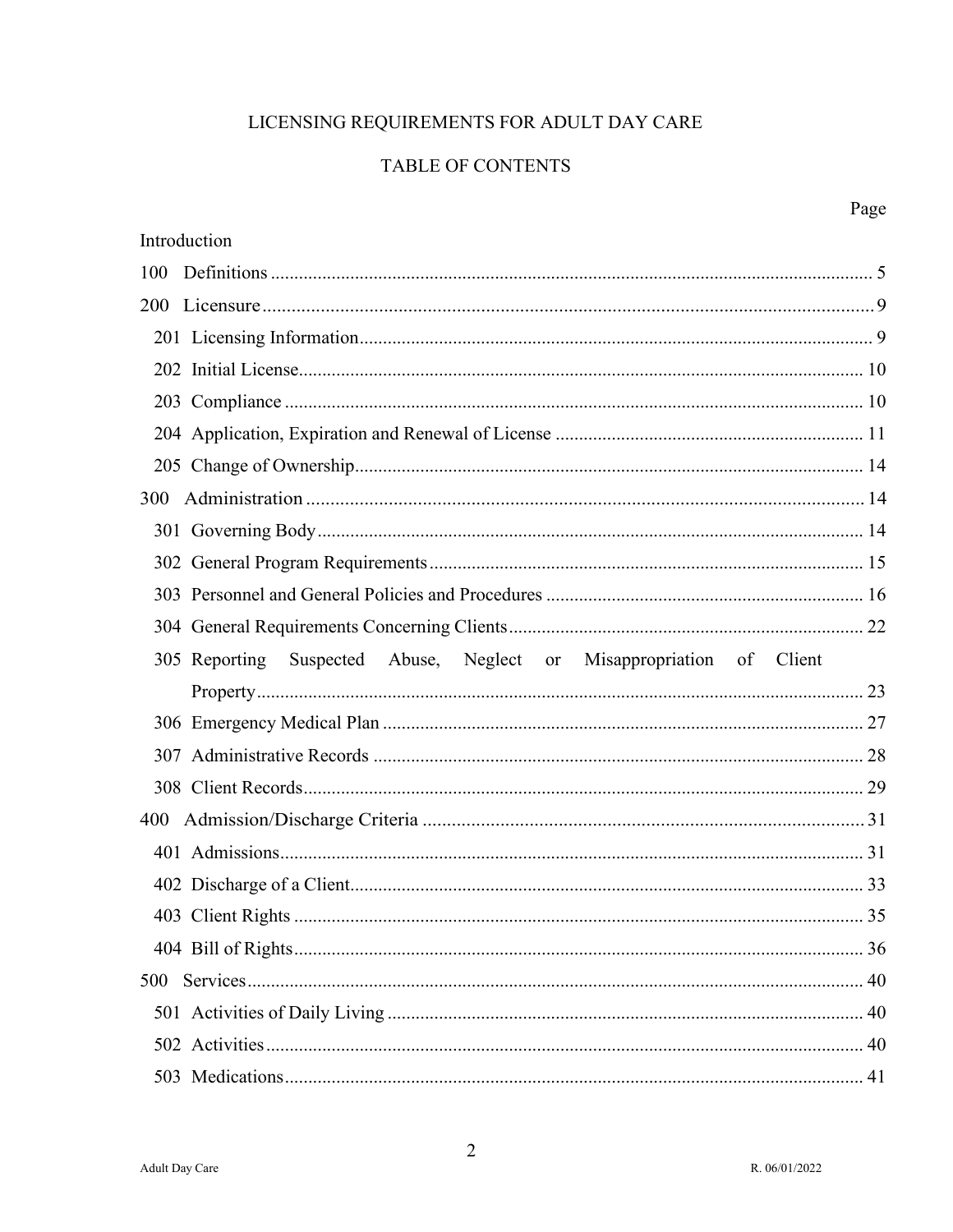| 600 |  |
|-----|--|
|     |  |
|     |  |
|     |  |
|     |  |
|     |  |
|     |  |
|     |  |
|     |  |
|     |  |
|     |  |
|     |  |
|     |  |
|     |  |
|     |  |
|     |  |
|     |  |
|     |  |
|     |  |
|     |  |
|     |  |
|     |  |
|     |  |
|     |  |
| 800 |  |
|     |  |
|     |  |
|     |  |
|     |  |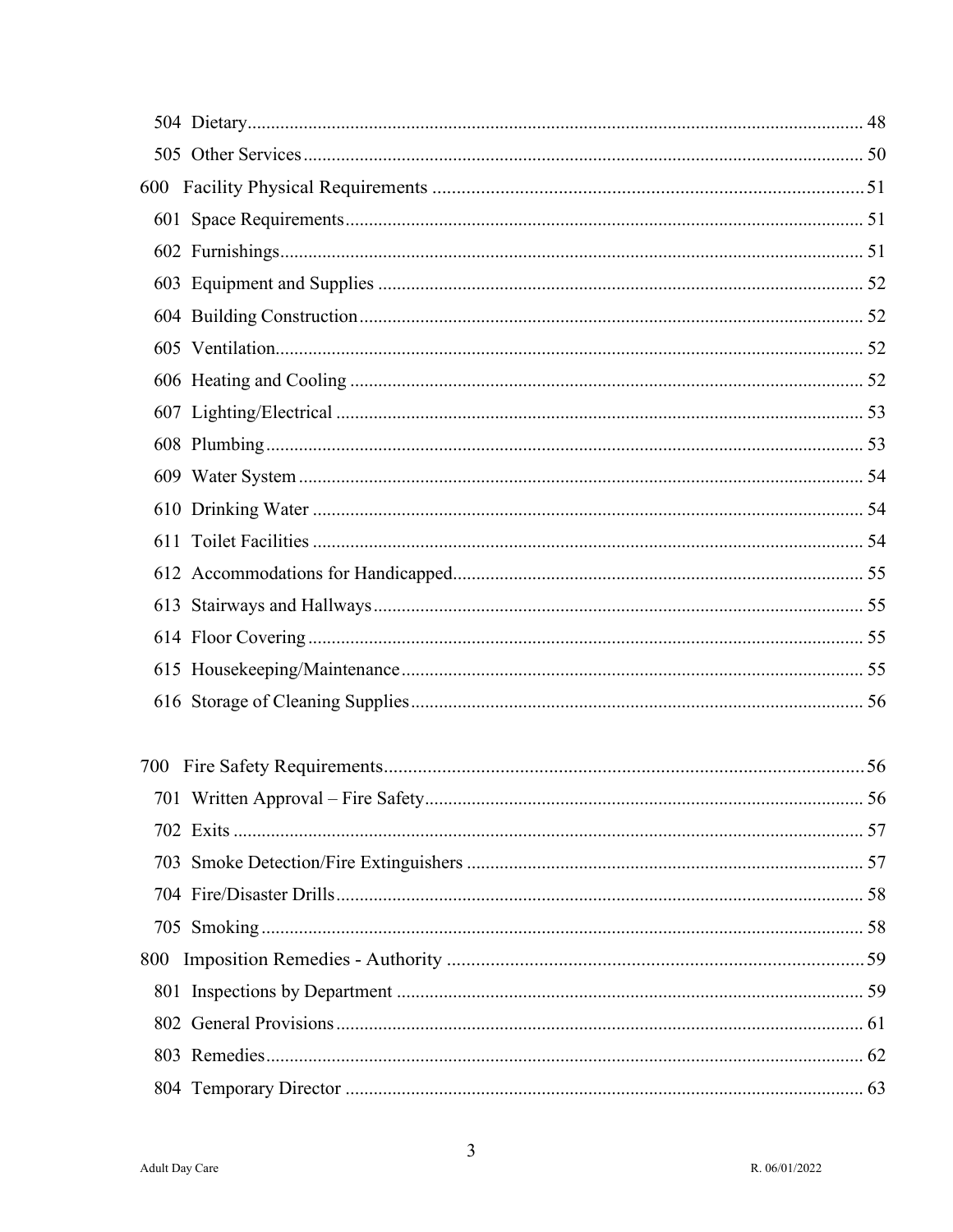| 1001 Forms |  |
|------------|--|
|            |  |
|            |  |
|            |  |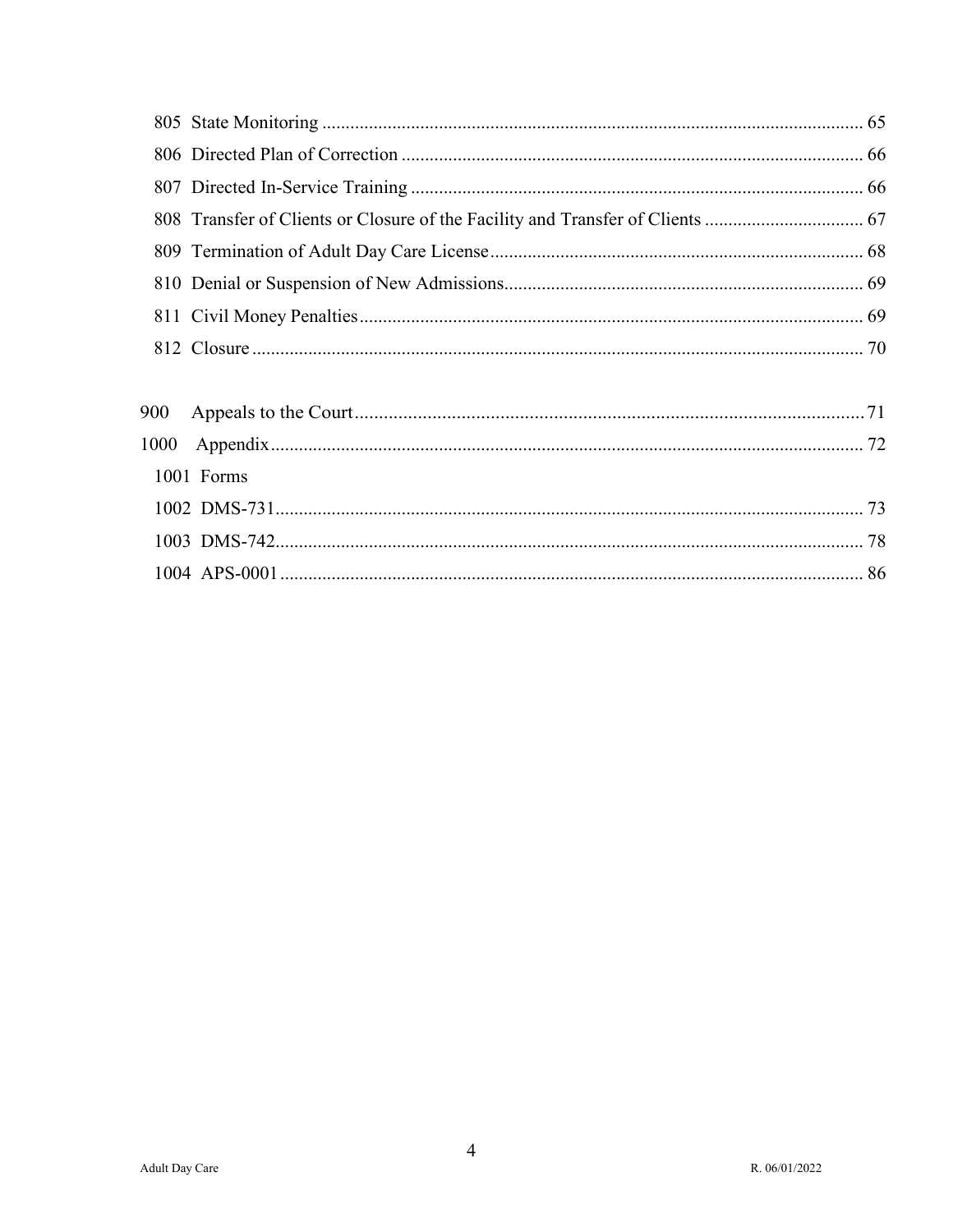# ADMINISTRATIVE RULES FOR PROVIDERS OF ADULT DAY CARE

#### 100 DEFINITIONS

As used in these rules the following definitions shall apply unlessthe context clearly states otherwise. Where these rules refer to an enactment of the General Assembly, such referenced shall include subsequent enactment or amendments by the General Assembly on the same subject matter.

ABUSE - Shall have the same meaning as prescribed by Ark. Code Ann.§ 12- 12- 1703. "Abuse" also includes sexual abuse as defined in Ark. Code Ann. §12- 12- 1703(18).

ACTIVITIES OF DAILY LIVING – The tasks for self-care that are performed either independently, with supervision, with assistance, or by others. Activities of daily living include but are not limited to ambulating, transferring, grooming, bathing, dressing, eating and toileting.

ADA – The Americans with Disabilities Act.

ADULT DAY CARE PROGRAM - Adult Day Care (ADC) is a program which provides care and supervision to meet the needs of four (4) or more functionally impaired adults for periods of less than twenty-four, but more than two hours per day in a place other than the adult's own home.

ADULT DAY CARE PROVIDER - The person, corporation, partnership, association, or organization legally responsible for the overall operation of the ADC Program and that is licensed to operate as an ADC by the Department

APPLICANT - The person, corporation, partnership, association or organization which has submitted an application to operate an ADC but has not yet been approved and issued a license by the Department.

CAREGIVER – Shall have the same meaning prescribed by Ark. Code §12-12- 1703.

CONTACT DAYS – Contact days means the number of days the client actually attended the Adult Day Care facility.

 $DEFICIENCY - A$  facility's failure to meet program participation requirements as defined in these and other applicable rules and laws.

DEPARTMENT - The division within the Department of Human Services that has the responsibility for the licensure and certification of long term care facilities.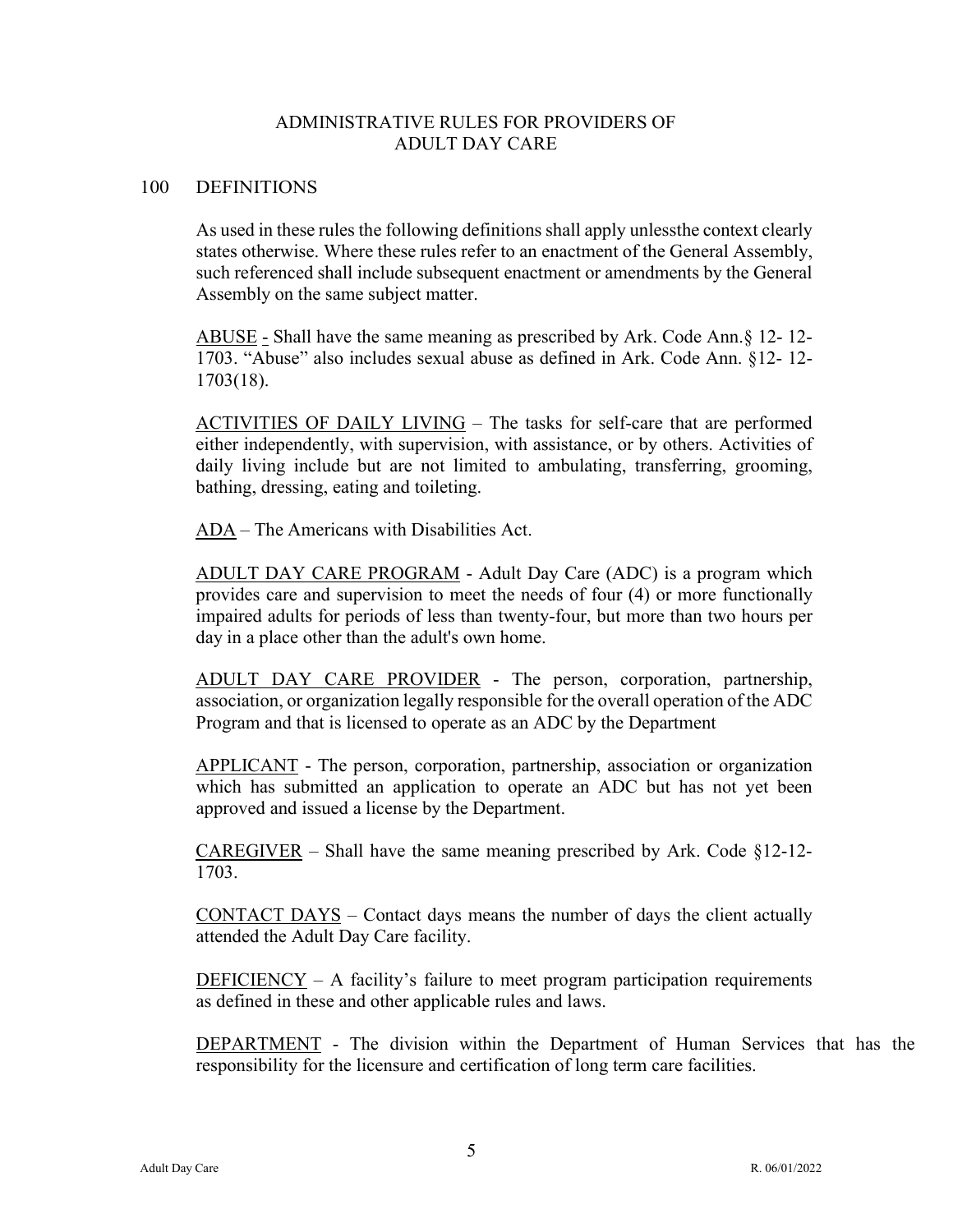DIRECT CARE SERVICES – Services that directly help a client with certain routines and activities of daily living such as assistance with mobility and transfers; assistance to clients to consume a meal, grooming, shaving, trimming or shaping fingernails and toenails, bathing, dressing, personal hygiene, bladder and bowel requirements, including incontinence or assistance with medication only to the extent permitted by the state Nurse Practice Act and interpretations thereto by the Arkansas State Board of Nursing.

DIRECT CARE STAFF – Any staff, compensated or volunteer, acting on behalf of, employed by, or contracted by the facility either directly or through an employment agency, to provide services and who provides direct care services or assistance to clients, including activities of daily living and tasks related to medication administration or assistance.

DIRECT CONTACT – The ability or opportunity of employees of the facility, or individuals with whom the facility contracts either directly or through an agency, to physically interact with or be in the presence of clients.

DIRECTOR – The individual or entity that conducts the business of the facility and is in charge of the daily operations of the facility. The Director is the resource contact between the facility and the Department.

DISCHARGE – When a client leaves the facility and it is not anticipated that the client will return.

EMERGENCY MEASURES – Those measures necessary to respond to a serious situation that threatens the health and safety of clients.

EXPLOITATION – Shall have the same meaning as prescribed by Ark. Code Ann. §12-12-1703 and as amended.

FUNCTIONALLY IMPAIRED ADULT - An individual, age eighteen (18) or older, who by reason of mental or physical disability, requires care and supervision.

HIPAA - Health Insurance Portability Accountability Act required by federal law to "protect health information" of clients. See [www.dhhs.gov/ocr/hipaa](http://www.dhhs.gov/ocr/hipaa) for specific details.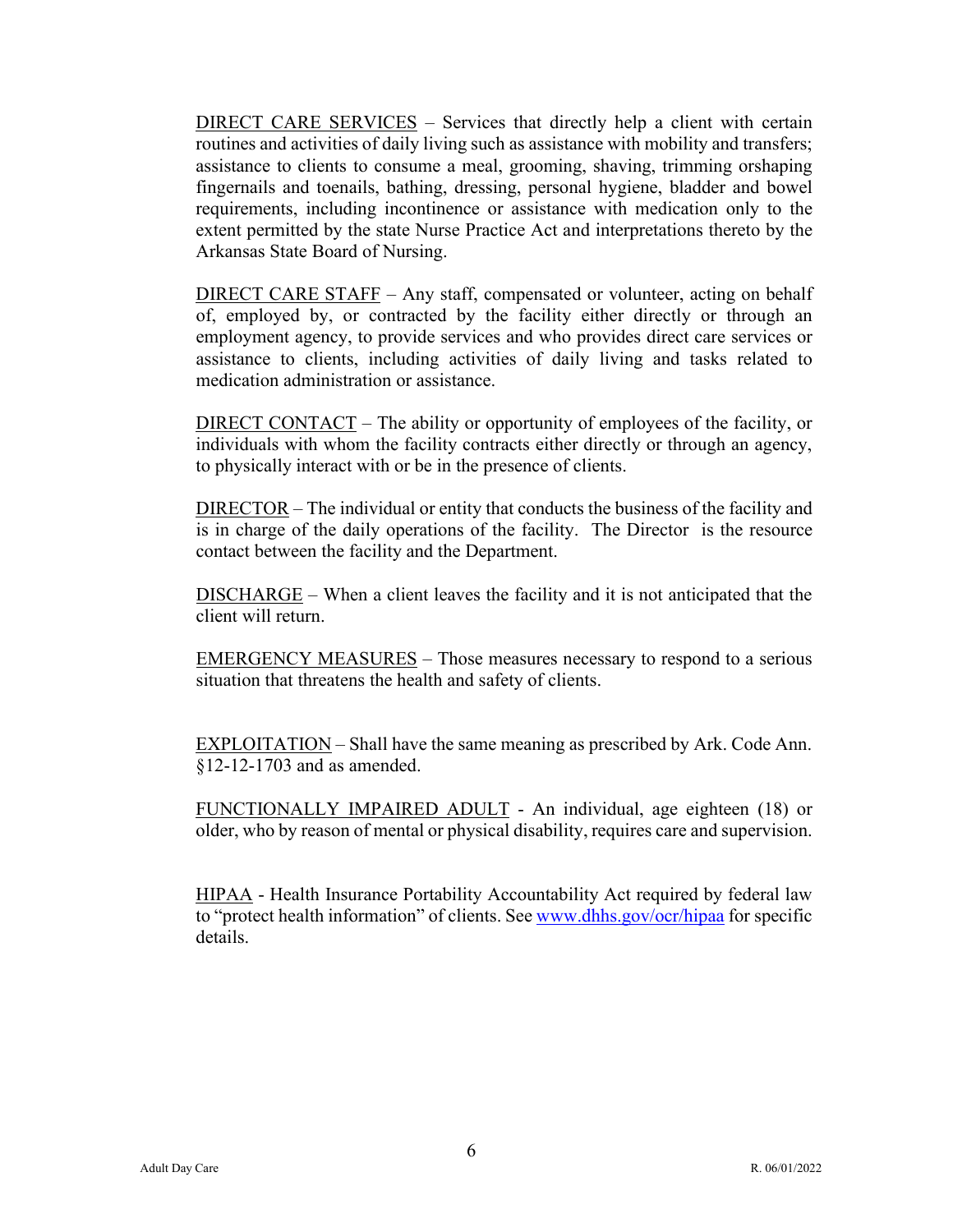LICENSE - A time-limited non-transferable permit required by Ark. Code Ann. §20-10-224 and issued for a maximum period of 12 months to a licensee who complies with the Office of Long Term Care rules. This document shall list the maximum number of slots for the facility.

LONG-TERM CARE FACILITY- shall have the same meaning as prescribed by Ark. Code Ann. § 12-12-1703. Per Ark. Code Ann. §20-10-101(10)(B), a long-term care facility does not include an Adult Day Care Program that provides care and supervision to meet the needs of twelve (12) or fewer functionally impaired adults at any time in a place other than the adult's home, or an Adult Day Care Program that provides services to clients for four (4) hours or less per day for no more than two (2) days per week.

LONG-TERM CARE FACILITY RESIDENT – Shall have the same meaning as prescribed by Ark. Code Ann. §12-12-1703 and as amended.

MALTREATMENT – Shall have the same meaning as prescribed in Ark. Code Ann. § 12-12-1703.

MENTAL ABUSE – Verbal, written, or gestured communications to a client a visitor, or staff, about a client within the client's presence, or in a public forum, that a reasonable person finds to be a material endangerment to the mental health of a client.

NEGLECT – Shall have the same meaning as prescribed by Ark. Code Ann. §12- 12-1703.

NON-COMPLIANCE – Any violation of these rules or of applicable laws..

PERSON – An individual, partnership, association, corporation, or other entity.

PERSONNEL/STAFF/EMPLOYEE – Any person who, under the direction, control, or supervision of facility administration, provides services as defined in these rules for compensation, or who provides services voluntarily, and may include the owner, professional, management and person, firms, or entities providing services pursuant to a contract or agreement.

PLAN OF CARE – The Adult Day Care Provider's written description of the scope of services to be provided to each individual client.

PLAN OF CORRECTION (PoC) – A plan developed by the facility and approved by the Department that describes the actions the facility will take to correct deficiencies, specifies the date by which those deficiencies will be corrected, and sets forth the means and methods used to evaluate the efficacy of the corrections.

PRN – A medication or treatment prescribed by a medical professional to a person, allowing the mediation or treatment to be given "as needed".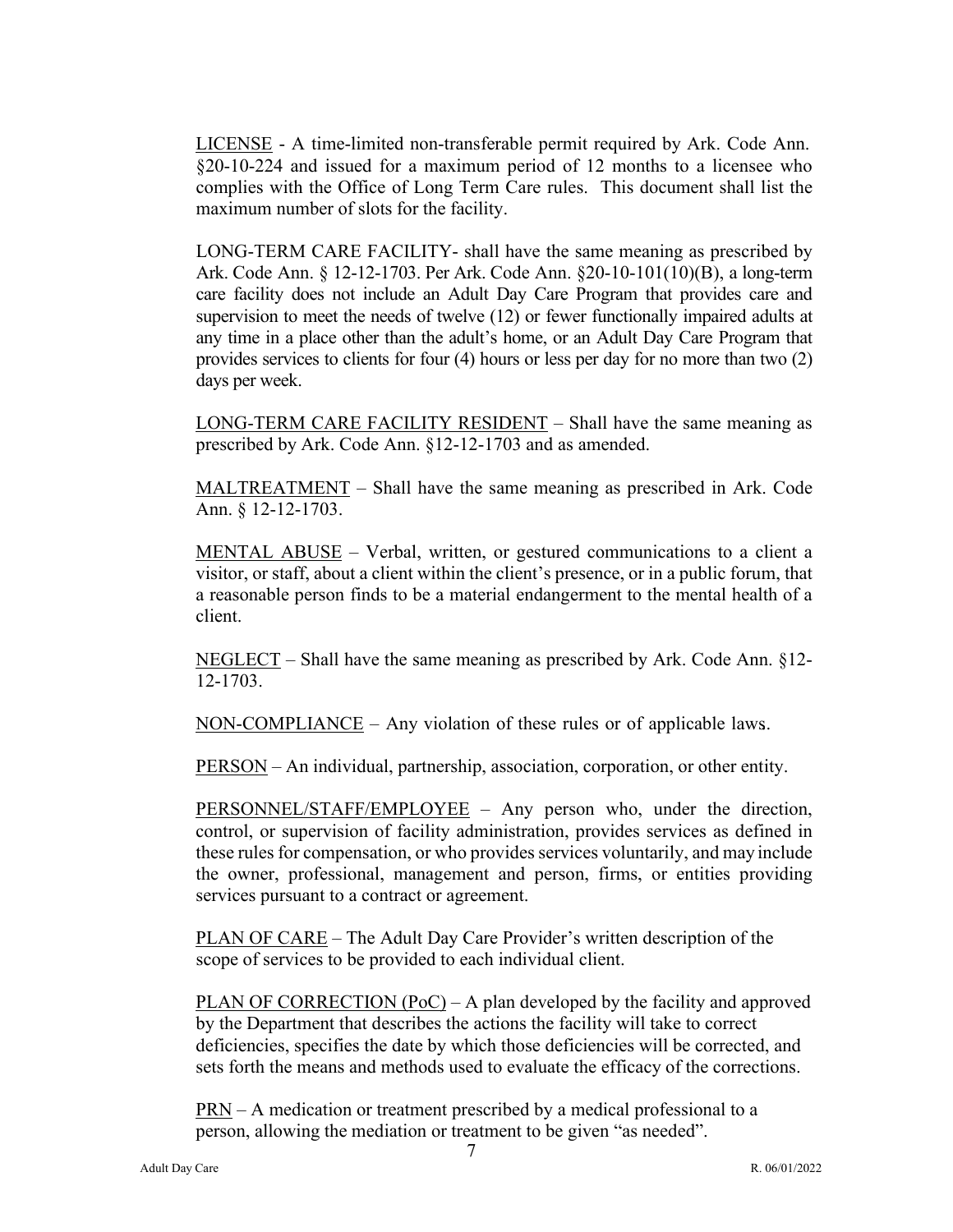PROGRAM DIRECTOR – The person responsible for the operation of the program.

PROGRAM REQUIREMENTS – The requirements for participation and licensure under these and other applicable rules and laws as an Adult DayCare Facility.

PROPRIETOR/LICENSEE – Any person, firm, corporation, governmental agency or other legal entity, issued an Adult Day Care license, and who is responsible for maintaining approved standards.

SURVEY – The process of inspection, interviews, or record reviews conducted by the Department to determine an Adult Day Care facility's compliance with program requirements and with applicable rules and laws.

#### 200 LICENSURE

- 200.1 No Adult Day Care facility may be established, conducted, or maintained in Arkansas without first obtaining a long term care facility license as required by Ark. Code Ann. § 20-10-201, *et seq.* and these licensing standards. All licenses issued hereunder are non-transferable from one owner or proprietor to another or from one site to another. Except when waived by the Office of Long Term Care in times of emergency, no Adult Day Care facility may operate with more slots than is stated in the license and no Adult Day Care facility may accept more clients than the number of slots stated on the license.
- 200.2 The issuance of an Adult Day Care facility license shall be a grant of authority to the facility to operate an Adult Day Care facility. The initial license shall state the number of slots. Subsequent licenses issued to the same owner will state the number of slots for which the facility has been licensed at the time of the issuance of the subsequent license. Licenses issued as a result of a change of ownership shall state the number of slots for which the facility was licensed on the date of sale of the facility or the date of sale of ownership of the facility.
- 201 LICENSING INFORMATION
- 201.1 Licenses to operate an Adult Day Care facility are effective beginning July  $1<sup>st</sup>$  and expiring on the following June  $30<sup>th</sup>$ .
- 201.2 Licenses shall be issued only for the premises and persons specified in the application and shall not be transferable.
- 201.3 Licenses shall be posted in a conspicuous place on the licensed premises.
- 201.4 Separate licenses are required for Adult Day Care facilities maintained on separate premises, even though they are operated under the same management. Multiple buildings on contiguous land that serve clients shall require and shall be licensed under a single license.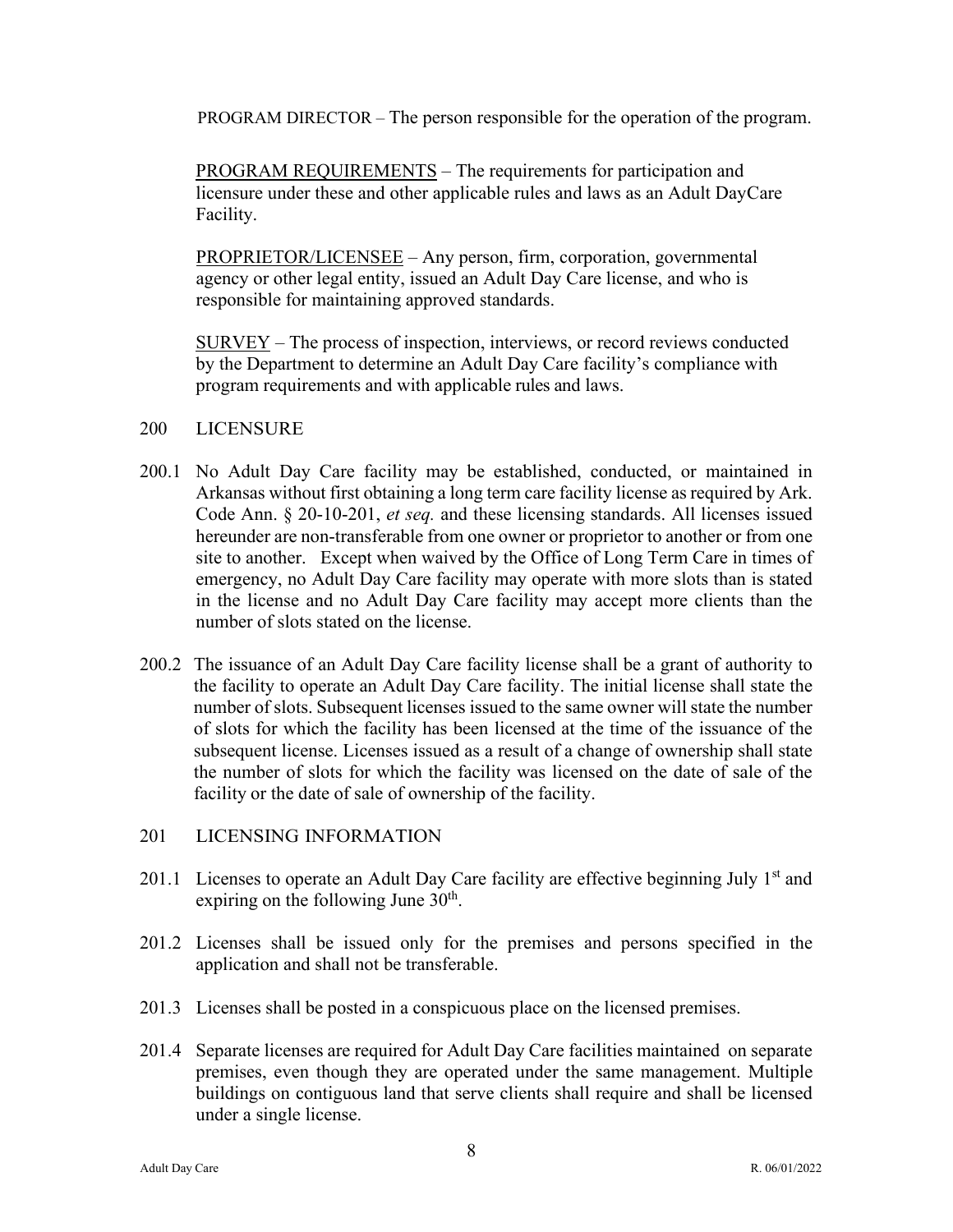201.5 Every Adult Day Care facility owner shall designate a distinctive name for the facility which shall be included on the application for a license. The name of the facility shall not be changed without prior written notification to and approval from the Office of Long Term Care.

# 202 INITIAL LICENSE

- 202.1 Initial licensure shall apply to:
	- (a) Newly constructed facilities designed to operate as Adult Day Care facilities;
	- (b) Existing structures not already licensed as Adult Day Care facilities on the effective date of these regulations; and
	- (c) Facilities that change ownership.
- 202.2 The initial licensure application shall be accompanied by:
	- (a) Building plans showing a detailed floor plan of the facility. Floor plans must contain exact measurements and identify each room, hallway, window, exit, etc.
	- (b) A letter from the City or County Zoning Commission, stating that the facility meets zoning requirements.
	- (c) A letter from a licensed electrician and licensed plumber, with their name and license number included, stating that the facility complies with State Codes.
	- (d) A letter from the County or State Division of Health, stating approval for facilities with wells and septic tanks, if applicable.

# 203 COMPLIANCE

An initial license will not be issued until the Department verifies that the facility is in compliance with, and able to meet, the licensing standards and program requirements set forth in these regulations.

An initial license will be effective on the date specified by the Office of Long Term Care once the Office of Long Term Care determines the facility to be in compliance with these licensing standards and applicable laws and regulations. The license will expire on June  $30<sup>th</sup>$  following the issuance of the license.

# 204 APPLICATION, EXPIRATION AND RENEWAL OF LICENSE

204.1 Applicants for licensure or renewal of Adult Day Care facility licensure shall obtain the necessary forms for initial or renewal licensure or re-licensure of the facility after a change of ownership (see Section 205) from the Office of Long Term Care. The issuance of an application form is not a guarantee that the completed application will be acceptable, or that the Department will issue a license.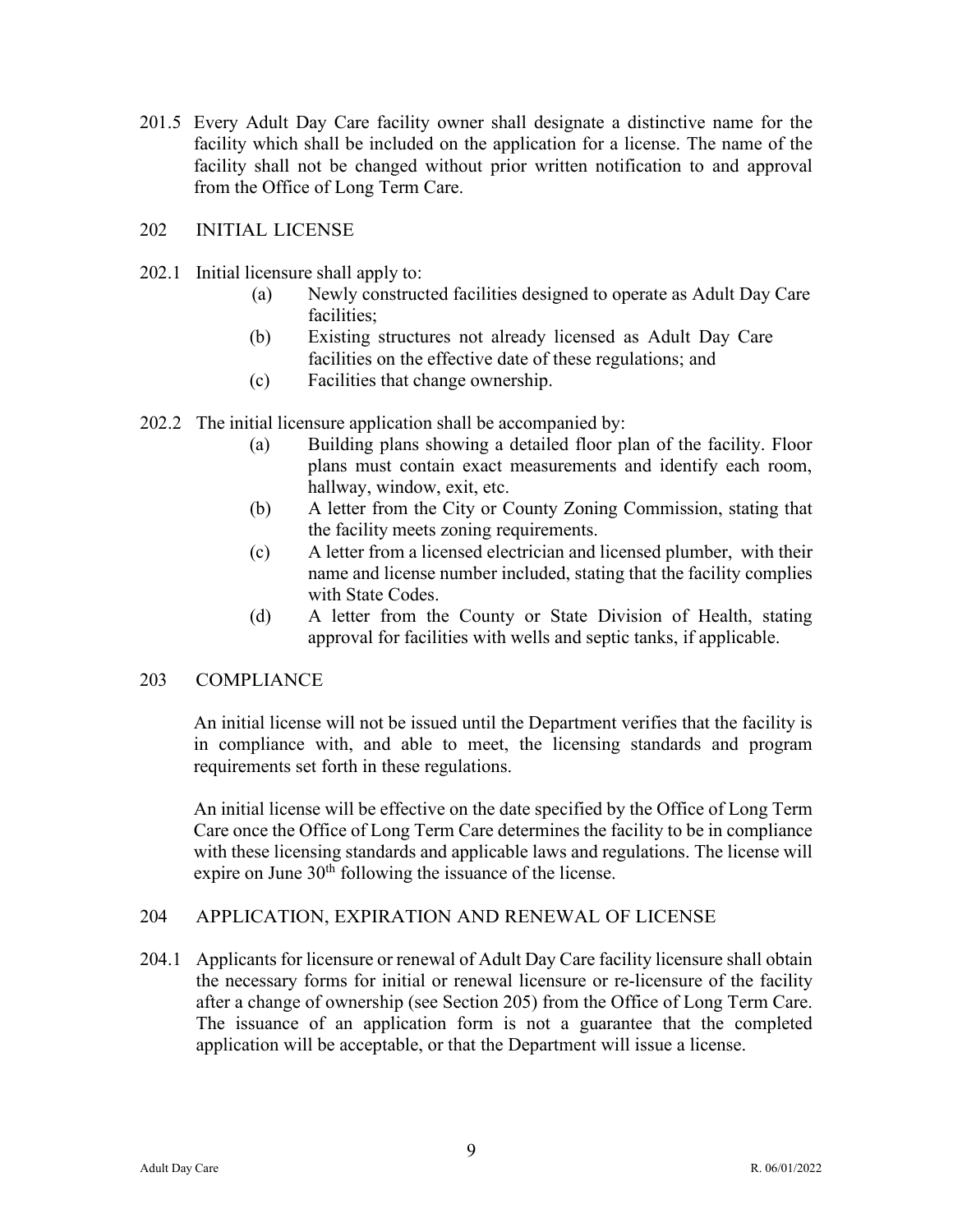- 204.2 The facility shall not admit any clients until a license to operate an Adult Day Care facility has been issued.
- 204.3 Applicants for initial licensure, renewal, or re-licensure after a change in ownership shall pay in advance a license fee of \$5.00 per slot to the Department. Such fee shall be refunded to the applicant in the event a license is not issued.
- 204.4 Annual renewal is required for all Adult Day Care facility licenses. Licenses are effective beginning July 1 and shall expire on June  $30<sup>th</sup>$  of the following year. In the event that a facility's license is not renewed by June  $30<sup>th</sup>$ , the license will be void.
- 204.5 Applications for annual license renewal shall be delivered or, if mailed, postmarked to the Office of Long Term Care no later than June  $1<sup>st</sup>$  before the June  $30<sup>th</sup>$  expiration of the license. Any license fee received by the Department after June 1 is subject to a ten percent (10%) penalty.
- 204.6 The Director of the facility shall sign applications and must successfully complete a criminal background check pursuant to Ark. Code Ann. § 20-33-201, *et seq.,* and in accordance with the Rules and Regulations for Conducting Criminal Record Checks for Employees of Long Term Care Facilities.
- 204.7 When a change in ownership or controlling interest in the facility is sold by person or persons named in the license to any other person or persons, the new owner shall, at least 30 days prior to completion of the sale, submit a new application and license fee, request to be inspected and meet the applicable standards and regulations, including but not limited to, life safety codes, at the time of inspection. The seller, in writing, shall report such change in ownershipto the Office of Long Term Care at least thirty (30) days before the change is tobe implemented. With the exception of civil money penalties imposed for violations or deficiencies that occurred prior to the sale of ownership or control, when a license is granted pursuant to a change of ownership, the buyer shall be responsible for implementation or performance of any remedy listed in Section 802 imposed against the facility for violations or deficiencies that occurred priorto the sale of ownership or control. The seller shall remain liable for all civil money penalties assessed against the facility that are imposed for violations or deficiencies occurring prior to the sale of ownership or operational control. The Department shall consider and may deny a license based upon any criteria provided for at Ark. Code Ann. § 20-10-224 (f) (1), *et seq.* Failure to comply with the provisions of this section will result in the denial of licensure to the new owner.
- 204.8 The applicant/licensee must furnish the following information:
	- (a) The identity of each person having (directly or indirectly) an ownership interest of five percent (5%) or more in the facility;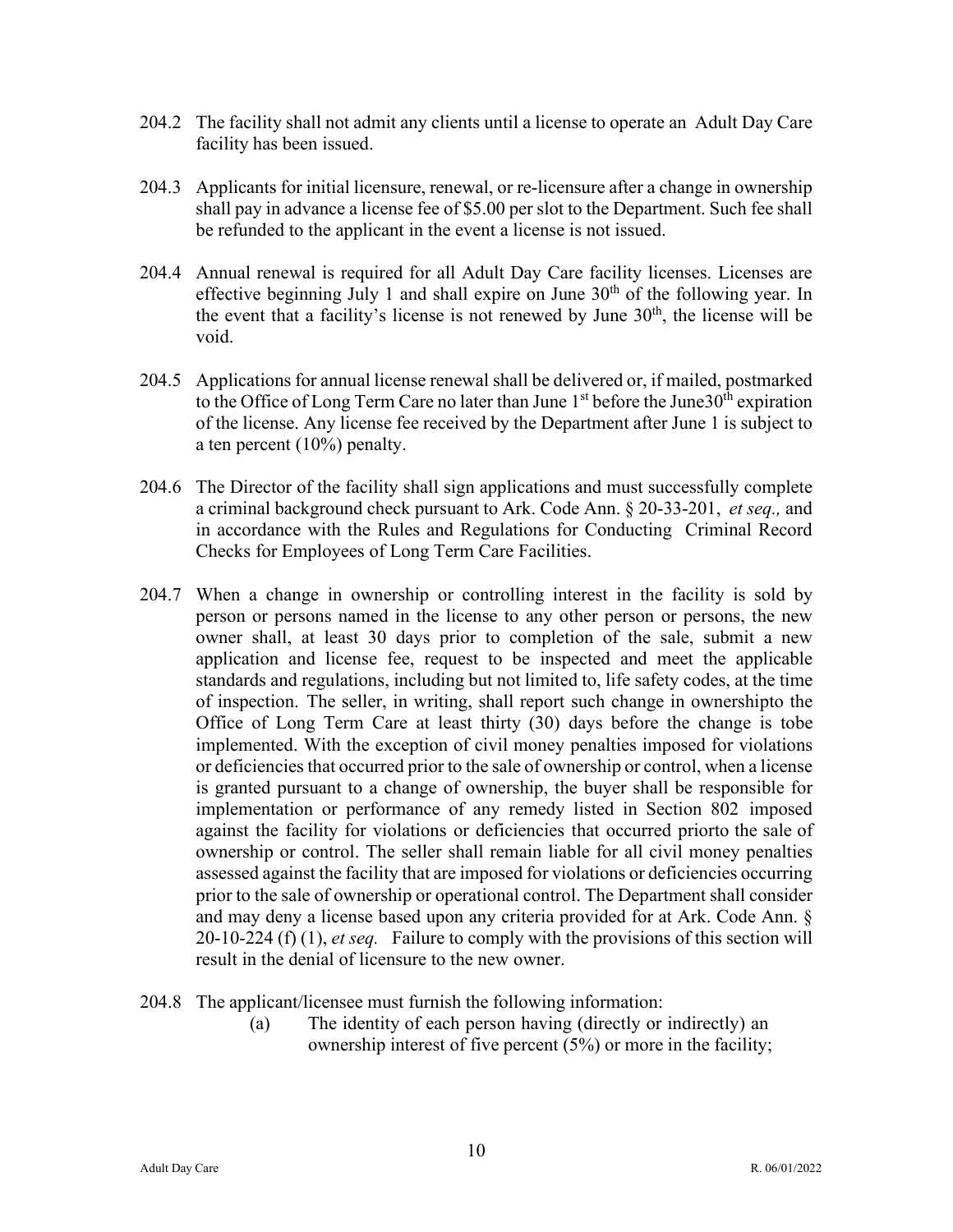- (b) The complete name and address of the Adult Day Care facility for which licensure is requested and such additional information as the Department may require including, but not limited to, affirmative evidence of ability to comply with standards, rules and regulations as are lawfully prescribed hereunder;
- (c) In case such facility is organized as a corporation, the identity of each officer and director of the corporation, together with a certificate of good standing from the Arkansas Secretary of State;
- (d) In case such facility is organized as a partnership, the identity of each partner and a copy of the partnership agreement.

# 204.9 Procedure for Licensure

The procedure for obtaining an Adult Day Care License shall be:

- (a) The individual or entity seeking licensure shall request or obtain all forms for licensure from the Office of Long Term Care.
- (b) The individual or applicant shall fully complete all forms for licensure and submit same to the Office of Long Term Care, along with all licensure fees. As applicable and required by law or regulation, the individual or entity seeking licensure shall submit drawings or plans for the facility to the Office of Long Term Care at the time of application.
- (c) For a new facility, the Office of Long Term Care will conduct a Life-Safety code survey to determine compliance with applicable building code requirements.
- (d) For a new facility, upon being informed that the facility meets all requirements for all applicable building codes, the facility may admit clients.
- (e) For a new facility, upon successful completion of the initial survey, the facility shall be granted a license to operate as an Adult Day Care.
- (f) The Office of Long Term Care may elect, for any renewal application, to perform a survey prior to the issuance of the license, and issuance of the license is contingent upon the facility being found in compliance with all program requirements.
- (g) The Office of Long Term Care may elect, for any renewal application, to deny re-licensure if the facility has unpaid civil money penalties imposed by the Office of Long Term Care; and,
	- The time for an appeal has passed with no appeal being filed or all appeals have been exhausted and the imposition of the CMPs was upheld.
- (h) The Office of Long Term Care shall deny renewal of any license when a facility is unable to meet program requirements at the time of renewal.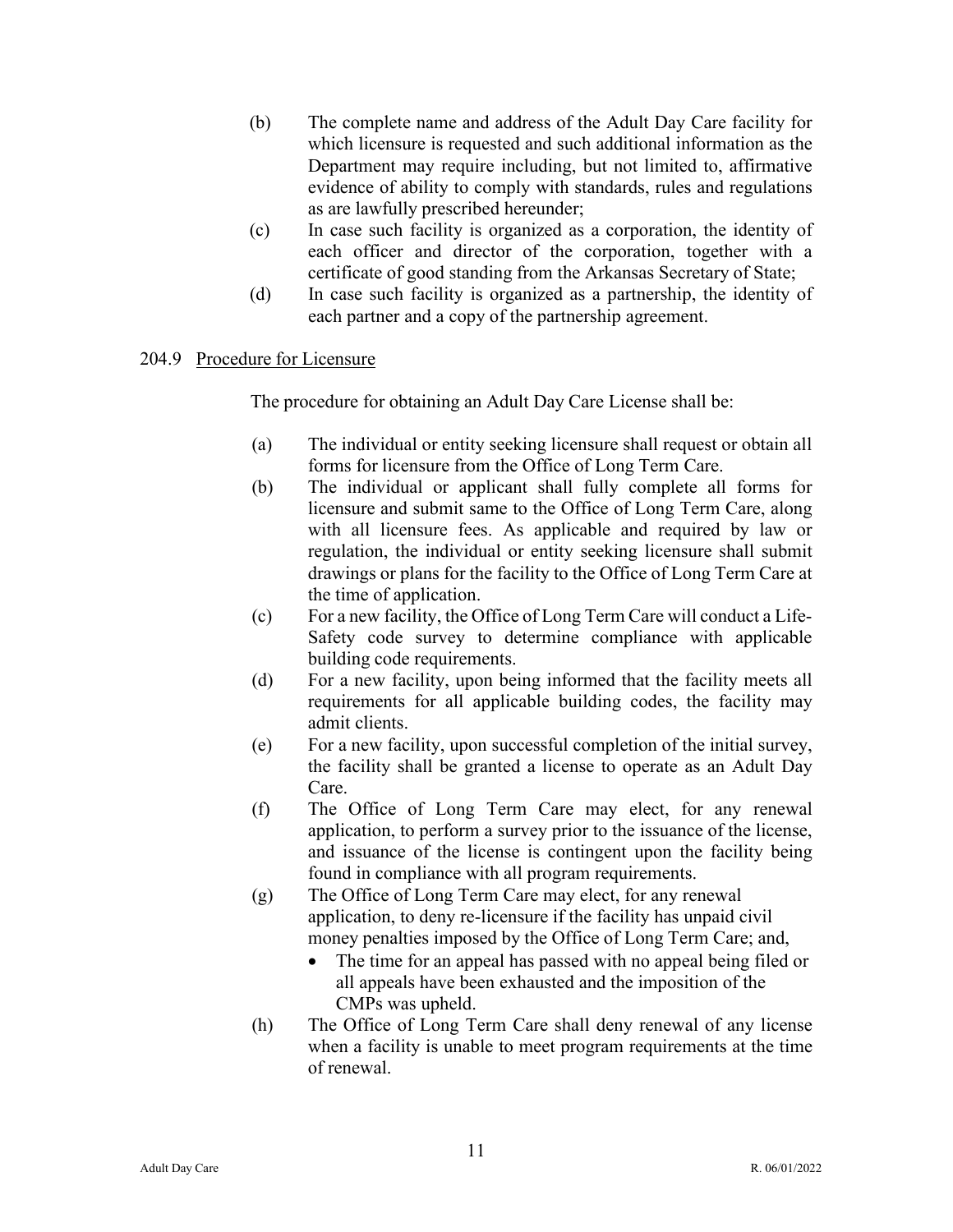### 205 CHANGE IN OWNERSHIP

- 205.1 Transactions constituting a change in ownership include, but are not limited to, the following:
	- (a) A sole proprietor becomes a member of a partnership or corporation, succeeding him as the new Director;
	- (b) A partnership dissolves;
	- (c) One partnership is replaced by another through the removal, addition or substitution of a partner;
	- (d) The corporate owner merges with, or is purchased by, another corporation or legal entity;
	- (e) A not-for-profit corporation becomes a general corporation, or a for-profit corporation becomes not-for-profit.
- 205.2 Transactions that do not constitute a change of ownership include, but are not limited to, the following:
	- (a) Changes in the membership of a corporate board of directors or board of trustees, or;
	- (b) Changes in the membership of a not-for-profit corporation.

# 300 ADMINISTRATION

# 301 GOVERNING BODY

Each Adult Day Care facility shall have an owner or governing body that has ultimate authority for:

- (a) The overall operation of the facility;
- (b) The adequacy and quality of care;
- (c) The financial solvency of the facility and the appropriate use of its funds;
- (d) The implementation of the standards set forth in these regulations; and
- (e) The adoption, implementation and maintenance, in accordance with the requirement of state and federal laws and regulations and these licensing standards, of the Adult Day Care policies and administrative policies governing the operation of the facility.

# 302 GENERAL PROGRAM REQUIREMENTS

302.1 Each person or legal entity issued a license to operate an Adult Day Care facility shall, through their employees and agents, provide an organized program of supervision, care and services that: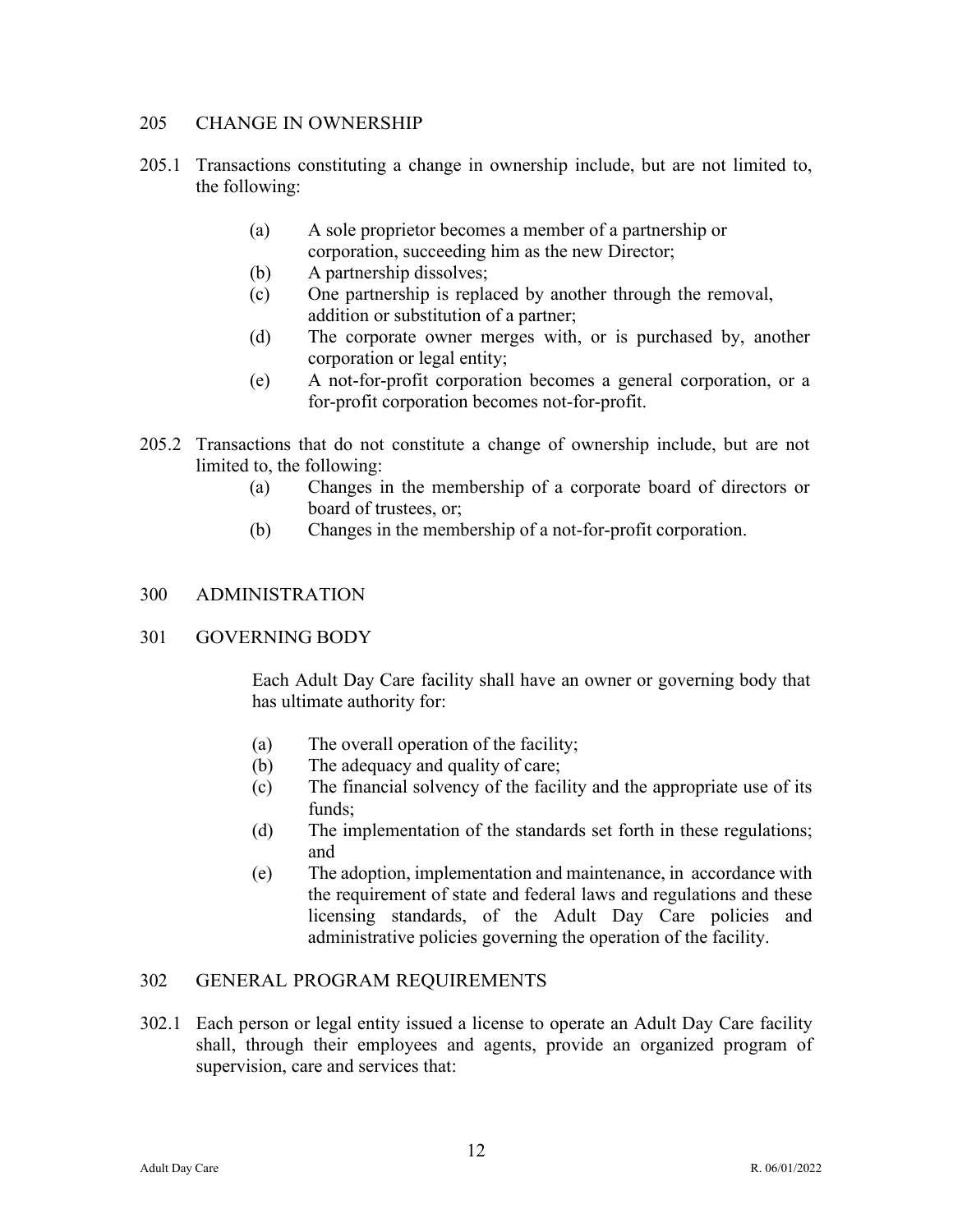- (a) Conform to Office of Long Term Care rules and regulations;
- (b) Meet the needs of the clients of the facility;
- (c) Provide for the full protection of clients' rights; and
- (d) Promote the social, physical and mental well being of clients.
- 302.2 The facility shall provide any authorized agents of DHHS or their designee, full access at anytime during business hours to:
	- (a) Clients
	- (b) Grounds
	- (c) Buildings
	- (d) Books, files and/or papers relating to clients or operation of the facility.
- 302.3 The facility shall provide for maintenance and submission of such statistical, financial or other information records or reports, in such form, at such time and in such a manner as DHHS may require.
- 302.4 The facility shall provide notification to DHHS when incidents/accidents occur involving the facility or its clients as specified in Section 305.
- 303 PERSONNEL AND GENERAL POLICIES AND PROCEDURES Required Policies and Procedures governing general administration of the facility.
- 303.1 The facility must develop, maintain, follow and make available for public inspection the following policies and procedures:
	- (a) Client policies and procedures as set forth in Section 304.
	- (b) Admission policies as set forth in Section 402.
	- (c) Discharge policies as set forth in Section 403.
	- (d) Incident report policies and procedures including procedures for reporting suspected abuse or neglect as set forth in Section 305.
	- (e) Clients' Rights policies and procedures as set forth in Section 403.
	- (f) Fire Safety standards as set forth in Section 700.
	- (g) Smoking policies for clients and facility personnel as set forth in Section 303.2, 504.1.19 and 705.
	- (h) Emergency Treatment plan policies and procedures as set forth in Section 306
	- (i) Medication storage and administration policies and procedures as set forth in Section 502.
	- (j) Policy and procedures for the relocation of clients in cases of emergencies (such as fires, natural disasters, or utility outages) Section 704.

Failure of a facility to meet the requirements of this subsection shall be a violation pursuant to Ark. Code Ann. §20-10-205, *et seq.*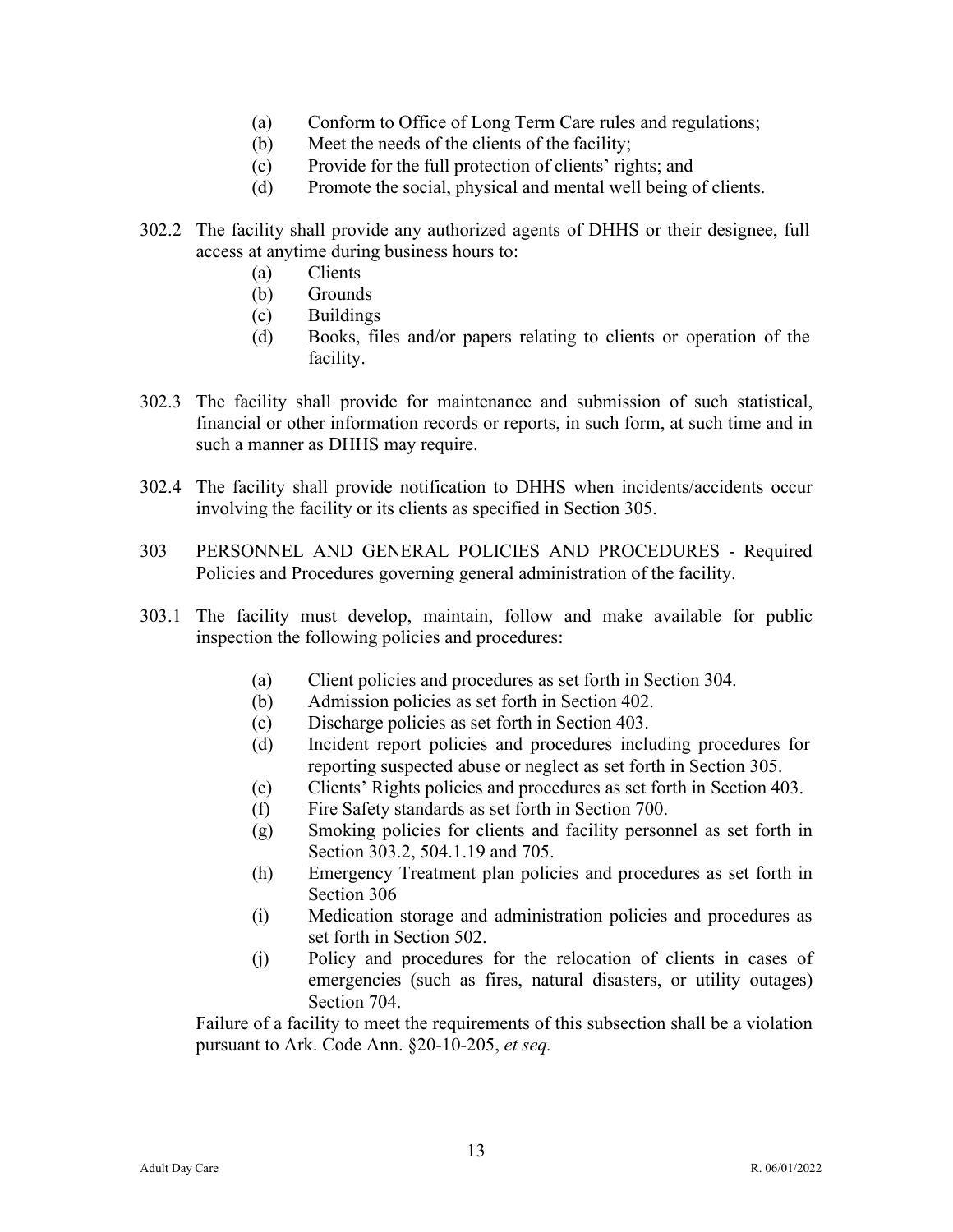- 303.2 Each facility must have written employment and personnel policies and procedures. Personnel records shall include, as a minimum, the following:
	- (a) Employment applications for each employee.
	- (b) Written functional job descriptions for each employee that is signed and dated by the employee.
	- (c) Minimum qualifications, to include educational qualification and documentation of continuing training, including orientation training and continuing education units (CEU) related to professional license, personal care, food management, etc. CEU documentation must include copies of the documentary evidenceof the award of hours by the certifying organization. Each facilityis responsible for maintaining employee educational records.
	- (d) Evidence of credentials, including current professional licensure or certification.
	- (e) Written statements of reference or documentation of verbal reference check. Verbal check documentation must include the name and title of the person giving the reference, the substance of any statements made, the date and time of the call, and the name of the facility employee who is making the call.
	- (f) Employee's signed acknowledgement that he or she has received and read a copy of the Clients' Bill of Rights.
	- (g) Verification that employee is at least 18 years of age.
	- (h) Verification that the employee has not been convicted or does not have a substantiated report of abusing or neglecting clients or misappropriation of client property. The facility shall, at a minimum, prior to employing any individual or any individuals working in the facility through contract with a third party, make inquiry to the Employment Clearance Registry of the Office of Long Term Care and the Adult Abuse Registry maintained by the Department of Health and Human Services, Division of Aging and Adult Services, and shall conduct re-checks of all employees every five (5) years. Inquiries to the Adult Abuse Registry shall be made by requesting a Request for Information form addressed to Adult Protective Services Central Registry, P.O. Box 1437, Slot S540, Little Rock, AR 72203.
	- (i) Documentation that all employees and other applicable individuals utilized by the facility as staff have successfully completed a criminal background check pursuant to Ark. Code Ann.§20-33- 201, *et seq.* and in accordance with the Rules and Regulations for Conducting Criminal Record Checks for Employees of Long Term Care Facilities.
	- (j) A copy of a current health card issued by Arkansas Department of Health and Human Services or other entities as provided by law.
	- (k) Documentation that the employee has been provided a copy of all personnel policies and procedures. A copy of all personnel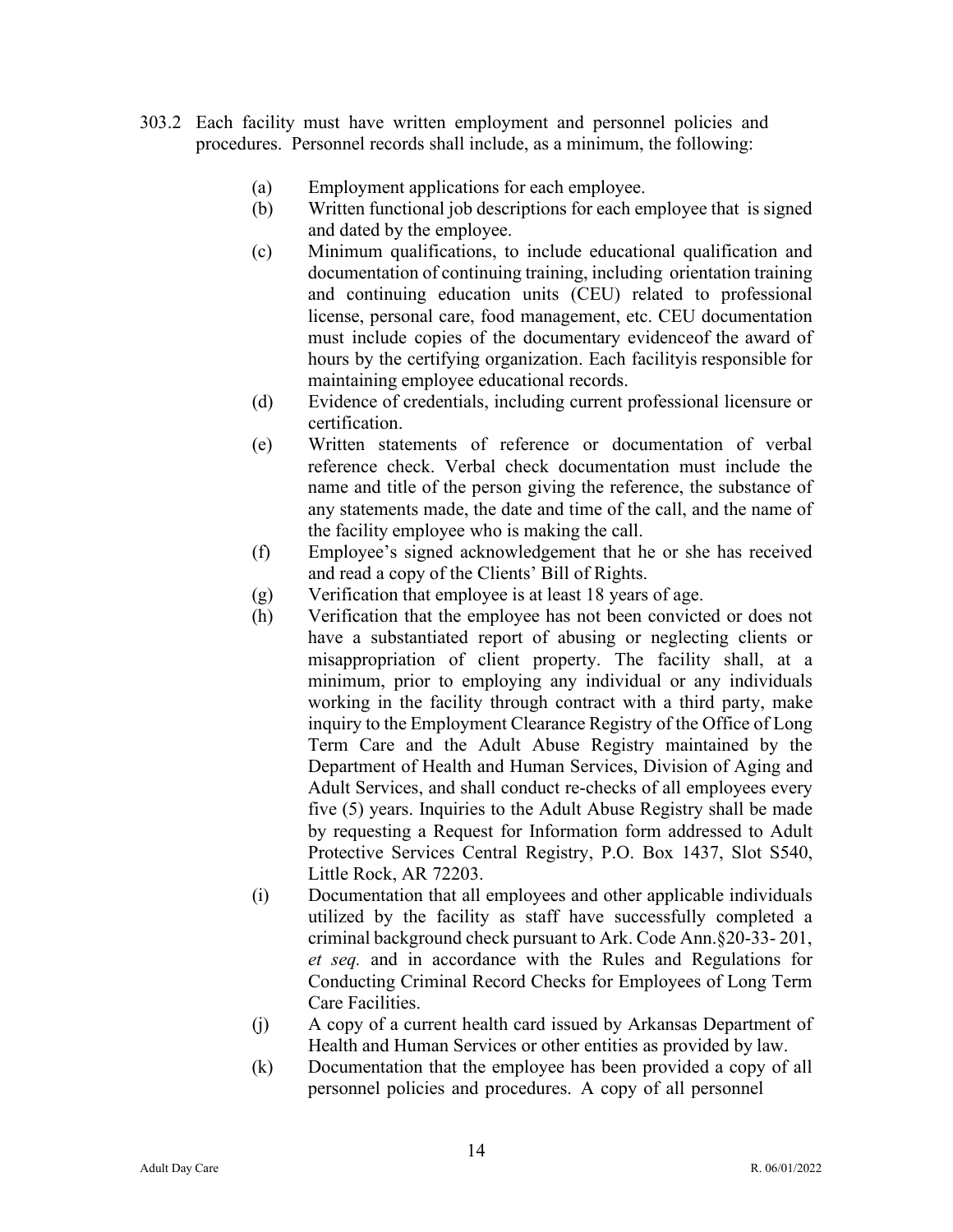policies and procedures must be made available to OLTC personnel or any other Department personnel.

- (l) Documentation that policies and procedures developed for firesafety standards and evacuation of building has been provided to the employee.
- (m) Documentation that policies and procedures developed for tobacco use has been provided to the employee.

The facility shall meet all regulations issued by the Arkansas Department of Health and Human Services regarding communicable diseases.

- 303.3 Failure to comply with the provisions of this subsection or violation of anypolicies and procedures developed pursuant to this subsection shall be a violation pursuant to Ark. Code Ann. §20-10-205 or may constitute a deficiency finding against the facility.
- 303.4 Orientation records will be maintained for each employee to include but not limited to:
	- (a) Job duties;
	- (b) Orientation to client rights;
	- (c) Abuse/neglect reporting requirements; and,
	- (d) Fire and tornado drills
- 303.5 In-service training sessions for direct care staff are required at a minimum of four (4) hours per annual quarter for a total of sixteen (16) hours per year. Training shall be appropriate to job function and shall include but is not limited to:
	- (a) Client Rights;
	- (b) Safety standards;
	- (c) Abuse reporting;
	- (d) Normal signs of aging;
	- (e) Health problems of aging;
	- (f) Communications;
	- (g) Dementia Training.
- 303.6 In-service training sessions for non-direct care staff are required at a minimum of two (2) hours per annual quarter for a total of eight (8) hours per year.
- 303.7 In-service training sessions for part-time workers (20 hours or less per week) are required at a minimum of two (2) hours per annual quarter for a total of eight (8) hours per year.
- 303.8 Staffing
- 303.8.1 The staffing pattern shall be dependent upon the enrollment criteria and the particular needs of the clients who are to be served. The ratio of paid staff to client shall be adequate to meet the goals and objectives of the program. The minimum ratios shall be at least two (2) staff persons when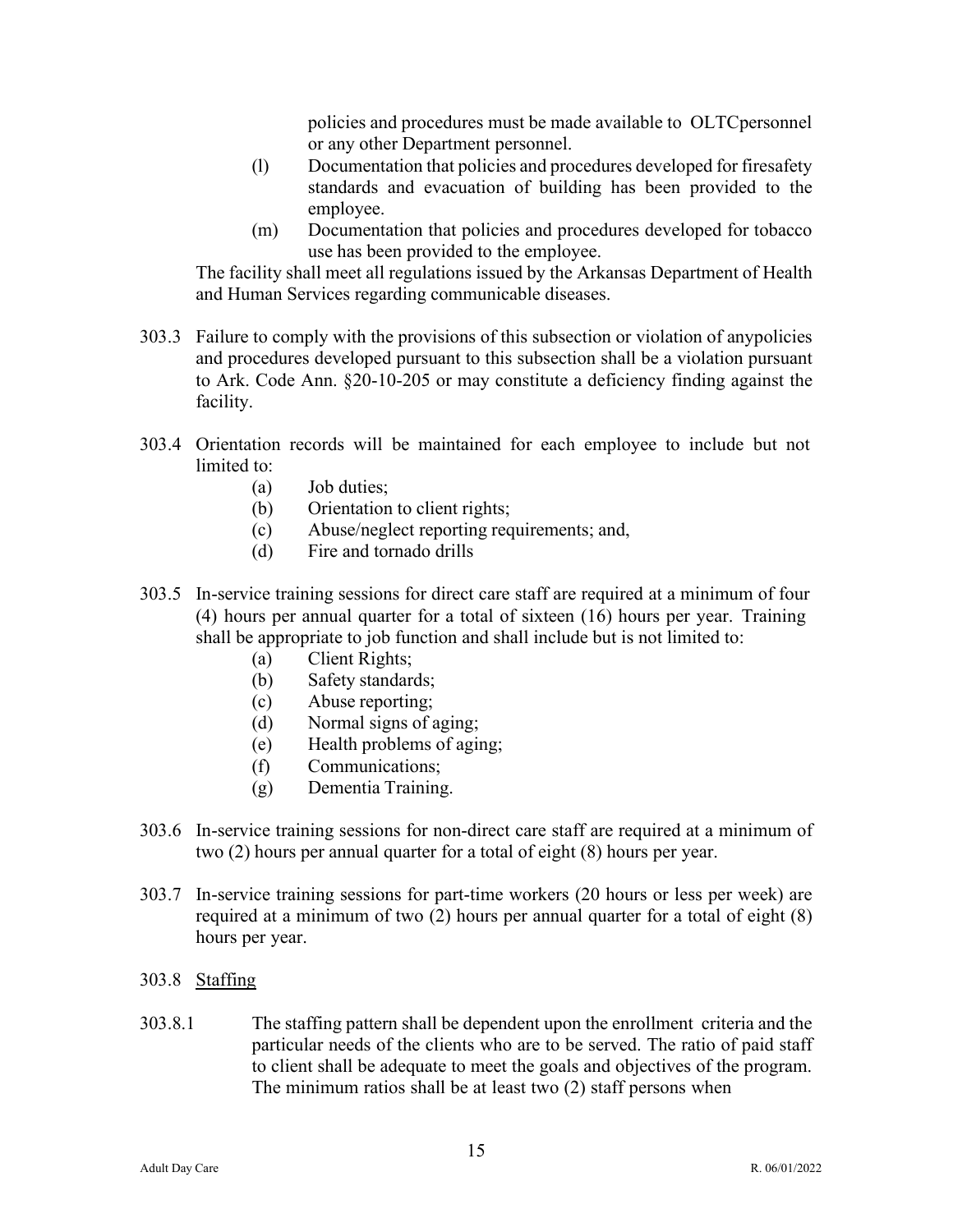two through 16 (2-16) clients are present and one (1) additional staff person for any portion of eight (8) additional clients are present. The Office of Long Term Care may require additional staff when it is determined that the needs and services of the clients are not being met. Secretaries, accountants, and other non-direct care staff members shall not be considered in the staffing ratio. In case of an emergency when a direct care staff must leave, one (1) non-direct care staff may count until the emergency has been resolved.

# 303.8.2 Substitutes

Whenever paid staff are absent, substitutes must be used to maintain the staff-client ratio and to assure proper supervision and delivery of health services.

- (a) In the absence of a regular staff person, a substitute staff person may be used in order to maintain the required staff-client ratio.
- (b) Such substitute staff shall have the same qualifications, training and personal credentials as the regular staff position for whom theyare substituting.
- (c) Trained volunteers, with the same qualifications, training and personal credentials as the regular staff for whom they are volunteering, may be used instead of paid substitutes.

# 303.8.3 Program Director

The Program Director shall have the authority and responsibility for the management of activities and direction of staff and shall insure that activities and services are appropriate and in accordance with established policies.

- (a) ADC facilities licensed for more than fifteen (15) clients must have a full-time Director.
- (b) The Director shall meet all the minimum qualifications:
	- (1) Shall be at least 21 years of age;
	- (2) Shall have at least one year of work experience in the area of human services (e.g., services to the elderly, disabled, or handicapped adults);
	- (3) Shall have demonstrated ability in supervision and administration;
	- (4) Shall have a current health card;
	- (5) Shall have knowledge of the aspects of aging and appropriate activity programming.

# 303.8.4 Executive Director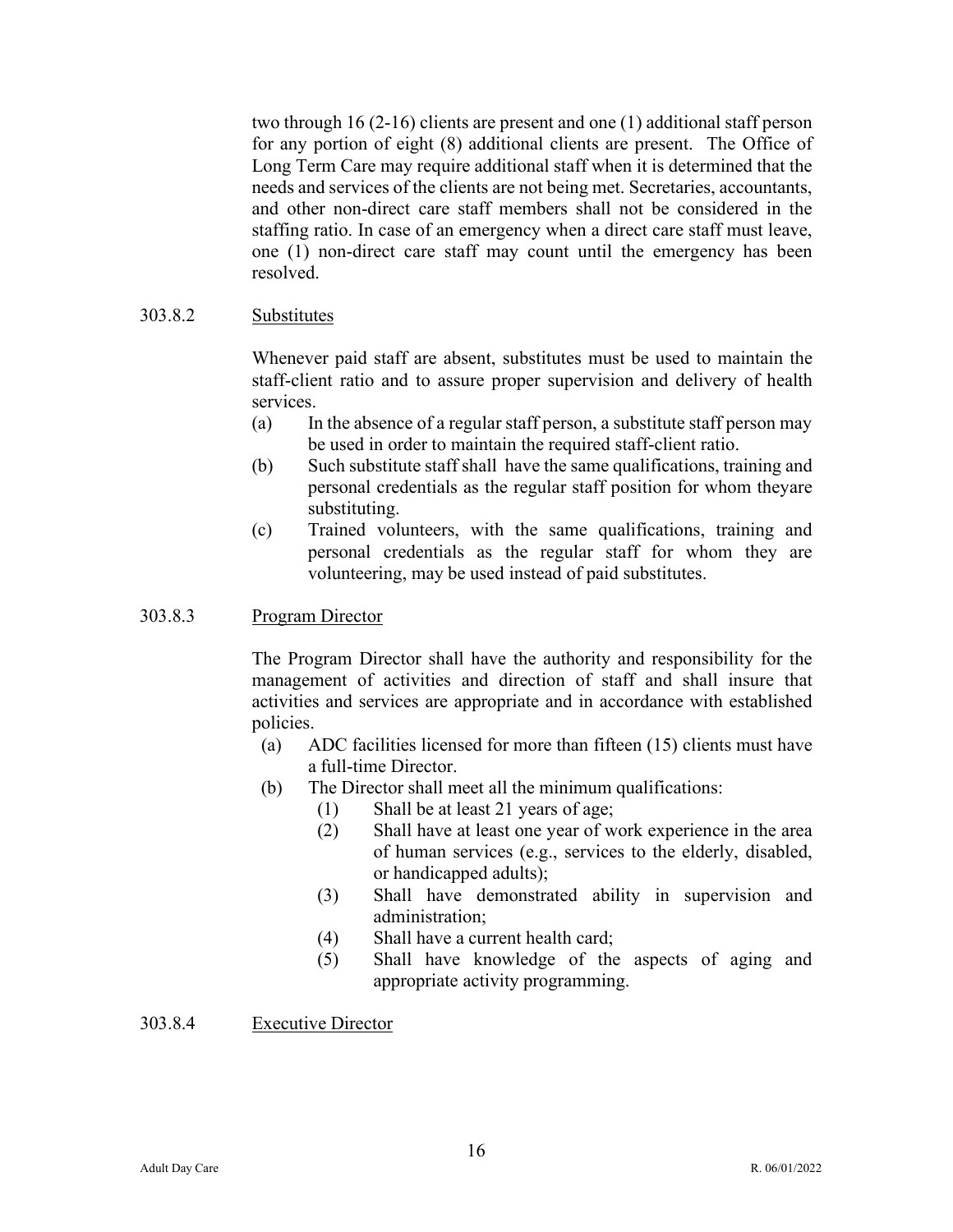In adult day care programs where the executive director is responsible for more than adult day care services, the Executive Director may not be counted as direct care staff.

### 303.8.5 Personal Care Staff

The ADC shall have sufficient other staff responsible for personal care to comply with these regulations and the care requirements of the clients. Minimum requirements are:

- (a) Be at least 18 years of age;
- (b) Have a current health card;
- (c) Have successfully completed a training course for nurse's aides, personal care technicians or home health aides;
- (d) Upon the effective date of these regulations, those noncertified employees have one calendar year to complete a certification class.

In-service training sessions are required for all direct care staff. In-service sessions are four (4) hours per quarter for a total of 16 hours per year.

#### 303.8.6 Volunteers

The ADC shall comply with the following in regard to utilization of volunteers who provide direct care in lieu of paid staff:

- (a) Volunteers shall:
	- 1. Be at least 18 years of age;
	- 2. Have a current health card;
- (b) Volunteers shall be provided written job descriptions. These shall describe in detail:
	- 1. Task(s) to be performed;
	- 2. Qualifications for performing assigned task;
- (c) The facility shall designate a paid staff position who is responsible for supervising the volunteer regarding:
	- Hours
	- Days
	- And length of commitment of volunteer's services
- (d) Volunteer shall receive a formal orientation.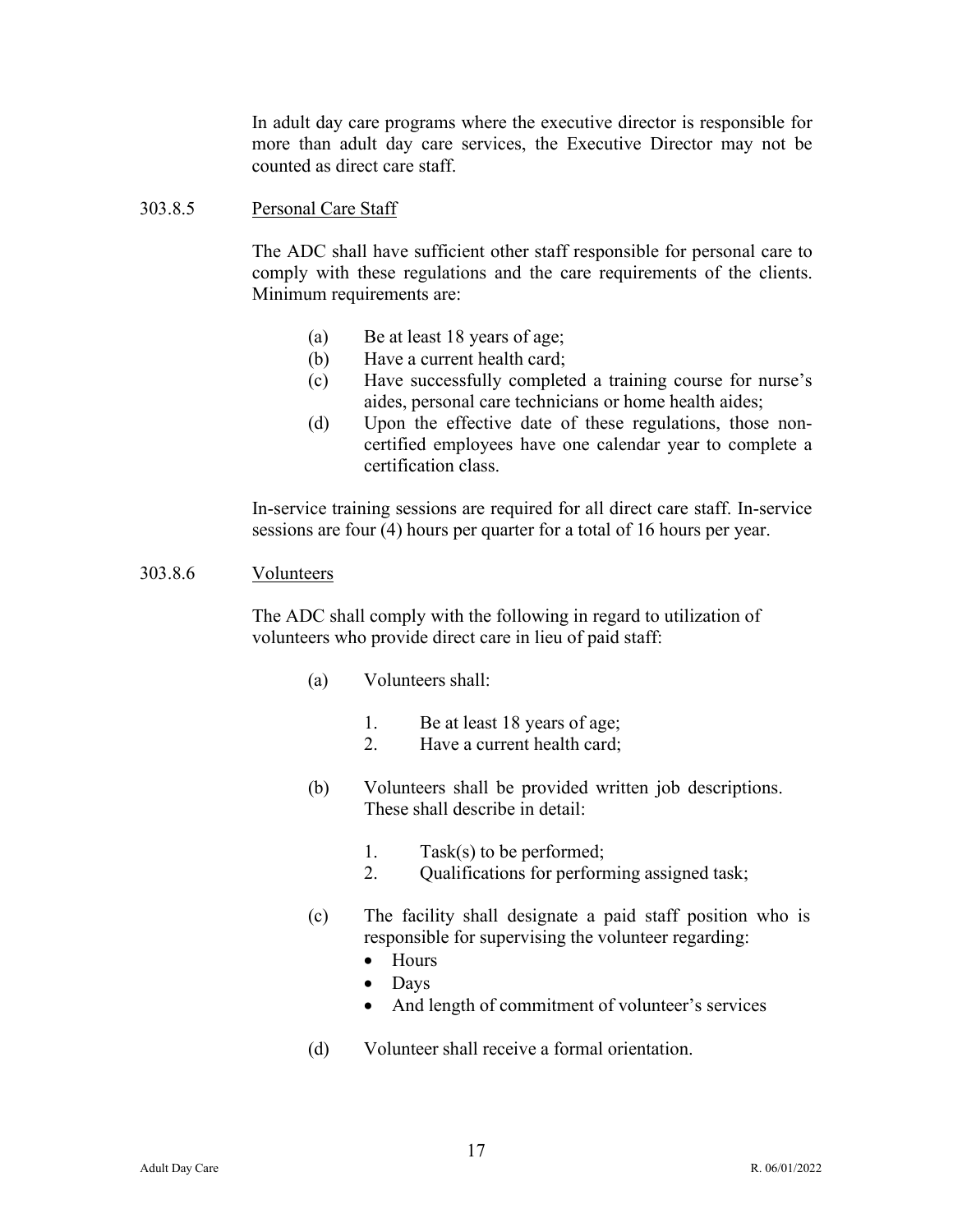- 1. In-service training sessions are required for all volunteers. In-service sessions shall total minimum of four (4) hours per annual quarter for full time volunteers and eight (8) hours per year for part time volunteers (less than 20 hours per week).
- 2. Paid staff shall be informed of their responsibilities to the volunteer prior to the volunteer's working in the program.
- 3. The volunteer's job performance shall be evaluated as necessary.
- 4. Provision shall be made for recognition and appreciation of the volunteer, at least on an annual basis.
- 5. Trained volunteers may be counted in the directcare staff-client ratio. When counted in direct care staffclient ratio, the volunteer shall have the same qualifications as the staff position being substituted for.

# 303.8.7 Universal Worker

Each staff person on duty may be counted as direct care staff even if they are currently involved in housekeeping, laundry or dietary activities as long as universal precautions are followed.

# 304 GENERAL REQUIREMENTS CONCERNING CLIENTS

The facility shall:

- (a) Permit unrestricted visiting hours. However, facilities may deny visitation when visitation results, or substantial probability exists, that visitation will result in disruption of service to other clients or threatens the health, safety, or welfare of the client or clients.
- (b) With the exception of fish in aquariums and service animals (e.g. guide dogs), live animals shall not be permitted in common dining areas, storage areas, food preparation areas or common serving areas. Pets may be permitted in Adult Day Care facilities if sanitary conditions and appropriate behavior are maintained. If the facility permits pets, the facility shall ensure that the facility is free of pet odors and that pets' waste shall be disposed of regularly and properly. Pets must not present a danger to clients or guests. Current records of inoculations and license, as required by state law or local ordinance, shall be maintained on file in the facility. For purposes of these regulations, *pets* mean domesticated mammals (such as dogs and cats), birds or fish, but not wild animals,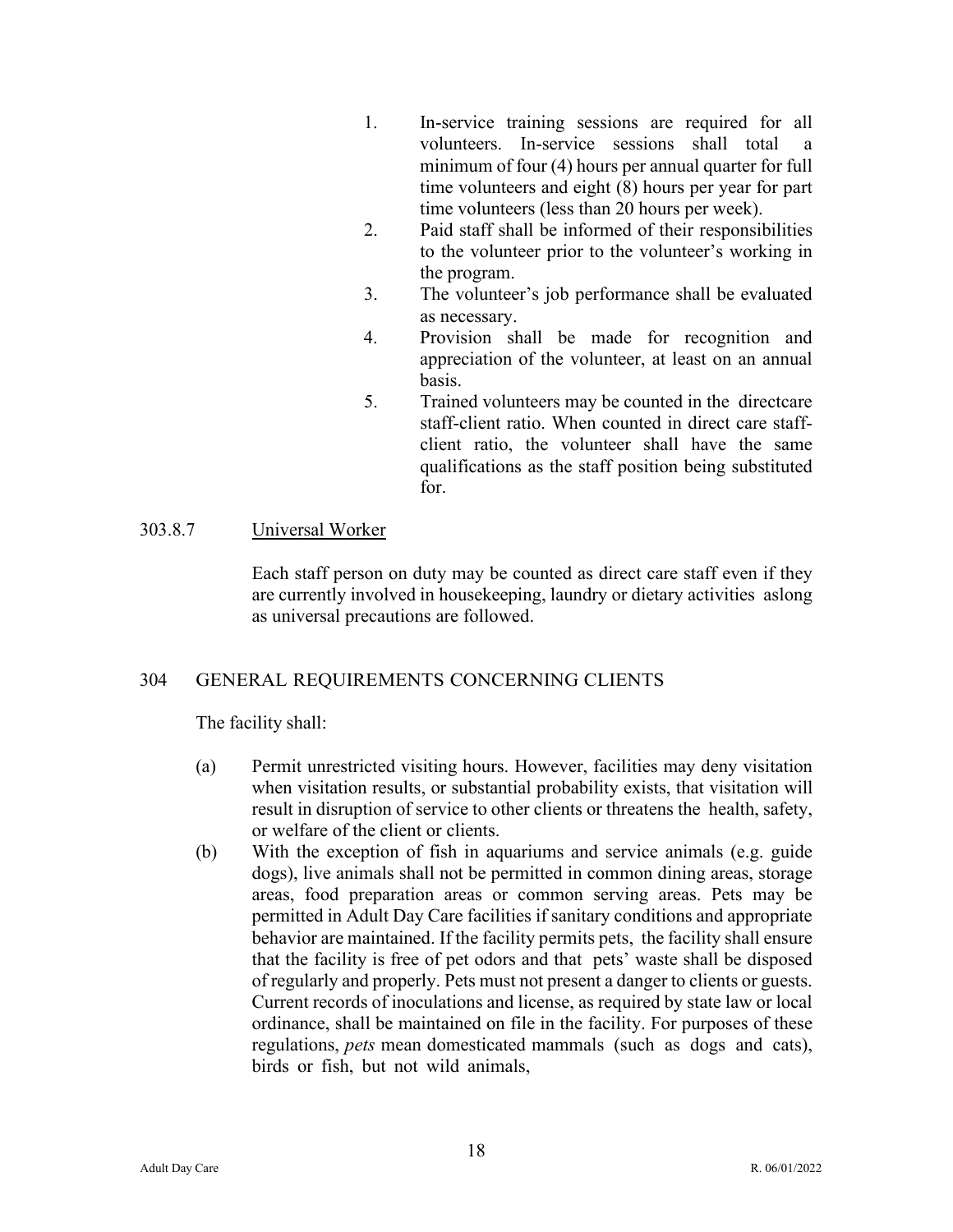reptiles, or livestock. Parameters for pets (including behavior and health) must be set and be included in the admission agreement.

- (c) Require that conduct in the common areas shall be appropriate to the community standards as defined by the clients and staff.
- (d) Ensure that clients not perform duties in lieu of direct care staff, but may be employed by the facility in other capacities.
- (e) Ensure that clients are not left in charge of the facility.
- (f) In the event of a client's acute change of condition or accident;
	- 1. Notify the client's responsible party or next of kin. A competent client may decline to have someone contacted, if such a request is in writing and filed in the client's file;
	- 2. Take immediate steps to see that the client receives necessary medical attention including transfer to an appropriate medical facility;
	- 3. Make a notation of the illness or accident in the client's records.

# 305 REPORTING SUSPECTED ABUSE, NEGLECT, OR MISAPPROPRIATION OF CLIENT PROPERTY

Pursuant to Ark. Code Ann. §12-12-1701 *et seq*. and Ark. Code Ann. § 12-12- 501, *et seq*., the facility must develop and implement written policies and procedures to ensure incidents are prohibited, reported, investigated anddocumented as required by these regulations and by law, including:

- alleged or suspected abuse or neglect of clients;
- exploitation of clients or any misappropriation of client property.

A facility is not required under this regulation to report death by natural causes. However, nothing in this regulation negates, waives, or alters the reporting requirements of a facility under other regulations or statutes.

Facility policies and procedures regarding reporting, as addressed in these regulations, must be included in orientation training for all new personnel/staff/employees and must be addressed at least annually during inservice training for all facility staff.

# 305.1 Next-Business-Day Reporting of Incidents

The following events shall be reported to the Office of Long Term Care by facsimile transmission to telephone number 501-683-5306 of the completed Incident & Accident Intake Form (Form DMS-731) no later than 11:00 a.m. on the next business day following discovery by the facility.

a. Any alleged, suspected, or witnessed occurrences of abuse, including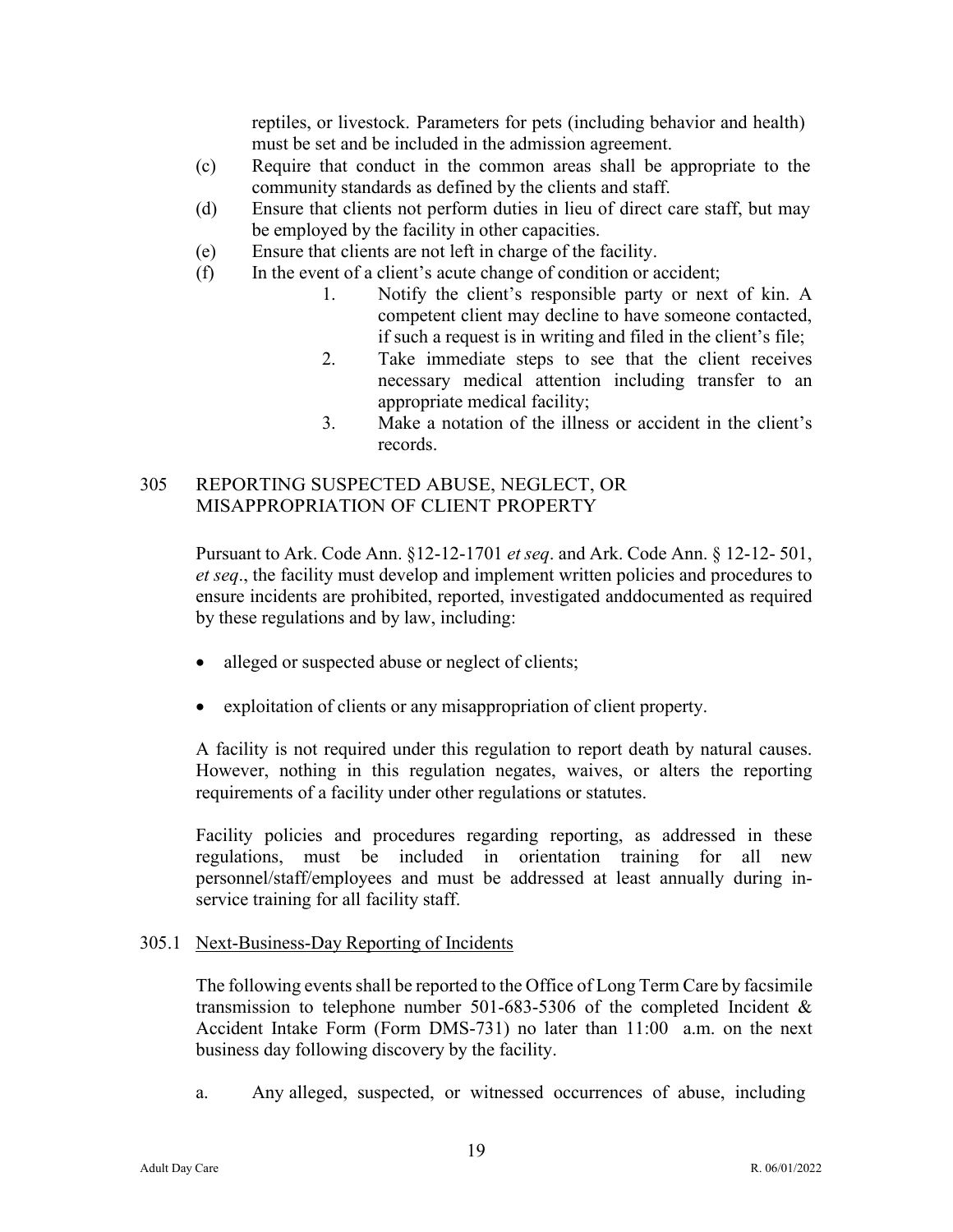verbal statements or gestures, or neglect to clients.

- b. Any alleged, suspected, or witnessed occurrence of misappropriation of client property or exploitation of a client.
- c. Any alleged, suspected, or witnessed occurrences of sexual abuse to clients by any individual.

In addition to the requirement of a facsimile report by the next business day on Form DMS-731, the facility shall complete a Form DMS-742 in accordance with Section 305.5. Forms DMS-731 and DMS-742 are found in the Appendix or on the OLTC web site at :

<http://www.medicaid.state.ar.us/InternetSolution/General/units/oltc/forms/fo> rms.aspx.

305.2 Incidents or Occurrences that Require Internal Reporting Only – Facsimile Report or Form DMS-742 Not Required

The following incidents or occurrences shall require the facility to prepare an internal report only and does not require a facsimile report or Form DMS-742 to be made to the Office of Long Term Care. The internal report shall include all content specified in Section 305.5, as applicable. Facilities must maintain these incident report files in a manner that allows verification of compliance with this provision.

- a. Incidents where a client attempts to cause physical injury to another client without resultant injury. The facility shall maintain written reports on these types of incidents to document "patterns" of behavior for subsequent actions.
- b. All cases of reportable disease as required by the Arkansas Department of Health and Human Services, Division of Health.
- c. Loss of heating, air conditioning, or fire alarm system for a period of greater than two (2) hours.

# 305.3 Internal-Only Reporting Procedure

Written reports of all incidents and accidents shall be completed within five (5) days after discovery. The written incident and accident reports shall be comprised of all information specified in forms DMS-731 and DMS-742 as applicable.

All written reports will be reviewed, initialed, and dated by the facility program director or designee within five (5) days after discovery.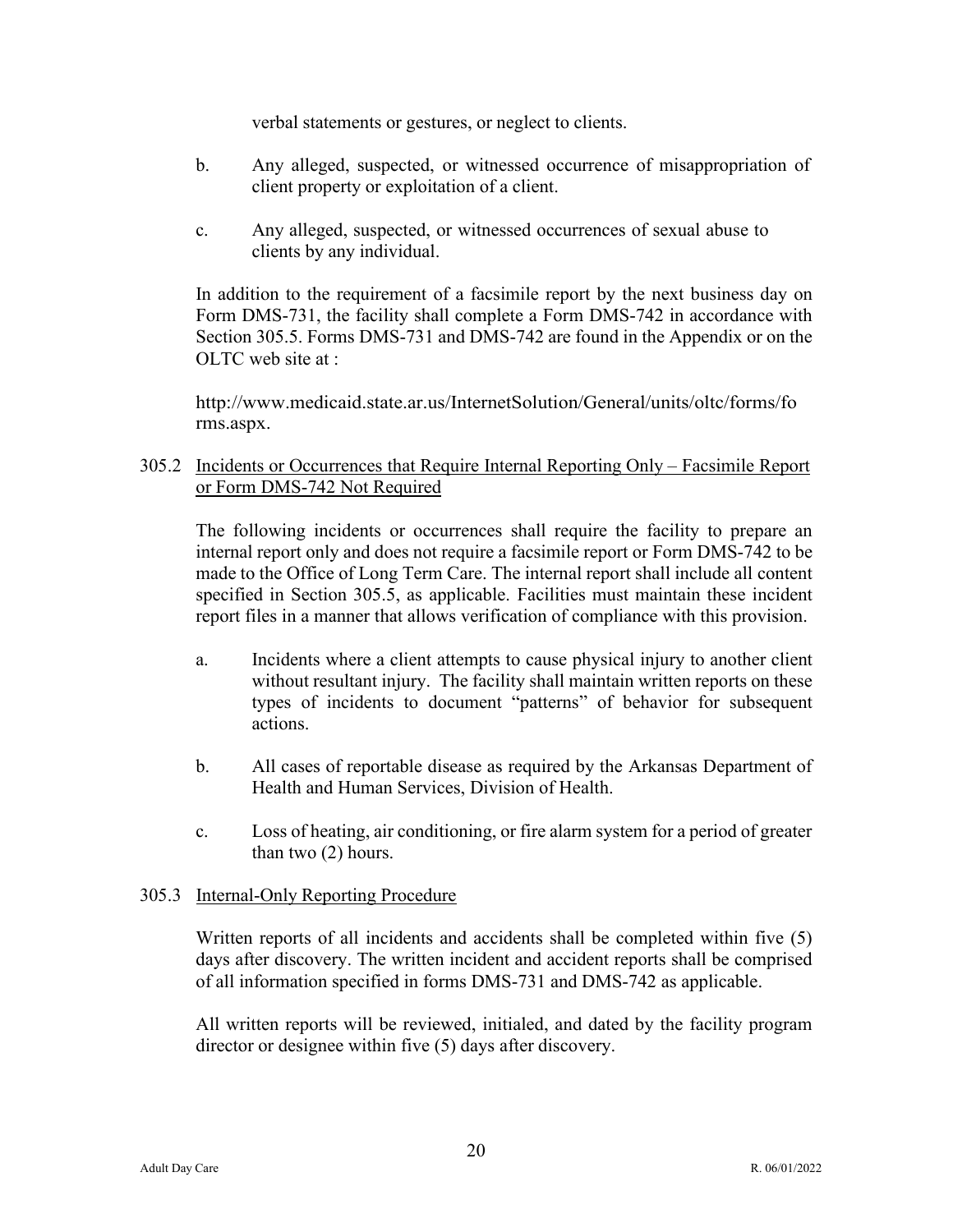- 1. All reports involving accident or injury to clients will also be reviewed, initialed, and dated by the facility Director within five (5) days.
- 2. The care plan portion of the admission agreement shall be reviewed by the Director and:
	- a. Shall be amended upon any change of a client's condition or need for services;
	- b. Copies of the amended versions of the care plan shall be attached to the written report of the incident or accident.

Reports of incidents specified in Section 305.3 will be maintained in the facility only and are not required to be submitted to the Office of Long Term Care.

All written incident and accident reports shall be maintained on file in the facility for a period of three (3) years from the date of occurrence or report, whichever is later.

# 305.4 Other Reporting Requirements

The facility's program director or designee is also required to make any other reports as required by state and federal laws and regulations.

# 305.5 Abuse Investigation Report

The facility must ensure that all alleged or suspected incidents involving client abuse, exploitation, neglect, or misappropriations of client property are thoroughly investigated. The facility's investigation must be in conformance with the process and documentation requirements specified on the Form DMS-742, and must prevent the occurrence of further incidents while the investigation is in progress.

The results of all investigations must be reported to the facility's program director or designated representative and to other officials in accordance with state law, including the Office of Long Term Care, within five (5) working days of the facility's knowledge of the incident. If the alleged violation is verified, appropriate corrective action must be taken.

The DMS-742 shall be completed and mailed to the Office of Long Term Care by the end of the  $5<sup>th</sup>$  working day following discovery of the incident by the facility. The DMS-742 may be amended and re-submitted at any time circumstances require.

# Reporting Suspected Abuse or Neglect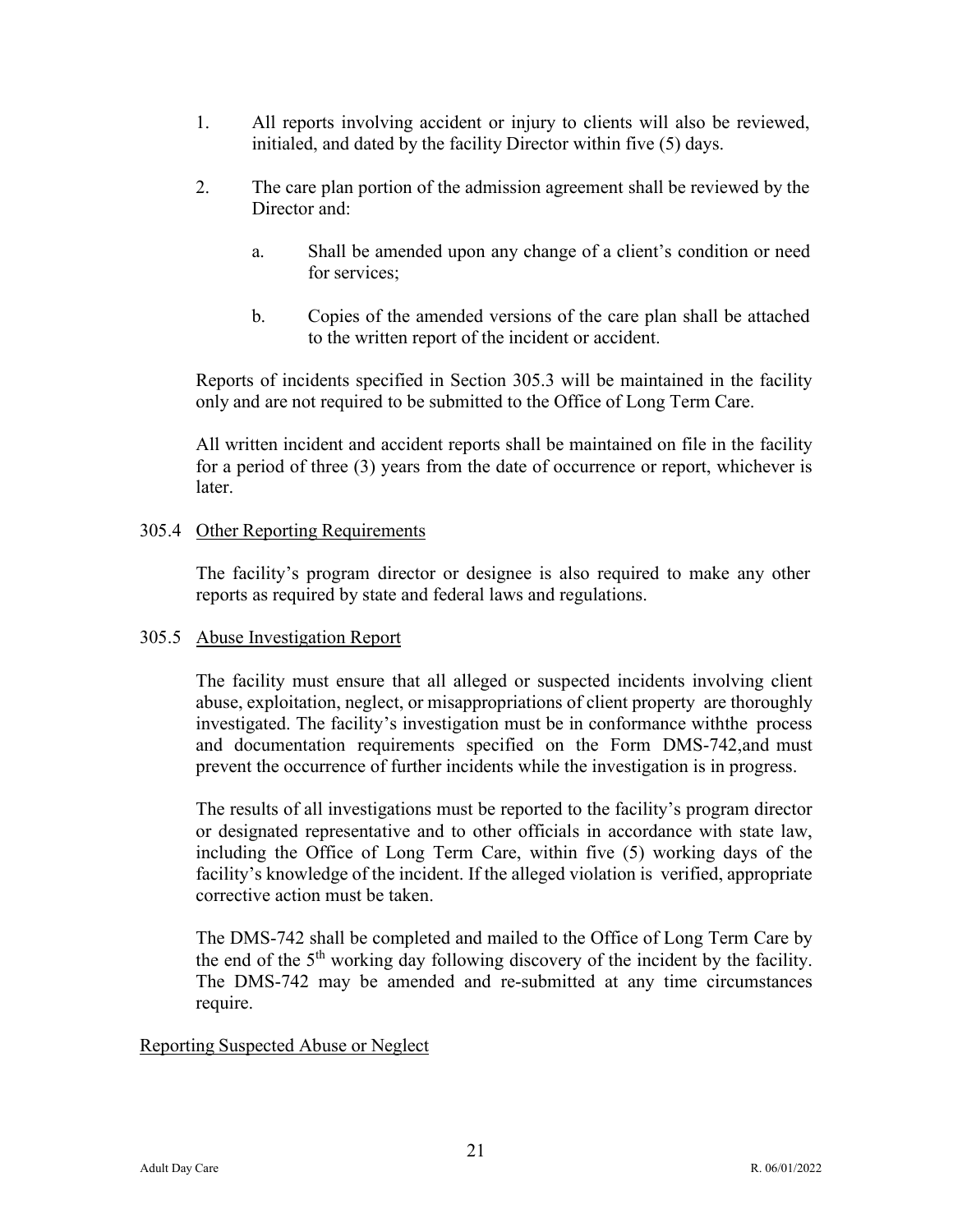The facility's written policies and procedures shall include, at a minimum, requirements specified in this section.

- 305.5.1 The requirement that the facility's program director or his or her designated agent immediately reports all cases of suspected abuse or neglect of clients of an Adult Day Care to the local law enforcement agency in which the facility is located as required by Ark. Code Ann. § 12-12-1701 *et seq*. and as amended.
- 305.5.2 The requirement that the facility's program director or his or her designated agent report suspected abuse or neglect to the Office of Long Term Care as specified in these regulations.
- 305.5.3 The requirement that all facility personnel/staff/employees who have reasonable cause to suspect that a client has been subjected to conditions or circumstances that have resulted in abuse or neglect shall immediately notify the facility program director or his or her designated agent (this does not negate that all mandated reporters employed by or contracted with the facility shall report immediately to the local law enforcement agency in which the facility is located as required by Ark. Code Ann. § 12-12-1701 *et seq*.).
- 305.5.4 The requirement that, upon hiring, each facility employee be given a copy of the abuse or neglect reporting and prevention policies and procedures and sign a statement that the policies and procedures have been received and read. The statement shall be filed in the employee's personnel file.
- 305.5.5 The requirement that all facility personnel receive annual, in-service training in identifying, reporting and preventing suspected abuse or neglect, and that the facility develops and maintains policies and procedures for the prevention of abuse and neglect and accidents.
- 305.5.6 When the Office of Long Term Care makes a finding that a facilityemployee or personnel of the facility committed an act of abuse, neglect or misappropriation of client property against a client, the name of that employee or personnel shall be placed in the Employment Clearance Registry of the Office of Long Term Care. If the employee or personnel against whom a finding is made is a CNA, the name of the CNA will be placed in the CNA Registry of the Office of Long Term Care. Further, the Office of Long Term Care shall make report of its finding to the appropriate licensing or enforcement agencies.

# 306 EMERGENCY MEDICAL PLAN

Each provider shall have a written emergency medical plan which assures transportation to a hospital or other type of facility providing emergency care.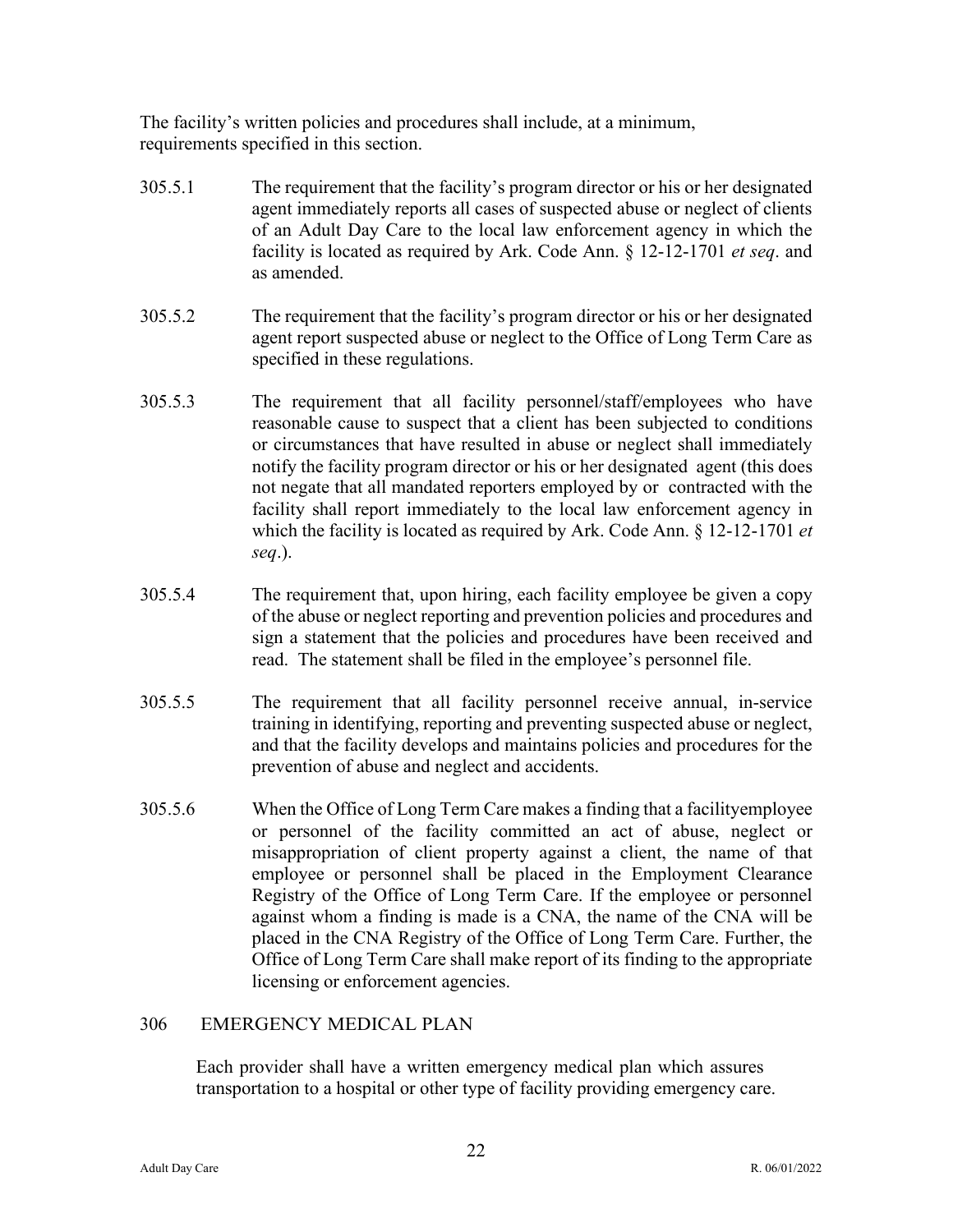- 306.1 The facility shall have on file a written agreement, signed by the client or legal guardian, granting permission to transport a client who needs emergency care to the designated hospital or other type of facility.
- 306.2 Client records must note any accident, injury or illness and emergency procedures that occur.
- 306.3 Emergency telephone numbers shall be posted in a prominent place near the telephone where facility staff has full access to its use.
- 306.4 Emergency telephone numbers for each client shall be documented in the client's file.

#### 307 ADMINISTRATIVE RECORDS

Administrative records must include at least:

- 307.1 Written program description, copies of which are available to the Department, clients, families or other interested parties. The document shall describe at a minimum:
	- (a) Administrative organization;
	- (b) Maximum number of clients that can be served;
	- (c) Admission criteria for clients to be accepted;
	- (d) Days of the week and hours of operation;
	- (e) Services available to clients including cost for such services;
	- (f) Criteria for discharge.
- 307.2 Current facility inspection reports from local fire department, as applicable, and DHHS.
- 307.3 Current inspection report for any catered services;
- 307.4 Record of activities conducted for the previous three (3) months.
- 307.5 Weekly menu plan and record of actual meals served for the previous month.
- 307.6 Emergency medical plan.
- 307.7 Fire safety plan.
- 307.8 Record of fire drills, disaster drills and tornado drills for the past twelve (12) months.
- 307.9 Record of smoke detector checks and fire extinguisher checks for the past twelve (12) months.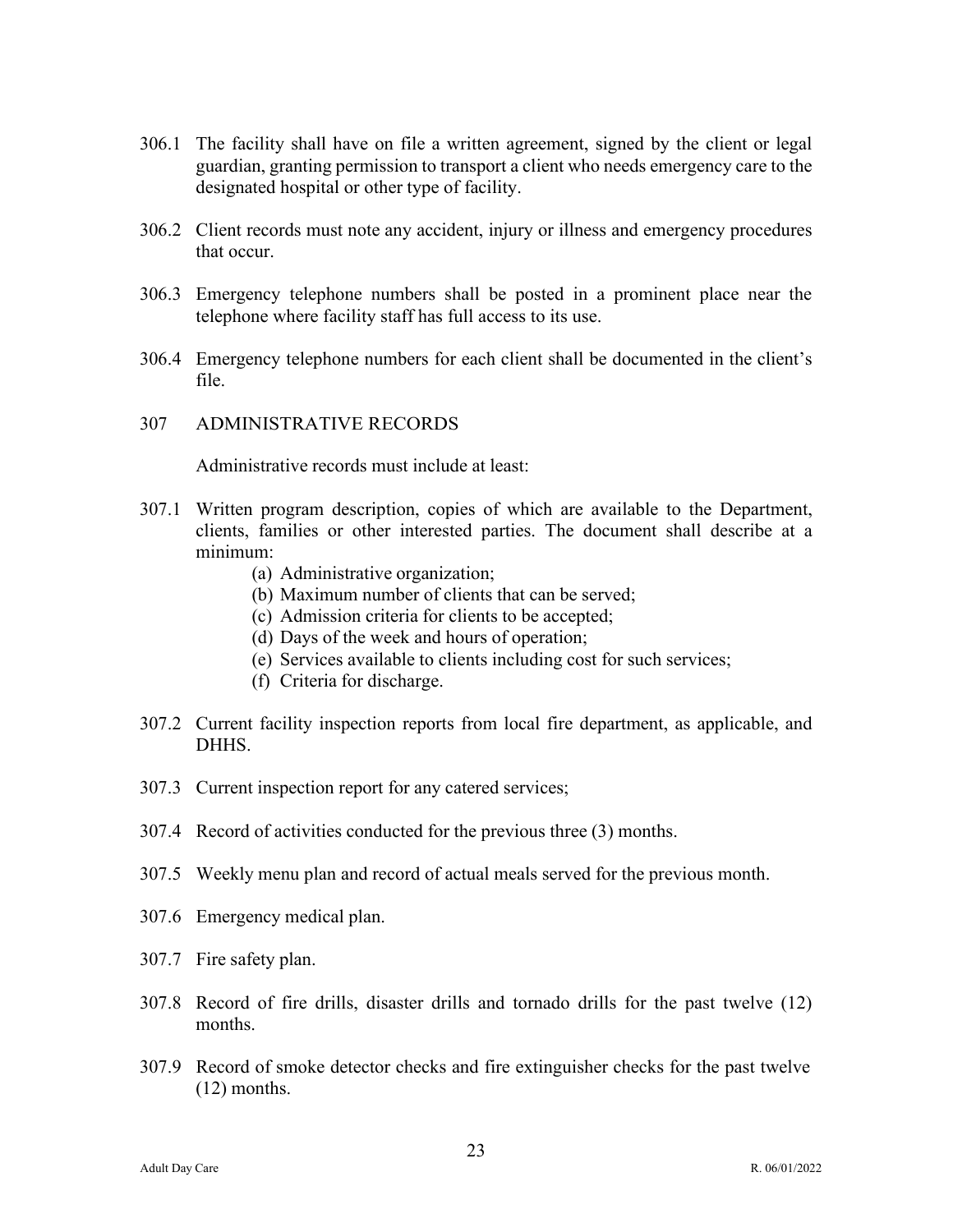# 308 CLIENT RECORDS

The facility must maintain a separate and distinct record for each client.

# 308.1 The record must contain:

- (a) Client's name;
- (b) Client's address;
- (c) Admission date;
- (d) Name, office telephone number and emergency telephone number of each primary care physician or advanced practice nurse who treats the client;
- (e) Name, address and telephone number of family members and the person identified by the client who should be contacted in the event of an emergency;
- (f) Date of birth;
- (g) All identification numbers, such as Medicaid, Medicare/Medipak, Veterans Administration;
- (h) Transportation arrangements, (if applicable);
- (i) A copy of the client's signed Rights Statement;
- (j) A copy of the client's signed Admission, Discharge Agreements;
- (k) A written acknowledgement that the client or responsible party has been notified of the charges for the services provided;
- (l) Medical and social history;
- (m) Progress notes, including any significant change in client's health status, either positive or negative;
- (n) Significant changes must be reported to the appropriate person (physician, Advance Practice Nurse, or, caregiver, etc.) as soon as possible;
- (o) Documentation of who was notified and when they were notified shall be placed in the client's file;
- (p) A list of all current medications kept by the facility for the client;
- (q) Documentation of any treatment or therapies;
- (r) Documentation of any special diets, if applicable;
- (s) Documentation regarding any accident or incidents;
- (t) A copy of court orders, letters of guardianship, or power of attorney, if applicable;
- (u) Copy of any advance directive;
- (v) Copy of the client's care plan;
- (w) Discharge date;
- (x) A signed copy of the HIPPA release form.

# 308.2 Confidentiality of Records

- (a) Client's records are confidential and shall not be released without legal authorization or subpoena.
- (b) Active records shall be available to authorized agents of DHHS or their designee during normal business hours.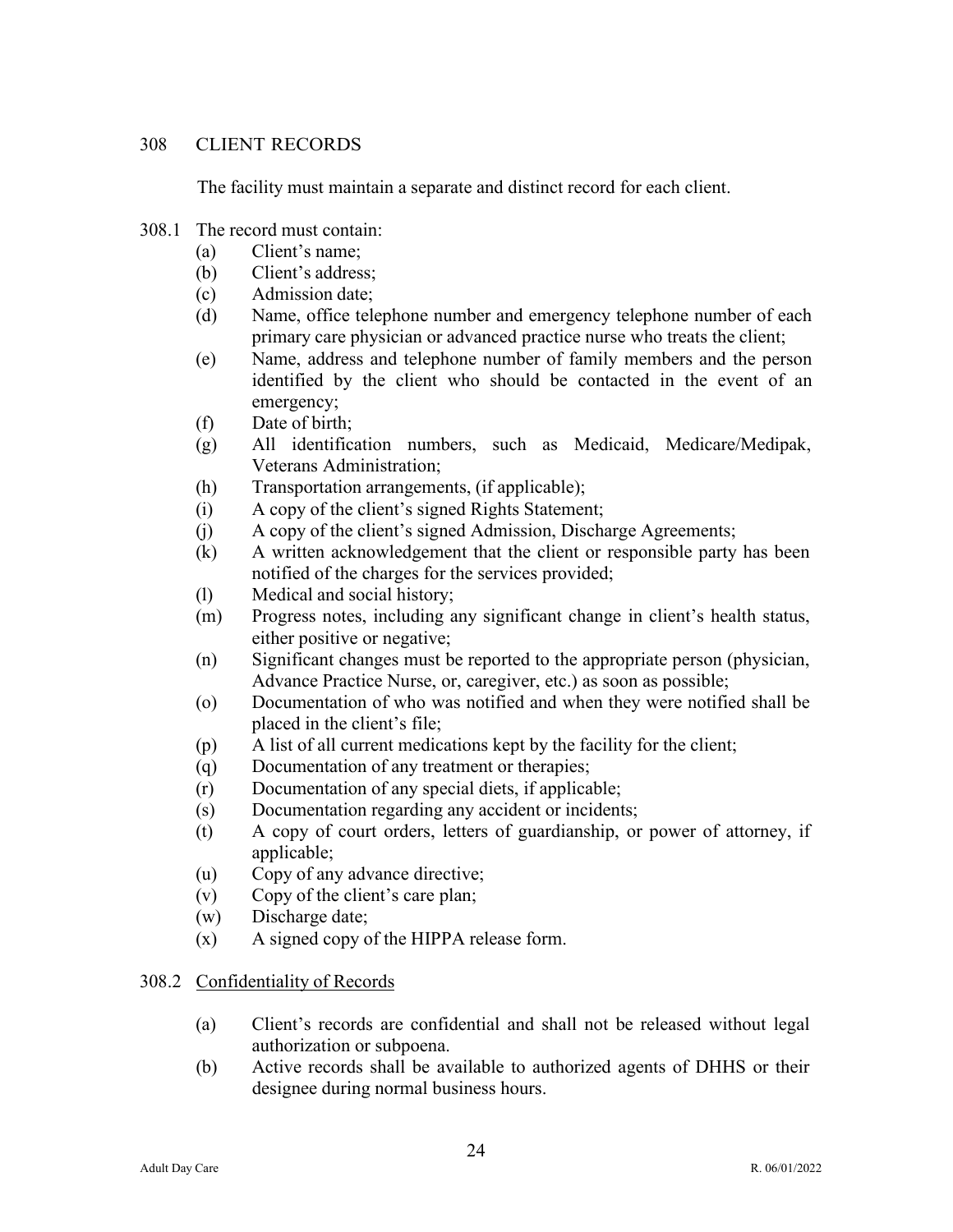(c) Record shall contain a copy of a signed copy of the HIPPA release form indicating that the facility is in compliance with HIPPA regulations.

# 308.3 Record Retention

- (a) All client records will be retained for a period of five (5) years. In the event that an audit, litigation or other action involving these pertinent records is started before the end of the five year period, those records shallbe retained until all issues arising out of the actions are resolved or until the end of the five (5) year period, whichever is later.
- (b) Documentation concerning persons whose requests for services were denied as a result of the assessment process will also be retained for five (5) years.
- (c) All records shall be maintained on site. They shall be made available within 24 hours of an official request. When a facility changes ownership, the original records shall remain at the facility.
- (d) Documentation shall be on file that the client or responsible party has been informed of their right to privacy under HIPPA.

# 308.4 Care Plan

There shall be a written care plan for each client. Care plans:

- (a) Shall be developed within five (5) contact days following the client's entry into the program;
- (b) Shall be designed to maintain the client at the optimal level of functioning;
- (c) Shall cover all:
	- 1. Medications
	- 2. Treatments
	- 3. Rehabilitative services (where appropriate)
	- 4. Diets
	- 5. Precautions related to activities
	- 6. Plans for continuing care
	- 7. Discharge
- (d) Shall be individualized for each client to address:
	- 1. Functional activities, interests, and specific goals;
	- 2. Means of accomplishing these goals;
- (e) Shall identify the client's regularly scheduled days for attendance including arrival and departure times;
- (f) Shall be revised as frequently as warranted by the client's condition;
- (g) Shall be reviewed and documented at least every six (6) months and updated as necessary.

# 400 ADMISSION/DISCHARGE

401 Admission Agreement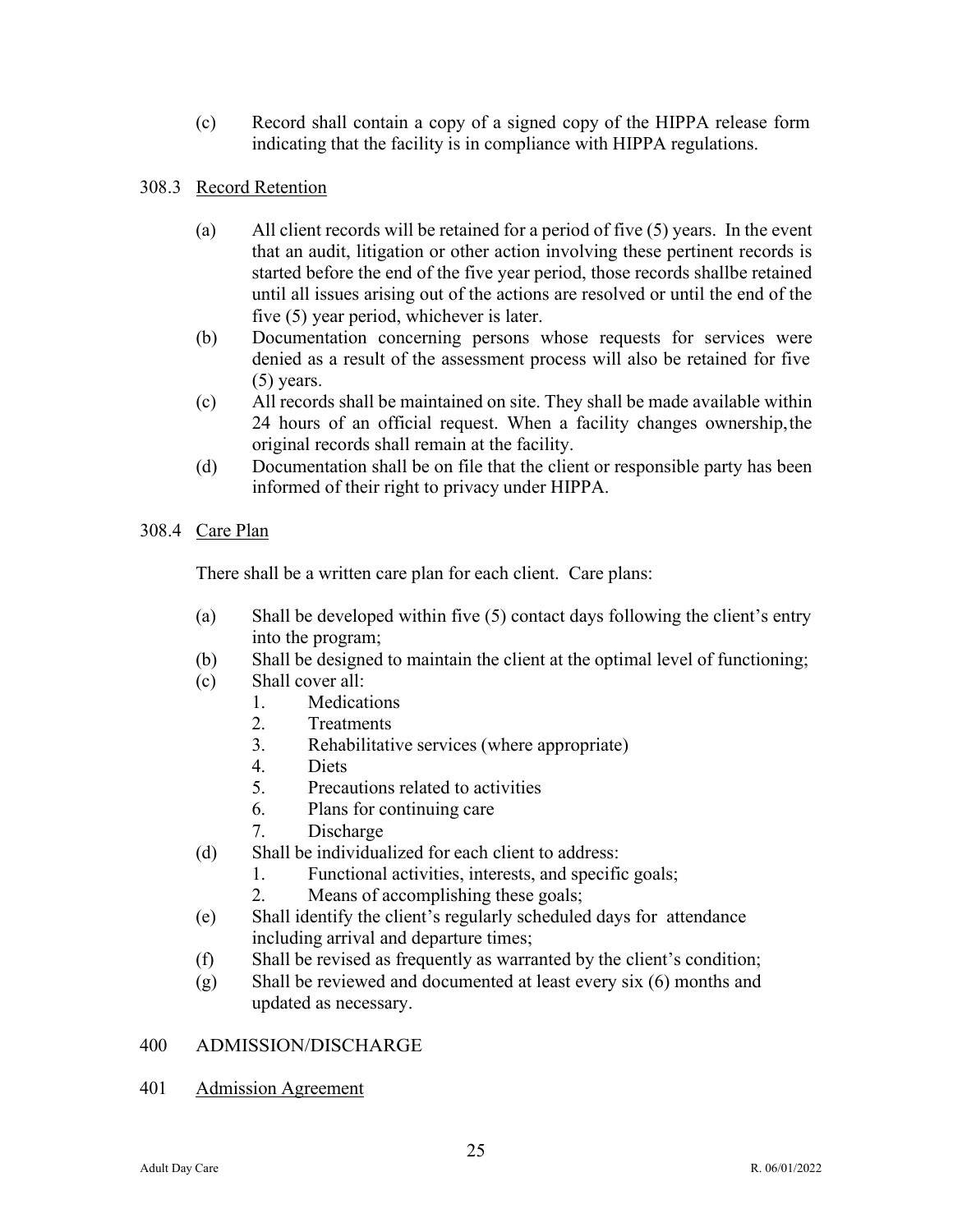Each Director shall execute with and provide to each client at or prior to admission (and periodically thereafter, for changes as specified in this section) a written Admission Agreement dated and signed by the client or their legal guardian.

- 401.1.1 The ADC shall have a written agreement that shall be printed and contain the entire agreement between the parties, that includes but is not limited to:
	- (a) A complete statement enumerating in detail all charges, expenses and other assessments, if any, for services, materials, equipment and food required by law or regulations, and other services, materials equipment and food which the facility agrees to furnish and supply to clients during their period of stay;
	- (b) The maximum total monthly, weekly, daily or hourly rate to be charged to the client or responsible person;
	- $(c)$  A provision that no additional charges shall be levied by the Director unless specified in the listing of supplemental services and supplies and agreed to in writing by the client or the responsible person;
	- (d) The conditions under which the Director may adjust the basic monthly, daily or hourly charges for supplemental services and supplies, including the provision of written notification, in writing, of such adjustments to the client or responsible person at least 30 days prior to their effective date;
	- (e) A provision that refund of advance payment(s) in the event of death, voluntary or involuntary discharge shall be calculated on a pro-rata basis. The formula for such calculations shall be detailed.
- 401.1.2 Once executed, neither party may waive any provision of the Admission Agreement; changes to the Admission Agreement must be agreed to in writing by all parties subject to the Admission Agreement.

# 401.2 Admission Criteria

- 401.2.1 To be eligible for an ADC, clients must;
	- (a) Be a functionally impaired adult;
	- (b) Have a current medical history provided;
	- (d) Have a written plan of care, if the client is on an approved Waiver program.
- 401.2.2 Clients will be ineligible for an ADC if they;
	- (a) Are bed-fast;
	- (b) Cannot self administer their medications;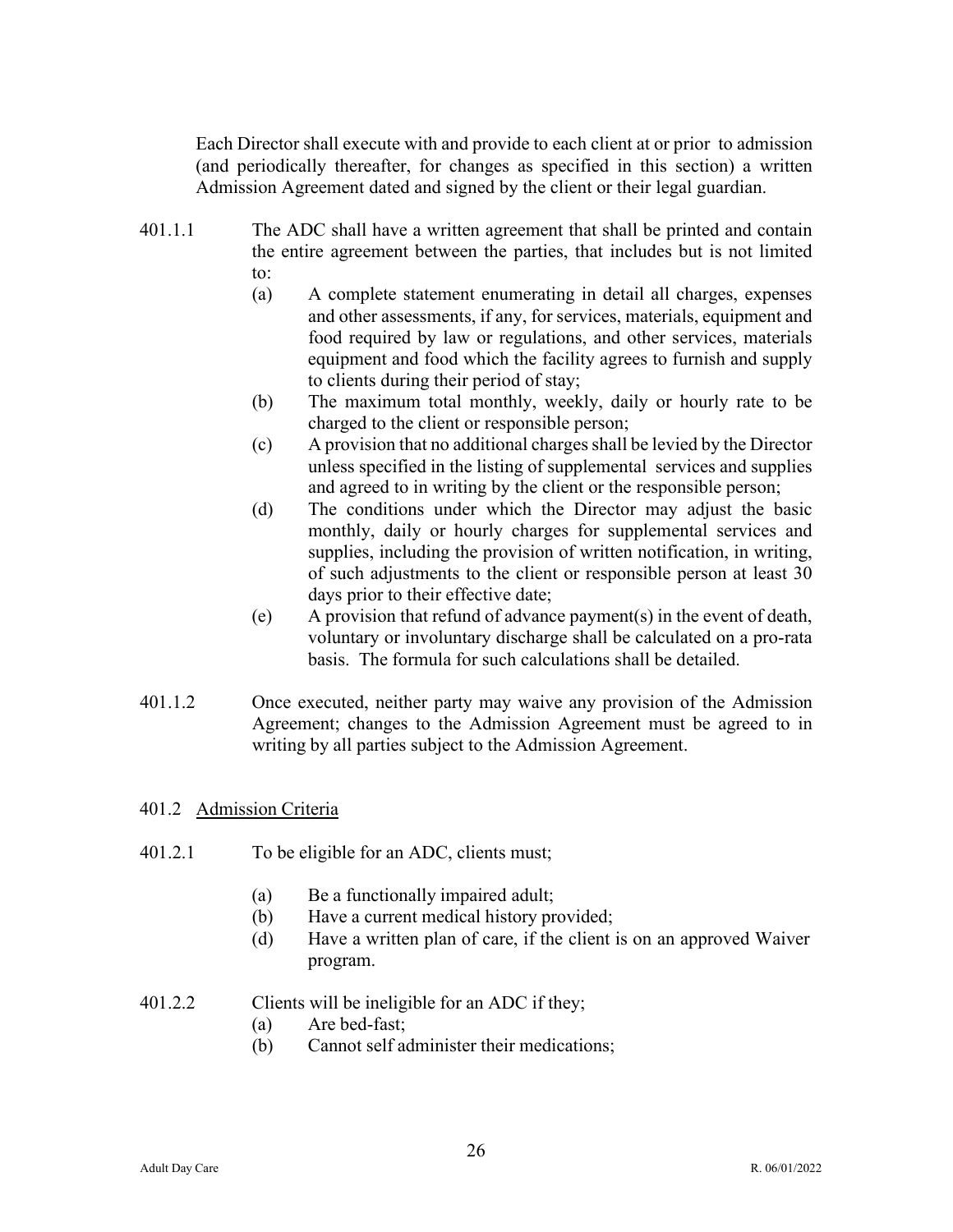- (c) Have behavior problems that create a hazard or danger to themselves or others.
- 402 Discharge Criteria

The facility must develop and implement written discharge policies and procedures that are in accordance with Ark. Code Ann. § 20-10-1005 and that include, at a minimum, the following:

- 402.1 A client may be discharged only when:
	- (a) The transfer or discharge is necessary to meet the resident's welfare, and the resident's welfare cannot be met in the facility;
	- (b) The transfer or discharge is appropriate because the resident's health has improved sufficiently so that the resident no longer needs the services provided by the facility;
	- (c) The transfer or discharge is appropriate because the resident is no longer benefiting from therapeutic programming;
	- (d) The safety of individuals in the facility is endangered;
	- (e) The health of individuals in the facility would otherwise be endangered;
	- (f) The resident has failed, after reasonable and appropriate notice, to pay or to have paid under state-administered programs on the resident's behalf an allowable charge imposed by the facility for an item or service requested by the resident and for which a charge may be imposed consistent with federal and state laws and regulations; or
	- (g) The facility ceases to operate.
- 402.2 The reasons for discharge of a client must be documented in the client's permanent record and the discharge must be discussed with the client and his guardian or personal representative, who must be given a copy of the documentation setting forth the alternatives available. This notice must be given thirty (30) days prior to the date of discharge. An immediate discharge for emergency on the grounds set forth in Section 402.1 does not require that the facility provide notice of the discharge thirty (30) days in advance of the discharge. However, the facility shall provide the notice as soon as practicable. The facility shall document, prior to the discharge, the facts and circumstances leading to the emergency discharge.
- 402.3 Written appeals process for clients objecting to discharge must be developed by the facility in conformity with Ark. Code Ann. §20-10-1002, as amended, as well as all applicable regulations. That process shall include:
	- (a) The written notice of discharge must state the reason for the proposed discharge as documented in 402.2. The notice must inform the client that he/she has the right to appeal the decision to the Director within seven (7)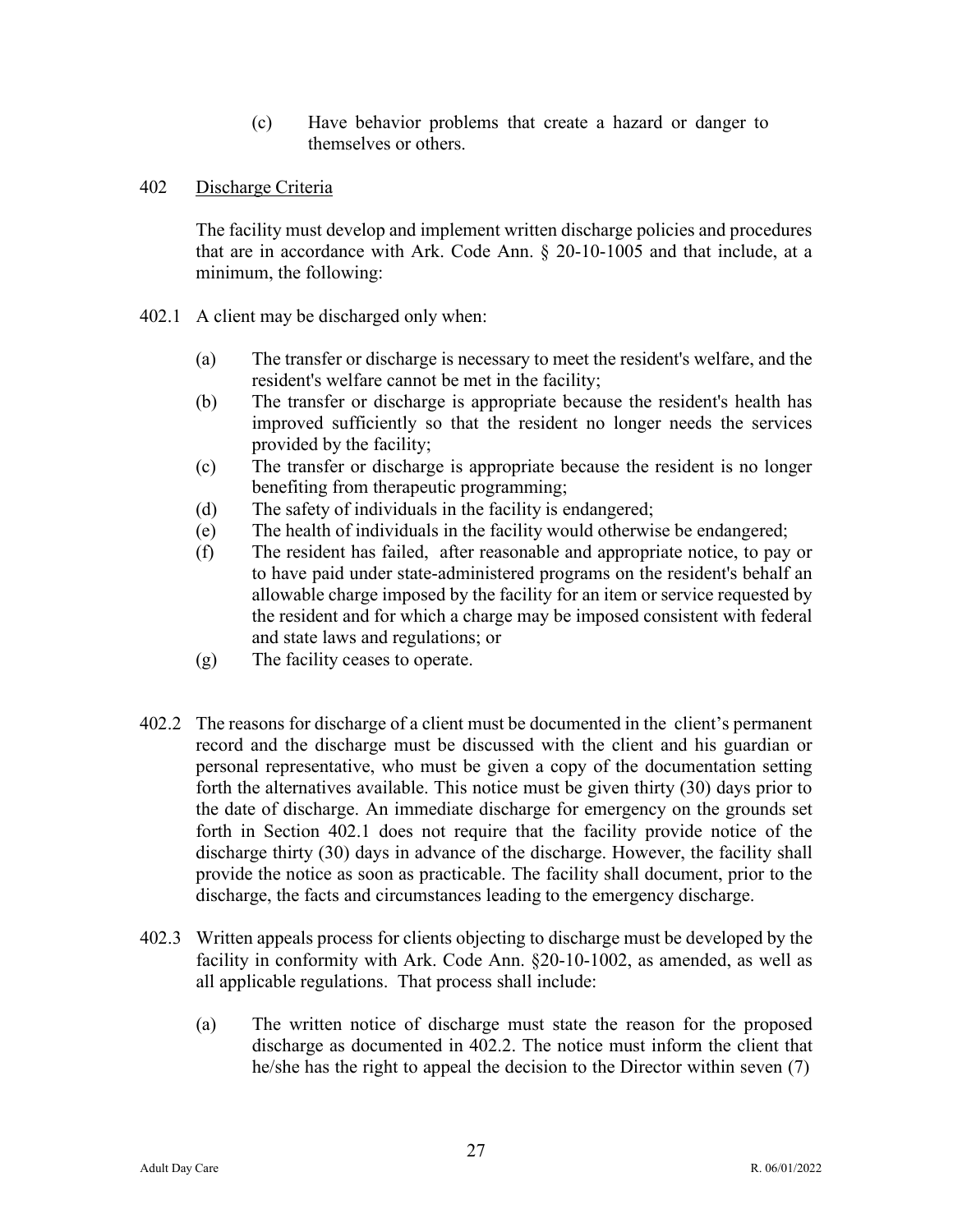calendar days. The client must be assisted by the facility in filing the written objection to the discharge.

- (b) Within fourteen (14) days of filing of the written objections, a hearing will be scheduled.
- (c) A final determination in the matter will be rendered within seven (7) days of the hearing.
- (d) The facility must provide assistance to clients to ensure safe and orderly discharge.
- 402.4 The facility, in conjunction with the responsible party, must make arrangements to discharge clients who require a higher level of medical, nursing or psychiatric care than can be safely and effectively provided in an Adult Day Care facility.
- 402.5 If the Office of Long Term Care determines that a client is inappropriate for continued placement in the facility, the provider must arrange for discharge of the client within ten calendar (10) days of such notification or as otherwise specified by the Office of Long Term Care. Less time may be given by the Office of Long Term Care when a client's life or health requires immediate medical attention. The responsibility for the client's care or lack of care shall rest with the provider. If OLTC determines that the discharge of a client is necessary for reasons other than appropriateness of placement, the facility will have up to thirty (30) days to effectuate the discharge or as otherwise specified by the Office of Long Term Care.

# 403 Client Rights

The facility shall develop, maintain and follow written policies and procedures defining the rights and responsibilities of clients. The policies shall present a clear statement defining how clients are to be treated by the facility, its personnel, volunteers and others involved in providing care.

- 403.1 A copy of the synopsis of the clients' bill of rights must be prominently displayed within the facility in a general use area.
- 403.2 Each client admitted to the facility is to be fully informed of these rights and of all rules and regulations governing client conduct and responsibilities.
- 403.3 Appropriate means shall be utilized to inform non-English speaking, deaf or blind clients of their rights.
- 403.4 The facility shall communicate these expectations/rights during the period of not more than two (2) weeks before or five (5) working days after admission.
- 403.5 The facility shall obtain a signed and dated acknowledgement from the client or his legal guardian that they have read and understand these rights.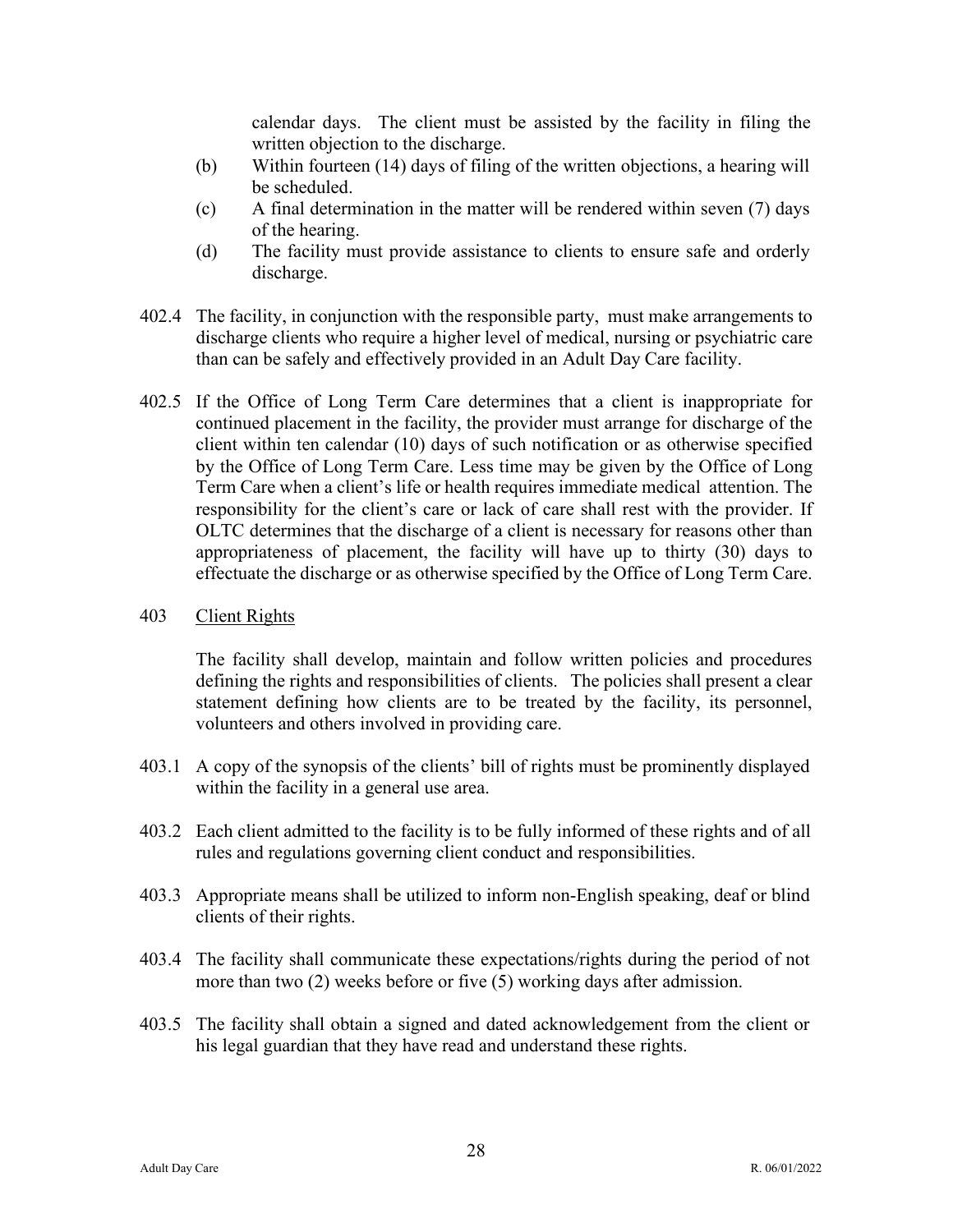- 403.6 The signed and dated acknowledgement shall be maintained in the client's file.
- 403.7 Clients' Rights shall be deemed appropriately signed if signed by:
	- (a) A client capable of understanding. Client and one witness sign;
	- (b) A client incapable because of illness. The attending physician documents the specific impairment that prevents the client from understanding or signing their rights and legal guardian and two witnesses sign;
	- (c) A client is mentally retarded. Rights read and if understood by the client, he/she and two witnesses sign. At least one witness shall be an outside disinterested party. If client cannot understand rights, legal guardian and one witness sign;
	- (d) A client capable of understanding but signs with a mark other than name: Client signs with a mark (i.e. "X") and two witnesses sign.
- 404 Facility employees shall be provided a copy of client Rights and complete a signed and dated acknowledgement stating they have received and read the Rights. A copy of the acknowledgement shall be placed in the employee's personnel file.
- 405 Bill of Rights
	- 1. Each Adult Day Care must post the Clients' Bill of Rights, as provided by the Department, in a prominent place in the facility. The Clients' Bill of Rights must prominently display the toll-free number for contacting the Office of Long Term Care and filing a complaint, or the facility must post the number and its purpose beside the Clients' Bill of Rights. Further, the facility shall prominently display the contact information for the State Ombudsman's office. A copy of the Clients' Bill of Rights must be given to each client in a manner and form comprehendible to the client or his or her responsible party.
	- 2. A client has all the rights, benefits, responsibilities, and privileges granted by the constitution and laws and regulations of this state and the United States except where lawfully restricted. The client has the right to be free of interference, coercion, discrimination, or reprisal in exercising these civil rights.
	- 3. In addition to the provisions of Section 404.1(1) and (2), each client in the Adult Day Care has the right to, and the facility shall ensure that clients shall:
		- a. Be free from physical or mental abuse, including corporal punishment;
		- b. Be permitted to participate in activities of social, religious, or community groups unless the participation interferes with the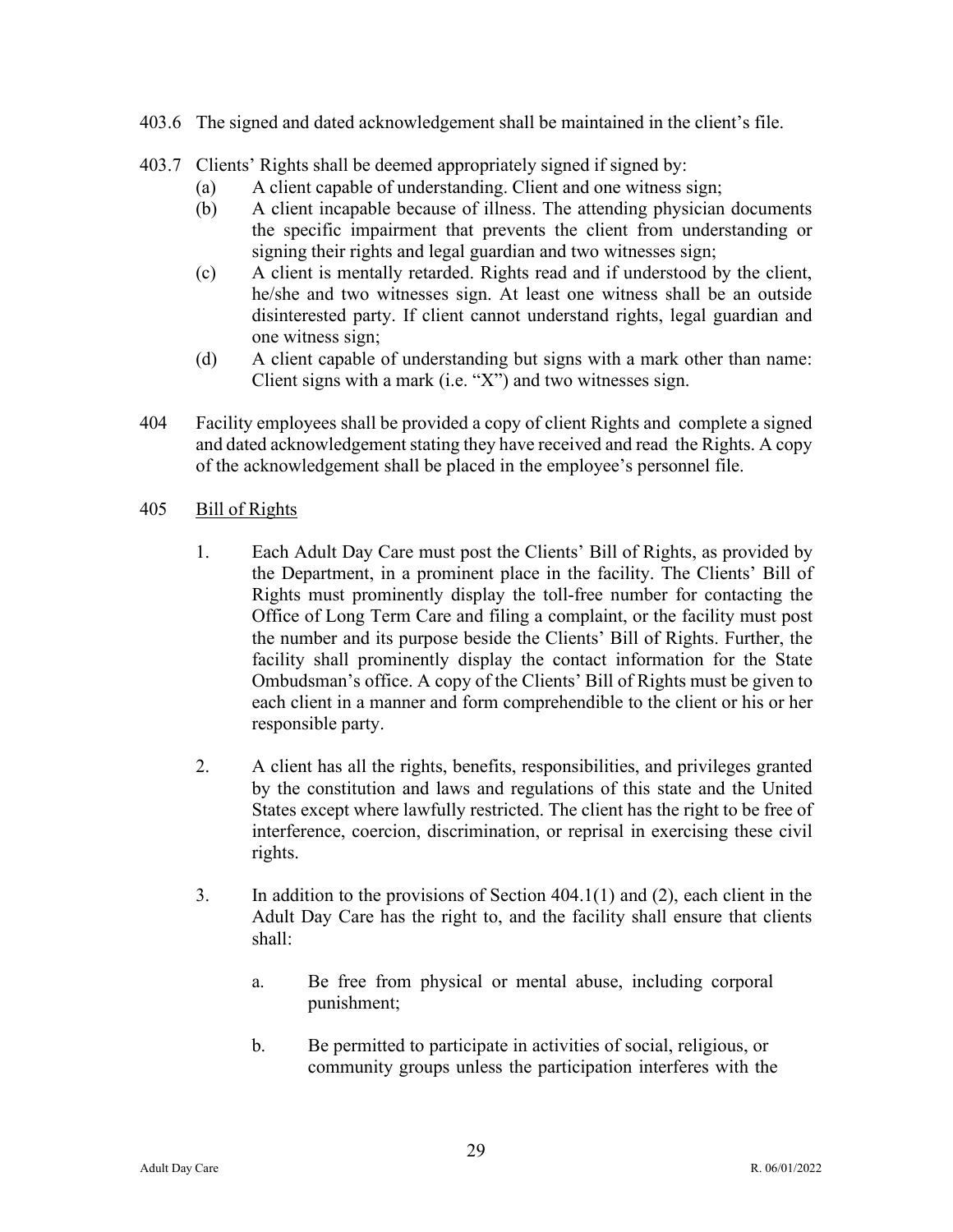rights of others;

- c. Be provided a schedule of individual and group activitiesappropriate to individual client's needs, interests and wishes;
- d. Be, at a minimum, provided:
	- (i.) In-house activities and programs, the character and scopeof which shall be disclosed to potential clients or their responsible parties in writing as part of the application process;
	- (ii.) Group recreation and socialization;
- e. Not be prevented in any way from the practice of the religion of the client's choice. The Adult Day Care facility shall not beexpected to participate or facilitate the practice of religion beyond arranging or coordinating transportation to the extent possible;
- f. Be treated with respect, kindness, consideration, and recognition of his or her dignity and individuality, without regard to race, religion, national origin, gender, age, disability, marital status, sexual orientation or source of payment. This means that theclient:
	- (i.) Has the right to make his or her own choices regarding personal affairs, care, benefits, and services;
	- (ii.) Has the right to be free from abuse, neglect, and exploitation;
- g. Be provided a safe and appropriate environment;
- h. Not be confined to his or her chair;
- i. Not be prohibited from communicating in his or her native language with other clients or personnel/staff/employees;
- j. Be permitted to complain about the client's care or treatment. The complaint may be made anonymously or communicated by a person designated by the client. The provider must promptly respond to resolve the complaint. The provider must not discriminate or take any punitive, retaliatory, or adverse action whatsoever against a client who makes a complaint or causes a complaint to be made;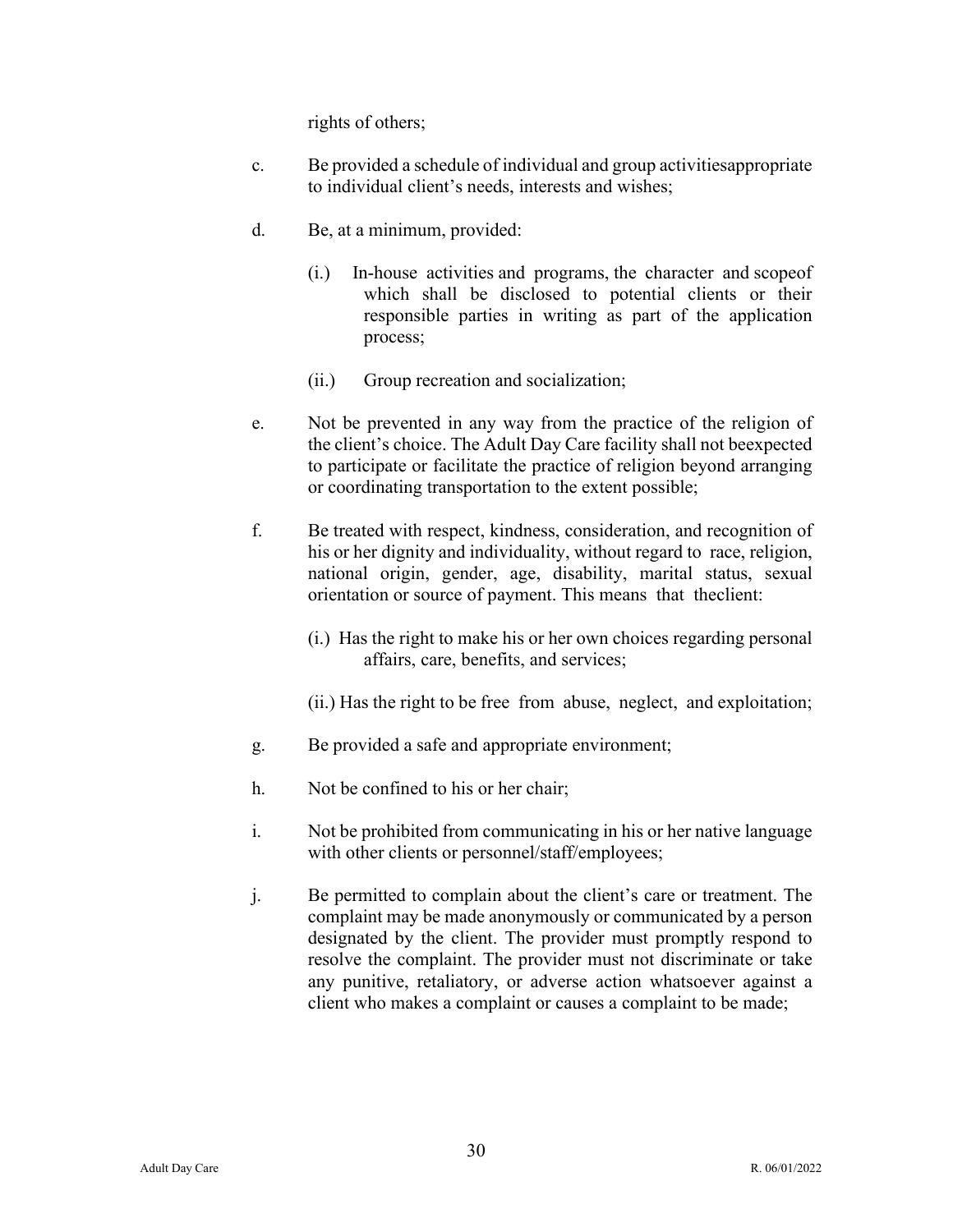- k. Be allowed communication, including personal visitation with any person of the client's choice, including family members, representatives of advocacy groups, and community service organizations;
- l. Be allowed access to the client's records. Client records are confidential and may not be released without the client's or his or her responsible party's consent unless the release without consent is required by law;
- m. Have the right and be allowed to choose and retain a personal physician or advance practice nurse;
- n. Participate in the development of the individual care that describes the client's direct care services and how the needs will be met;
- o. Be given the opportunity to refuse medical treatment or services after the client or his or her responsible party:
	- (i.) Is advised by the person providing services of the possible consequences of refusing treatment or services, and
	- (ii.) Acknowledges that he or she understands the consequences of refusing treatment or services;
- p. Be allowed unaccompanied access to a telephone;
- q. Have privacy while attending to personal needs, and a private place for receiving visitors or associating with other clients, unless providing privacy would infringe on the rights of other clients. The right applies to medical treatment, toileting and bathing, written communications, telephone conversations, and meeting with family;
- r. Be allowed to determine his or her dress, hairstyle, or other personal appearance according to individual preference, except the client has the responsibility to maintain personal hygiene;
- s. Be allowed to refuse to perform services for the facility;
- t. Clients are discharged or transferred in conformity with Ark. Code Ann. § 20-10-1005 and the provisions governing transfer and discharge in these regulations.
- u. Be allowed to immediately leave the Adult Day Care facility,either temporarily or permanently, subject to contractual or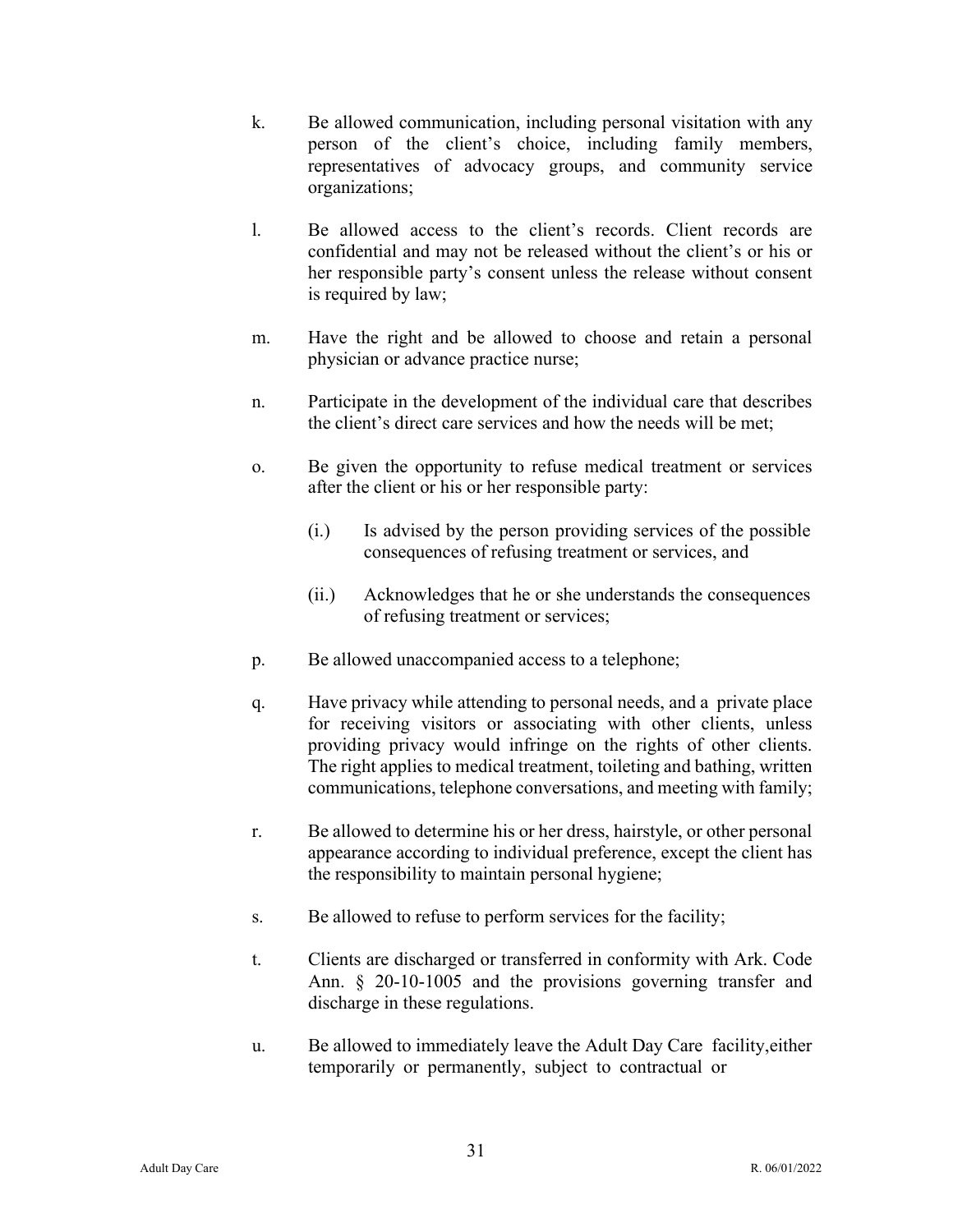financial obligations as specified in Section 401.1;

- v. Have access to the services of a representative of the State Long Term Care Ombudsman Program of the Arkansas Department of Health and Human Services, Division of Aging and Adult Services;
- w. Be allowed to maintain an advance directive or designate a guardian in advance of need to make decisions regarding the client's health care should the client become incapacitated;
- x. Receive reimbursement from the facility for any lost, misappropriated, or destroyed property or funds, when the loss, misappropriation, or destruction occurs at a time in which the facility was exercising care or control over the funds or properties, including loss or destruction of client's property that occurs during laundering or cleaning of the facility, or the client's property, excluding normal wear and tear.

# 500 MANDATORY SERVICES

The Adult Day Care program shall provide at least the following services:

- 501 Activities of daily living.
- 501.1 The adult day care program shall provide assistance with walking, toileting, feeding, grooming, dressing and other activities of daily living;
- 501.2 Assistance to clients and caregivers with diets;
- 501.3 Counseling with individual clients, as needed, regarding health care;
- 501.4 Minor first aid treatment if needed;
- 501.5 Facilitating specialized services (i.e., speech therapy, physical therapy, counseling, etc.) which may be arranged for or provided through the program as needed by individual clients or as available through community sources.
- 502 Activities
- 502.1 A monthly schedule of group activities shall be planned and posted in the facility.
- 502.2 Activities may be conducted individually and in groups.
- 502.3 Activities shall be planned to suit the needs and interests of clients and designed to stimulate interest, rekindle motivation and encourage physical exercise.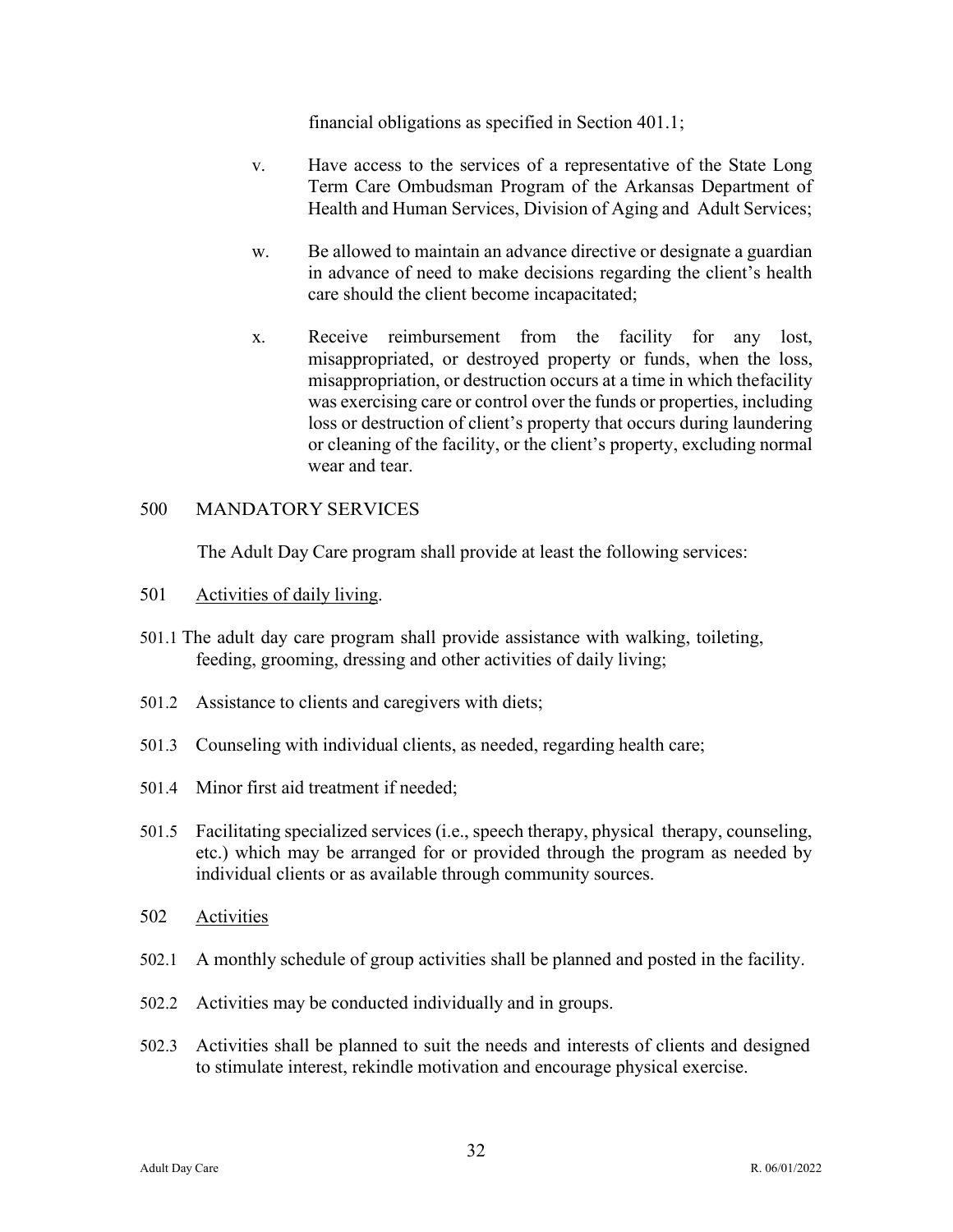- 502.4 Planned activities shall include but not be limited to:
	- (a) Exercise;
	- (b) Recreation;
	- (c) Social activities.
- 502.5 Physical exercise shall be:
	- (a) Designed in relation to each individual's needs, impairments and abilities;
	- (b) Shall be alternated with rest periods or quite activities
- 503 Medications
- 503.1 Administration
- 503.1.1 Each Adult Day Care must have written policies and procedures to ensure, and facilities shall ensure, that clients receive medications as ordered. Inservice training on facility medications policies and procedures (Section 303.1) shall be provided at least annually for all facility personnel/staff/employees/volunteers supervising or administering medications.
- 503.1.2 Clients must be able to self administer their own medication.
- 503.1.3 Facilities must comply with applicable state laws and regulations governing the administering of medications and restrictions applicable to non-licensed personnel/staff/employees/volunteers.
- 503.1.4 The facility shall document in the client's record whether the client or the facility is responsible for storing the client's medication.
- 503.1.5 The facility shall document in the client's record whether the client willselfadminister medication.
- 503.1.6 Clients who self-administer their medications must be familiar with their medications and comprehend administration instructions. Facility staff shall provide assistance to enable clients to self-administer medications. For clarification, examples for acceptable practices are listed below:
	- a. The medication regimen on the container label may be read to the client;
	- b. A larger sterile or disposable container may be provided to the client if needed to prevent spillage; The containers shall not be shared by clients.
	- c. The client may be reminded of the time to take the medication and be observed to ensure that the client follows the directions on the container;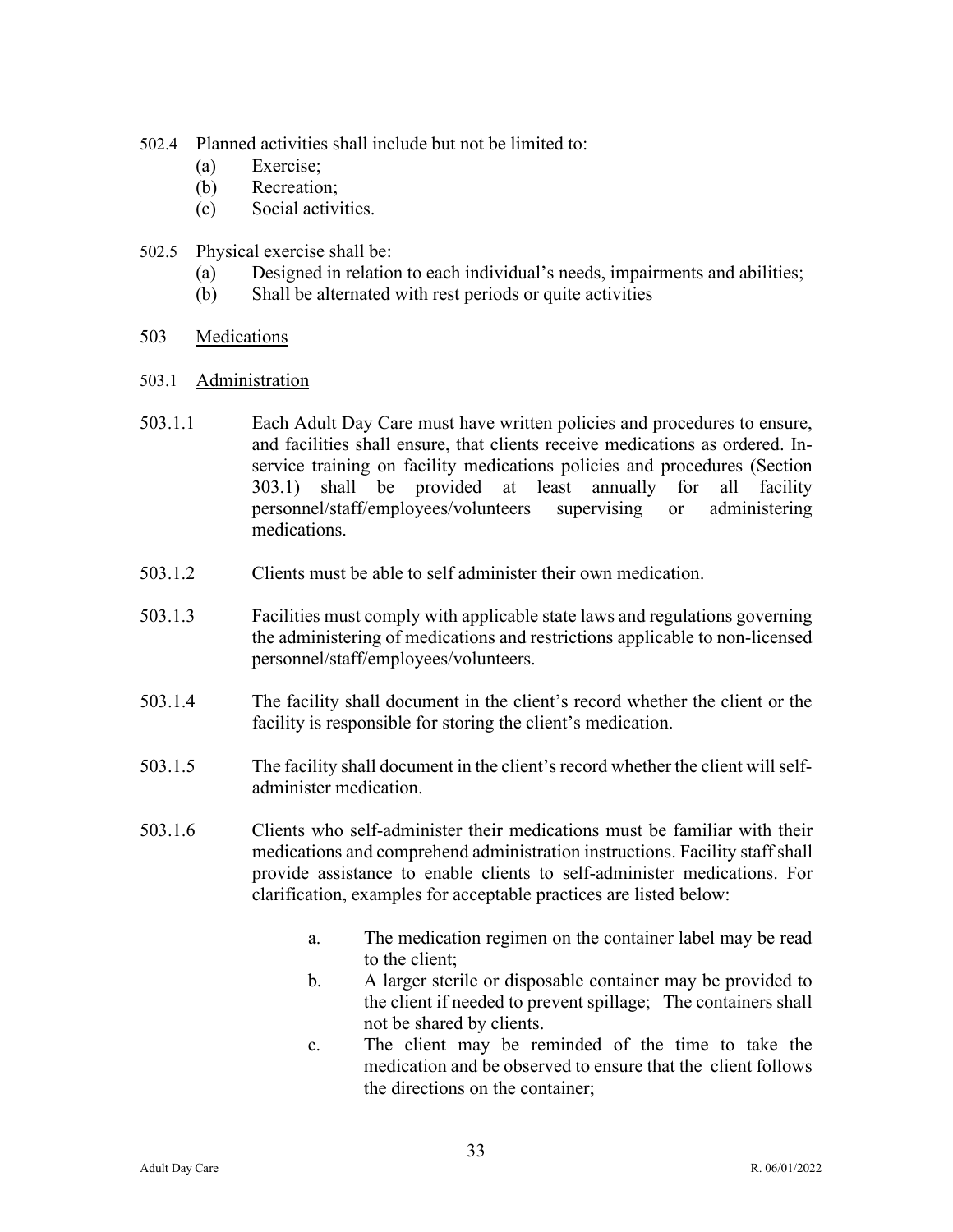- d. Facility staff may assist the client in the self-administration of medication by taking the medication in its containerfrom the area where it is stored and handing the container with the medication in it to the client. In the presence of the client, facility staff may remove the container cap or loosen the packaging. If the client is physically impaired but cognitively able (has awareness with perception, reasoning, intuition and memory), facility staff, upon request by or with the consent of the client, may assist the client in removing oral medication from the container and in taking the medication e.g., if the client is physically unable to place a dose of oral medication in his or hermouth without spilling or dropping it, facility staff may place the dose of medication in another container and place that container to the mouth of the client.
- 503.1.7 Changes in dosage or schedule of the medication shall be made only upon the authorization of the client's attending physician or advance practice nurse or the client or the client's responsible party. Any such authorization shall be documented by the facility in the client's care plan.

# 503.2 Medication Storage

- 503.2.1 Medication stored for clients by the facility must be stored in a locked area in individual compartments or bins labeled with the client's name. Drugs or medications kept by the facility for external use shall be kept in a location accessible to clients and staff and that is separate and apart from other medications and drugs. Provided, however, that if the client administers his or her own medication, the client shall have access to his or her medication.
- 503.2.2 Medications may be kept on the client's person. Prior to a client being permitted to keep his/her medications, the facility shall:
	- a. Assess the client to determine the client's understanding of, and ability to follow, the instructions on the prescription or label, and the understanding of and ability to follow storage requirements or recommendations on the prescription or label, or as made by the pharmacist;
	- b. Document the assessment in the client's records. The assessment shall include at a minimum:
		- 1. Date of assessment;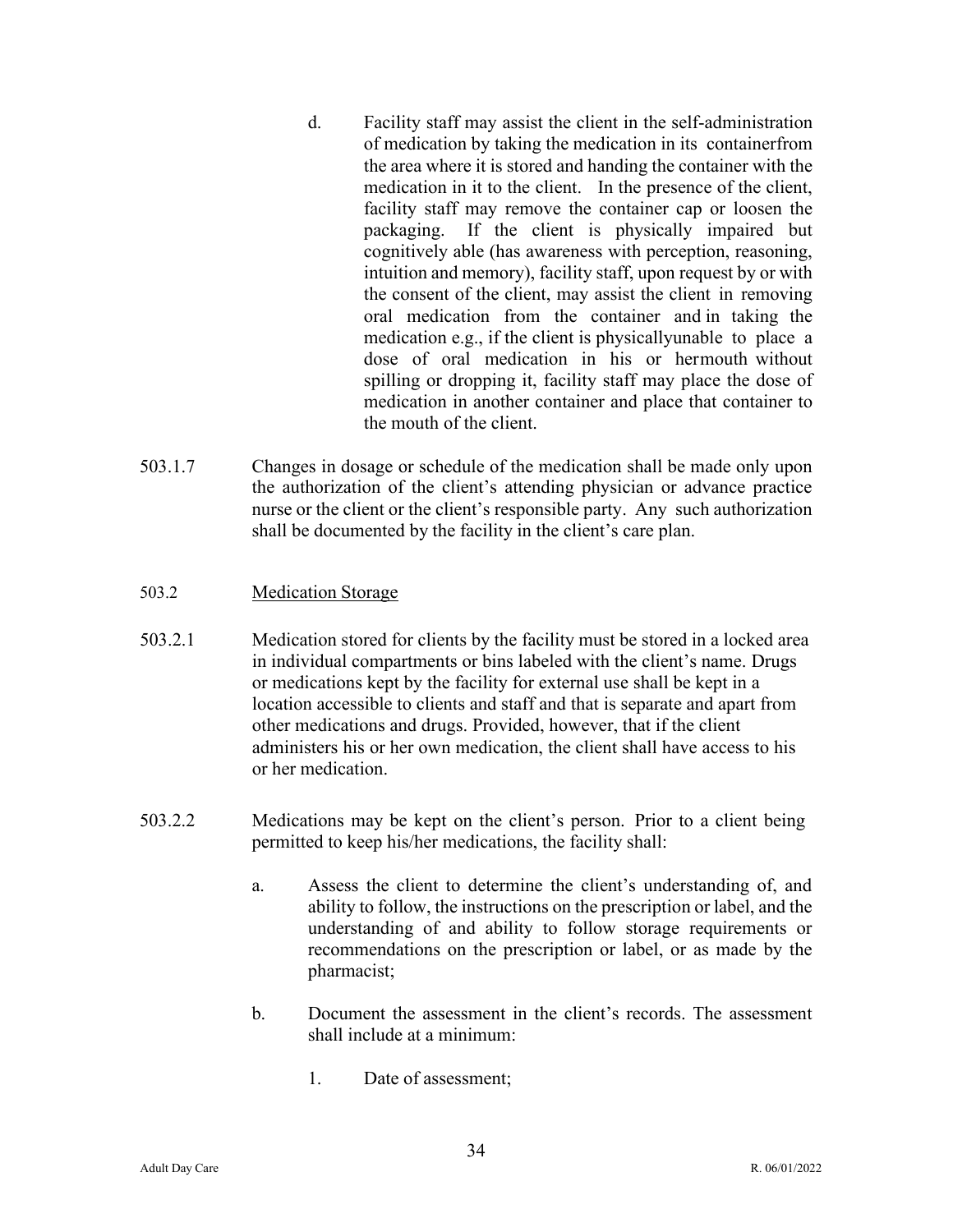- 2. Name of person performing assessment; and,
- 3. The information obtained by the assessment that indicated the client's ability to understand and follow prescription or label directions and instructions.

After the initial assessment, facilities shall perform reassessments as needed, including changes of conditions of clients, and shall perform the steps outlined in subsections (a) through (b) above. Failure to assess or reassess, or to identify clients at risk of harm from medications in unsecured locations or rooms, shall constitute a deficient facility practice. Resulting harm from a failure to assess or re-assess, or to identify clients at risk of harm from medications in unsecured locations or rooms, shall constitute a deficient facility practice.

- 503.2.3 Medications must be stored in an environment that is clean, dry and not exposed to extreme temperature ranges. Medications requiring cold storage shall be refrigerated. A locked container placed below food level in a facility's refrigerator is acceptable storage. All drugs on the premises of the facility shall be labeled in accordance with accepted professional principles and practices, and shall include the appropriate accessory and cautionary instructions, and the expiration date.
- 503.2.4 Prescriptive medications must be properly labeled in accordance with current applicable laws and regulations pertaining to the practice of pharmacy.
- 503.2.5 All medications in the control or care of the facility shall have an expiration date that is not expired.
- 503.2.6 Medications must be individually labeled with the client's name and kept in the original container unless the client or responsible party transfers the medication into individual dosage containers. Under no circumstances may an owner or personnel/staff/employee of the facility repackage medication.
- 503.2.7 Any medication that is stored by the facility that has been prescribed for but is no longer in use by a client must be destroyed or disposed of in accordance with state law or may be given to the client's family in accordance with this section.

Scheduled II, III, IV and V drugs dispensed by prescription for a client and no longer needed by the client must be delivered in person or by registered mail to: Drug Control Division, Arkansas Department of Health and Human Services, along with the Arkansas Department of Health and Human Services' Form (PHA-DC-1) Report of Drugs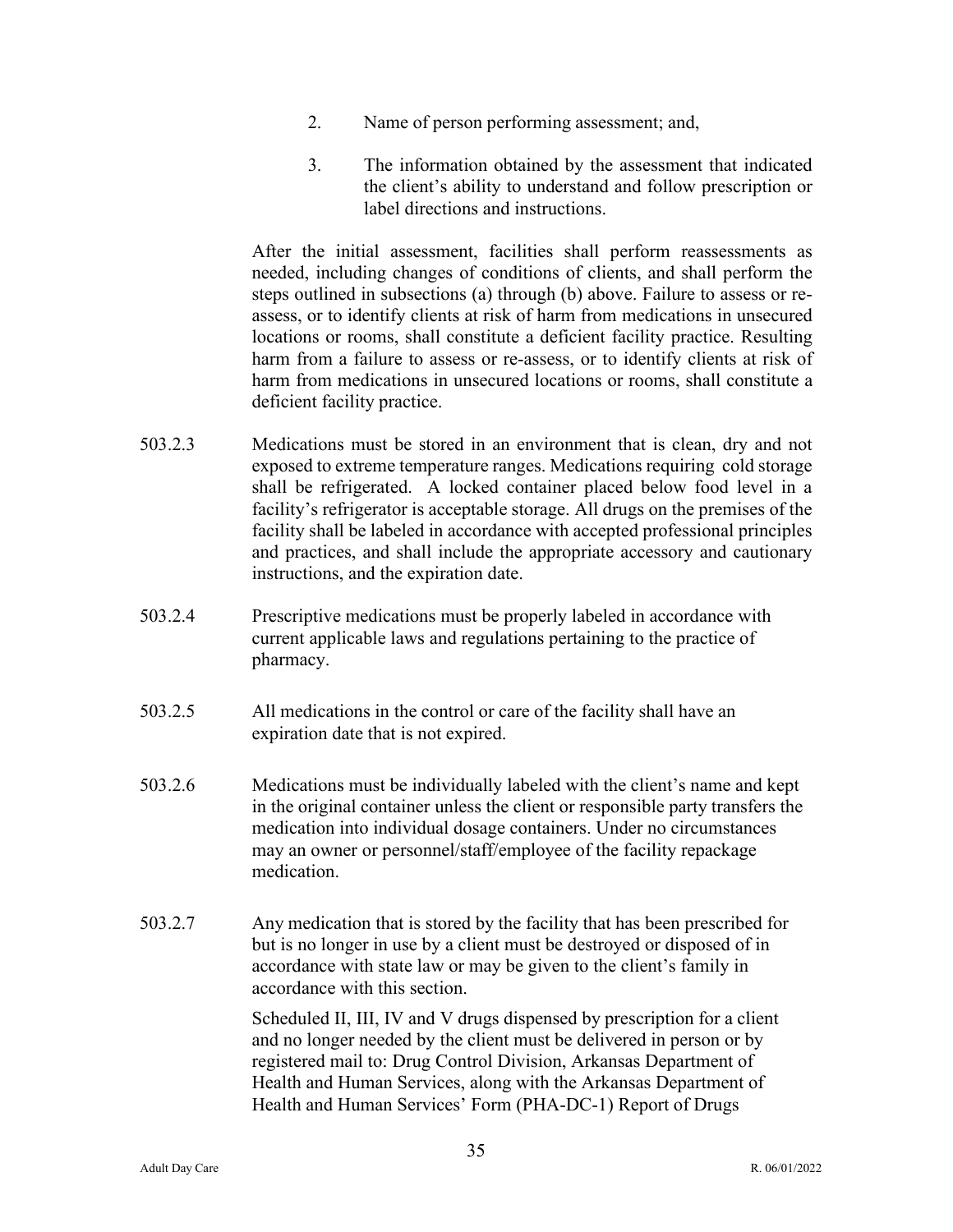surrendered for Disposition According to Law. When unused portions of controlled drugs go with a client who leaves the facility, the person who assumes responsibility for the client and the person in charge of the medications for the facility shall sign the Controlled Drug Record in the facility. This shall be done only on the written order of the physician or advance practice nurse and at the time that the client is discharged, transferred or visits home.

All other medications not taken out of the facility when the client leaves the facility shall be destroyed or returned in accordance with law and applicable regulations.

- 503.2.8 Under no circumstance will one client's medication that is under the facility's control be shared with another client.
- 503.2.9 For all medication that is stored by the facility, the facility must remove from use:
	- 1. Outdated or expired medication or drugs;
	- 2. Drug containers with illegible or missing labels;
	- 3. Drugs and biologicals discontinued by the physician or advance practice nurse.

All such medications shall be destroyed or returned in accordance with law and applicable regulations.

- 503.2.10 All controlled drugs or substances stored by the facility shall be stored in a locked, permanently affixed, substantially constructed cabinet within a locked room designed for the storage of drugs. When mobile medication carts for unit-dose or multiple day card systems are used:
	- 1. The cart must be in a locked room when the cart is not in use and the unit contains controlled drugs;
	- 2. The facility shall ensure that the cart remains in the observation of staff utilizing the cart when the cart is in use, and that clients are not able to access the cart or obtain medications from the cart. Controlled substances of less than minimal quantity shall be stored in a separately locked compartment within the cart. Minimal quantity means a twenty-four (24) hour or less supply.
- 503.2.11 Medication destruction shall comply with state and federal laws and regulations governing the destruction of drugs. The record of the destruction shall be recorded in a bound ledger, in ink, with consecutively numbered pages, and retained by the facility as a permanent, retrievable record.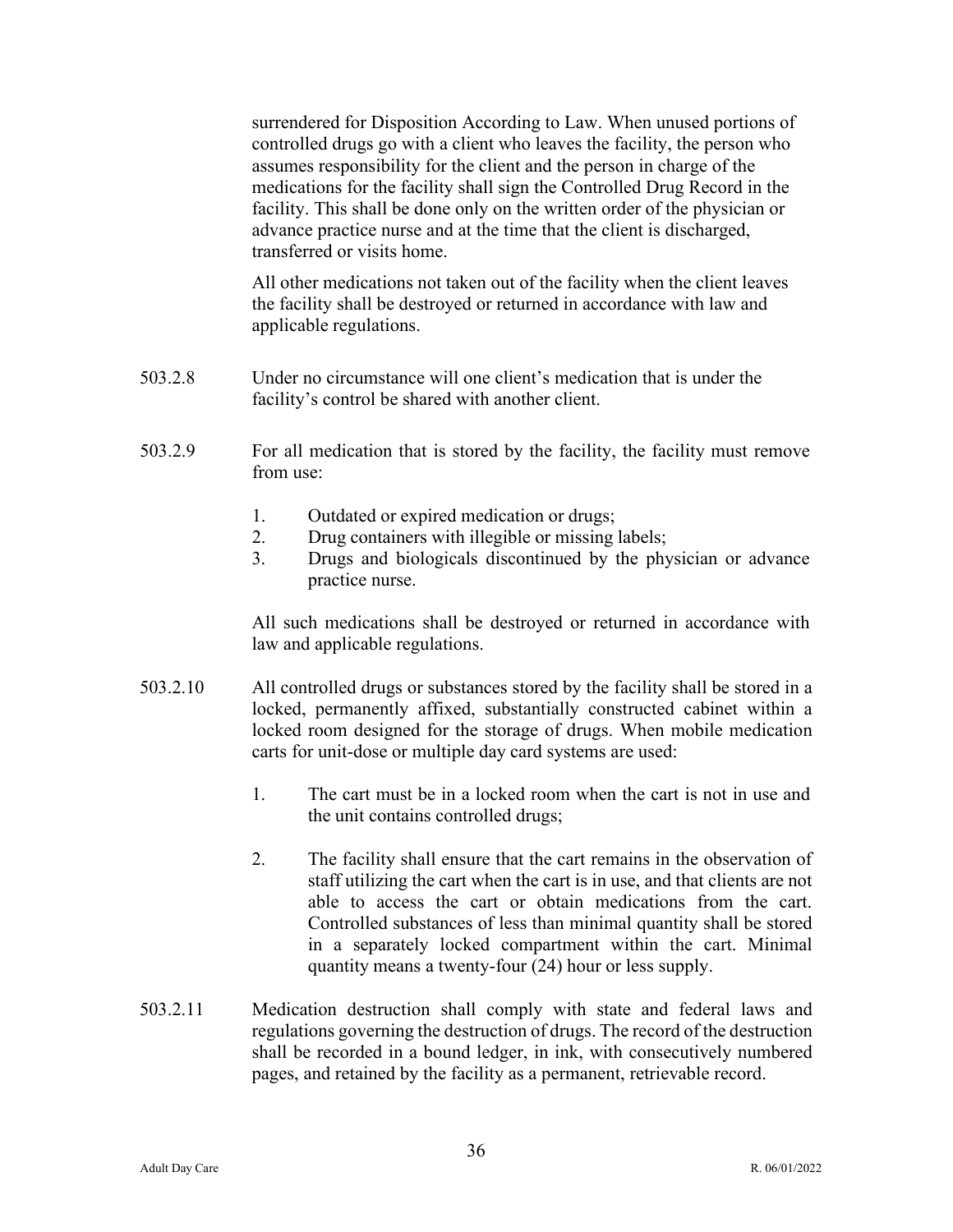#### 503.3 Medication Charting

- 503.3.1 If a facility stores a client's medications, the facility shall maintain a list of those medications.
- 503.3.2 If the facility stores and supervises a client's medication, a notation must be made on the individual record for each client who refuses, either through affirmative act, omission, or silence, or is unable to selfadminister his or her medications or refuses to take his or her medication. The notation shall include the date, time and dosage of medication that was not taken or administered to or by the client, including a notation that the client's family or responsible party was notified.
- 503.3.3 If medications are prescribed to be taken as needed (PRN) by the client, documentation in the client's file should list the medication, the date and time received by the client and the reason taken.
- 503.3.4 A record shall be maintained in a bound ledger book, in ink, with consecutively numbered pages, of all controlled drugs stored and which are supervised by the facility. The record shall contain:
	- 1. Name, strength and quantity of drug;
	- 2. Date received and date, time and dosage administered;
	- 3. Name of the client for whom the drug was prescribed, or who received the drug;
	- 4. Name of the prescribing physician or advance practice nurse;
	- 5. Name of the dispensing pharmacy;
	- 6. Quantity of drug remaining after each administrated dosage;
	- 7. Signature of the individual observing the client's self administration of the drug.
- 503.3.5 When a dose of a controlled drug is dropped, broken or lost, two (2) employees shall record in the record the facts of the event and sign or otherwise identify themselves for the record.
- 503.3.6 For all medications stored by the facility, there shall be a weekly count of all Scheduled II, III, IV and V controlled medications. The count shall be made by the person responsible for medications in the facility, and shall be witnessed by a non-licensed employee. The count shall be documented by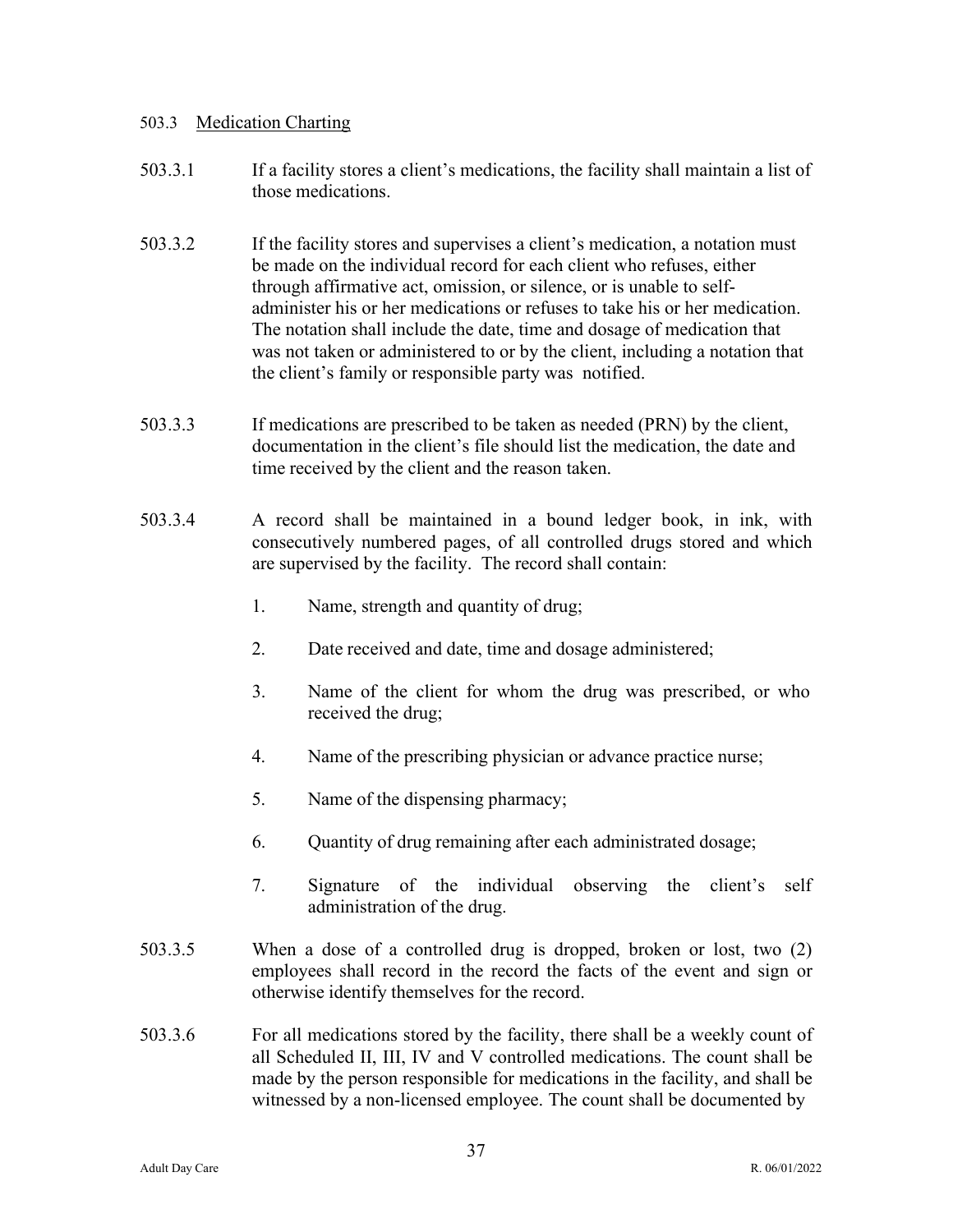both employees, and shall include the date and time of the event, a statement as to whether the count was correct, and if incorrect, an explanation of the discrepancy. When the count is incorrect, the facility shall document as required under Section 503.2.7 above.

- 503.3.7 Medications stored and supervised by the facility shall be recorded in each client's medical record. The notation shall be in ink, and shall state, at a minimum:
	- a. The name of the medication;
	- b. The dosage prescribed and the dosage taken or administered;
	- c. The method of administration; and,
	- d. The date and time of the administration.

# 503.4 PHARMACEUTICAL SERVICES

# Responsibility for Pharmacy Compliance

The Director shall be responsible for full compliance with federal and state laws and regulations governing procurement, control and administration of all drugs. Full compliance is required with the Comprehensive Drug Abuse Prevention and Control Act of 1970, Public Law 91-513 and all amendments of this set and all regulations and rulings passed down by the federal Drug Enforcement Agency (DEA), Arkansas Act No. 590 (Title 5, Subtitle 6, Chapter 64 of the Arkansas Code Annotated) and all amendments to it and these rules and regulations.

504 Dietary

# 504.1 Required Facility Dietary Services

- 504.1.2 Each Adult Day Care facility must make available food for balanced meals and make between-meal snacks available. Potable water and other drinking fluids shall be available at all times. Meals shall be served at approximately the same time each day. Variations from these stated parameters may be permitted at the written request of the client or his or her responsible party or as directed by the client's personal physician or advance practice nurse in writing. The facility shall retain documentation of the request to, and stating the reason for, the variance.
- 504.1.3 In the event that a client is unable or unwilling to consume regular meals served to him or her for more than two (2) consecutive days, the facility shall immediately notify the client's family or responsible party. If a client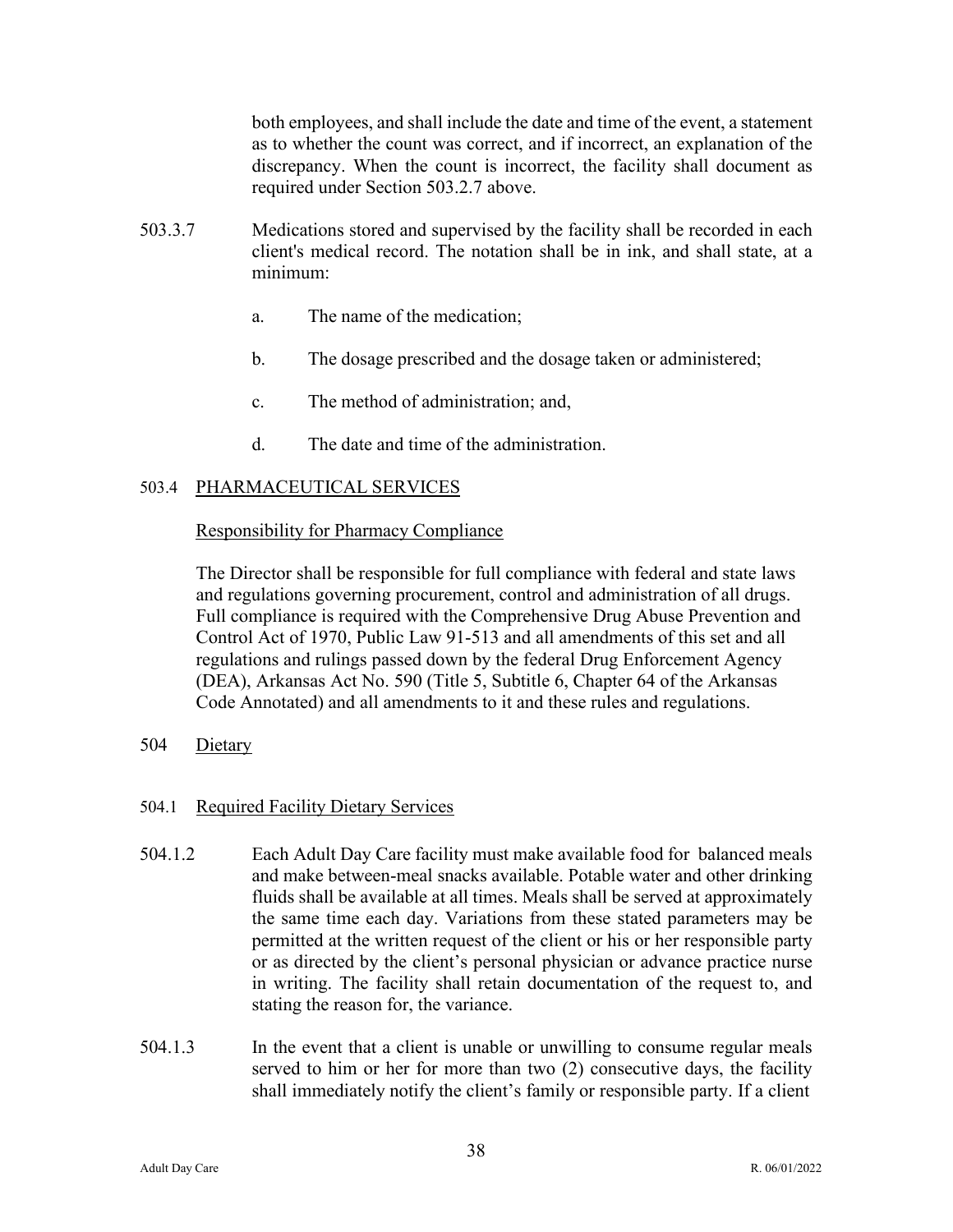chooses not to consume regular meals, this must be documented in the care plan.

- 504.1.4 For those facilities that prepare food on site, a supply of food shall be maintained on the premises at all times. This shall include at least a 24- hour supply of perishable food and a three (3)-day supply of non- perishable food. The food supply shall come from a source approved by the Arkansas Department of Health and Human Services' Division of Health. Adult Day Care facilities attached to other licensed long term carefacilities may utilize the kitchen facilities of the attached long term care facility; however, the Adult Day Care shall ensure that the kitchen facilities so utilized are adequate to meet the needs of the clients of the Adult Day Care.
- 504.1.5 Dietary personnel/staff/employees shall wear clean clothing and hair coverings.
- 504.1.6 Each facility shall comply with all applicable regulations relating to food service for sanitation, safety, and health as set forth by state, county, and local health departments.
- 504.1.7 Food service personnel/staff/employees shall ensure that all food is prepared, cooked, served, and stored in such a manner that protects against contamination and spoilage.
- 504.1.8 The kitchen and dining area must be cleaned after each meal.
- 504.1.9 An adequate supply of eating utensils (e.g., cups, saucers, plates, glasses, bowls, and flatware) will be maintained in the facility's kitchen to meet the needs of the communal dining program. An adequate number of pots and pans shall be provided for preparing meals. Eating utensils shall be free of chips or cracks.
- 504.1.10 Each Adult Day Care facility shall have adequate refrigeration and storage space. An adequately sized storage room shall be provided with adequate shelving. The storage room shall be constructed to prevent the invasion of rodents, insects, sewage, water leakage or any other contamination. The bottom shelf shall be of sufficient height from the floor to allow cleaning of the area underneath the bottom shelf.
- 504.1.11 Refrigerator temperature shall be maintained at 41 degrees Fahrenheit or below, and freezer temperatures shall be maintained at 0 degrees Fahrenheit or below. Thermometers will be placed in each refrigerator and freezer.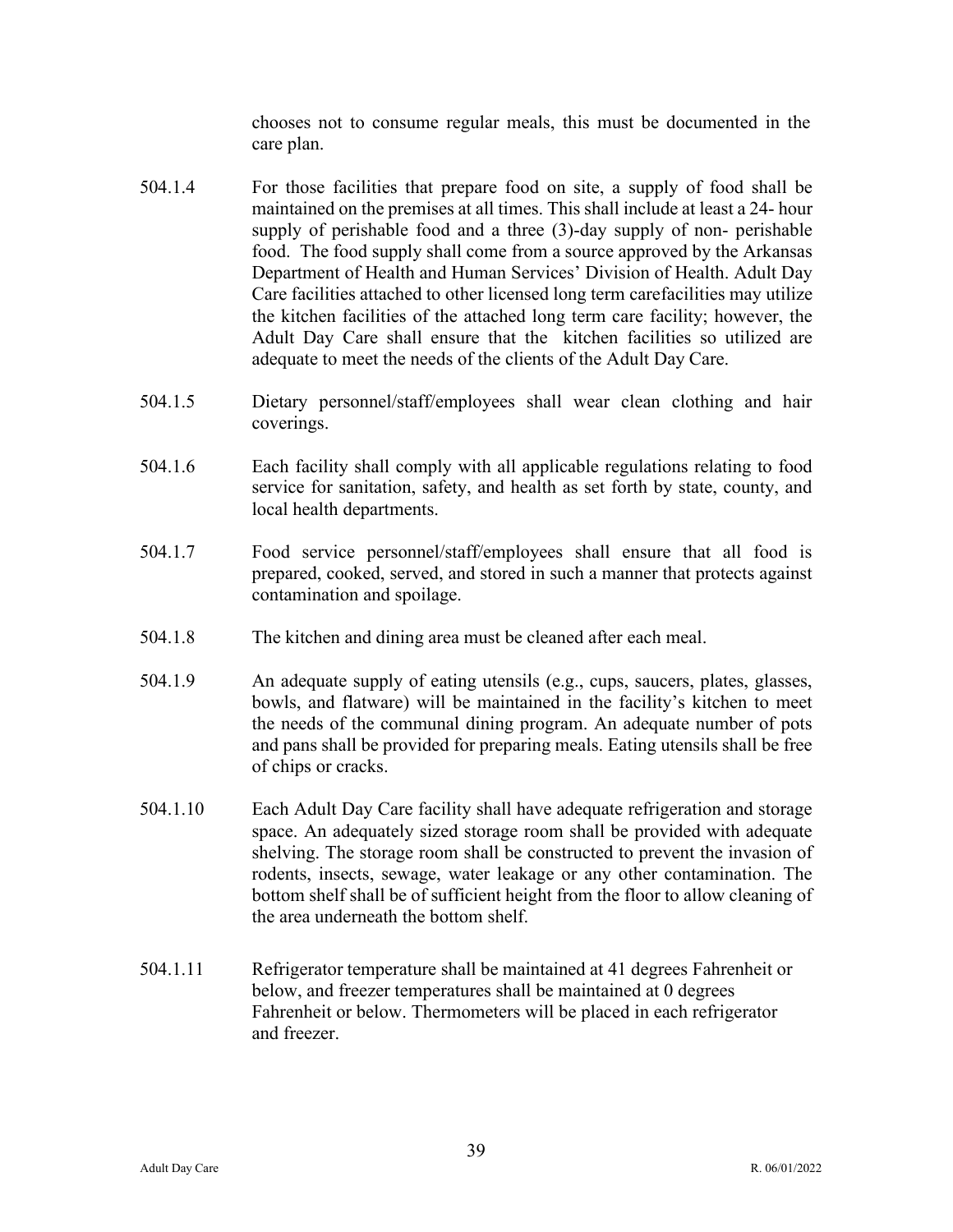| 504.1.12 | Raw meat and eggs shall be separated from cooked foods and other foods<br>when refrigerated. Raw meat is to be stored in such a way that juices do<br>not drip on other foods.                                                                                                                                                                                                                               |
|----------|--------------------------------------------------------------------------------------------------------------------------------------------------------------------------------------------------------------------------------------------------------------------------------------------------------------------------------------------------------------------------------------------------------------|
| 504.1.13 | Fresh whole eggs shall not be cracked more than 2 hours before use.                                                                                                                                                                                                                                                                                                                                          |
| 504.1.14 | Hot foods should leave the kitchen (or steam table) above 140 degrees<br>Fahrenheit and cold foods at or below 41 degrees Fahrenheit.                                                                                                                                                                                                                                                                        |
| 504.1.15 | Containers of food shall not be stored on the floor of a walk-in<br>refrigerator, freezer, or storage rooms. Containers shall be seamless with<br>tight-fitting lids and shall be clearly labeled as to content.                                                                                                                                                                                             |
| 504.1.16 | In facilities that have a home-style type kitchen, a five $(5)$ -lb. ABC fire<br>extinguisher is required in the kitchen. In facilities that have commercial<br>kitchens with automatic extinguishers in the range hood, the portable five<br>(5)-lb. fire extinguisher must be compatible with the chemicals used in the<br>range hood extinguisher. The manufacturer recommendations shall be<br>followed. |
| 504.1.17 | Food scraps shall be placed in garbage cans with airtight fitting lids and bag<br>liners. Garbage cans shall be emptied as necessary, but no less than daily.                                                                                                                                                                                                                                                |
| 504.1.18 | Leftover foods placed in the refrigerator and freezer shall be sealed, dated,<br>and used or disposed of within 48 hours.                                                                                                                                                                                                                                                                                    |
| 504.1.19 | Personnel/staff/employees shall not use tobacco, in any form, while<br>engaged in food preparation or service, nor while in areas used for<br>equipment or utensil washing, or for food preparation.                                                                                                                                                                                                         |
| 504.1.20 | Menus shall be posted on a weekly basis. The facility shall retain a copy<br>of the last month's menus.                                                                                                                                                                                                                                                                                                      |
| 504.1.21 | The Adult Day Care facility shall arrange for clients' special diets and other<br>diet modifications.                                                                                                                                                                                                                                                                                                        |
| 505      | <b>OTHER SERVICES</b>                                                                                                                                                                                                                                                                                                                                                                                        |
|          | The Provider may offer the following services:                                                                                                                                                                                                                                                                                                                                                               |
| 505.1    | Transportation between the client's home and the facility. If transportation<br>services are offered, whether provided directly or under contract, the facility<br>shall ensure that:                                                                                                                                                                                                                        |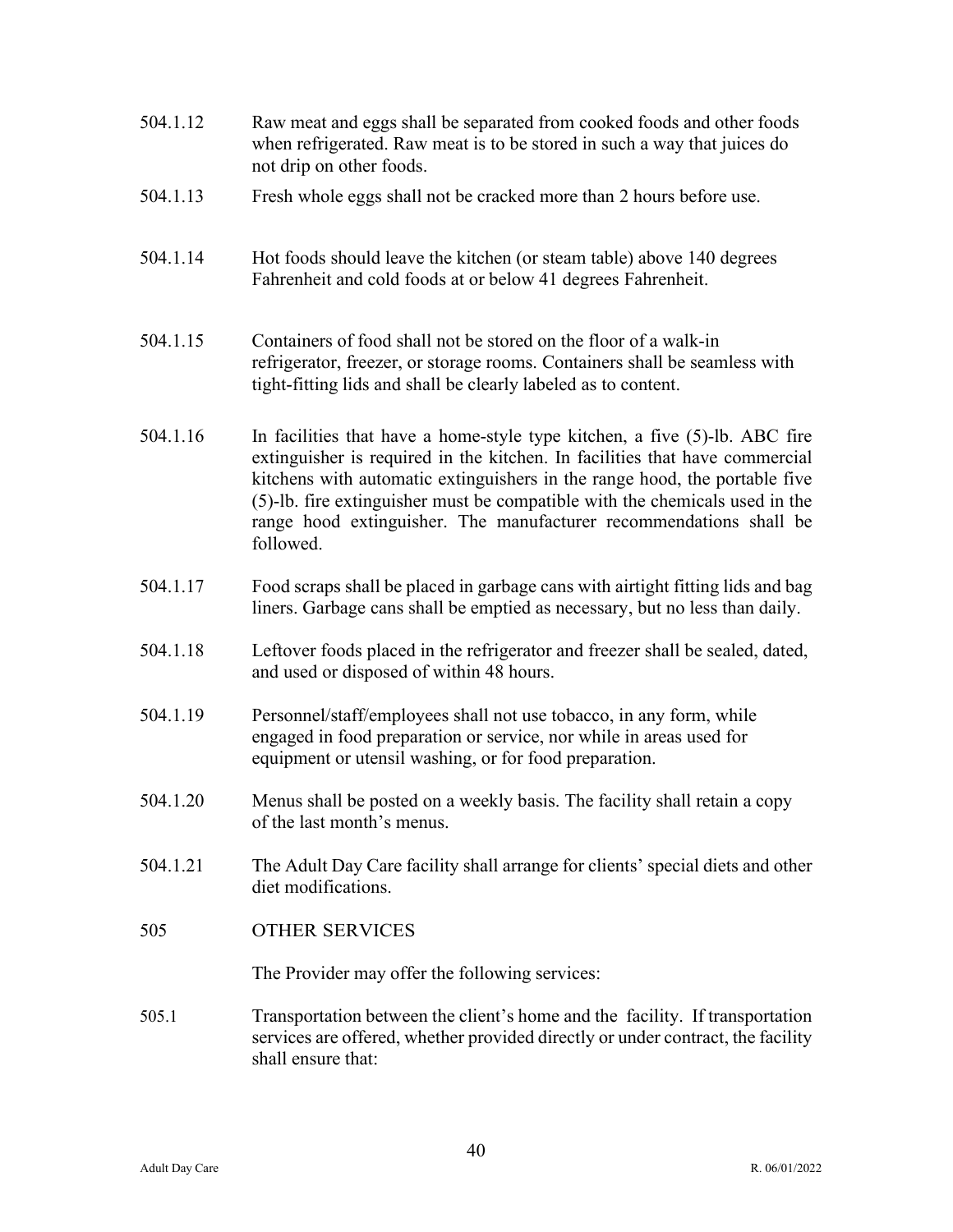- (a) The driver has a valid Arkansas Driver's License;
- (b) Liability insurance is in force;
- (c) All vehicles have seat belts;
- (d) All clients wear seat belts while being transported;
- (e) Any charge for transportation shall be described in advance to the client or responsible party;
- (f) All applicable federal, state and local laws and ordinances are followed concerning the condition of the vehicle used for transportation and the manner in which it is operated;
- (g) add locking mechanisms for vans with wheelchairs.

# 600 FACILITY PHYSICAL REQUIREMENTS

- 601 Space Requirements
- 601.1 Space requirements shall be forty (40) square feet per participant.
- 601.2 Minimum space requirements do not include office space, bathrooms, storage, or dining rooms, unless the latter are also used for activities;
- 601.3 Adult Day Care facilities located in buildings that house other facilities (e.g., child care) shall not share required space or bathrooms. Kitchen facilities are not included in this requirement.
- 601.4 There shall be at least one room where all of the clients can gather.
- 601.5 There shall be a quiet room for rest. This room shall have walls that extend to the ceiling and a swinging door that latches.
- 601.6 The quiet room shall be equipped with a comfortable bed in good repair with clean linens and pillows.
- 601.7 The quiet room shall not be used for any other purpose.
- 602 Furnishings
- 602.1 All equipment and furnishings shall be safe and in good condition. Furniture, including dining tables and chairs, shall be of a size and design that is easily used by persons with physical limitations. Furniture shall be sturdy and secure so thatit cannot easily tip when used for support by someone walking, standing, sitting, or arising from the furniture.
- 602.2 Minimum requirements for furnishings:
	- (a) At least one comfortable chair per participant;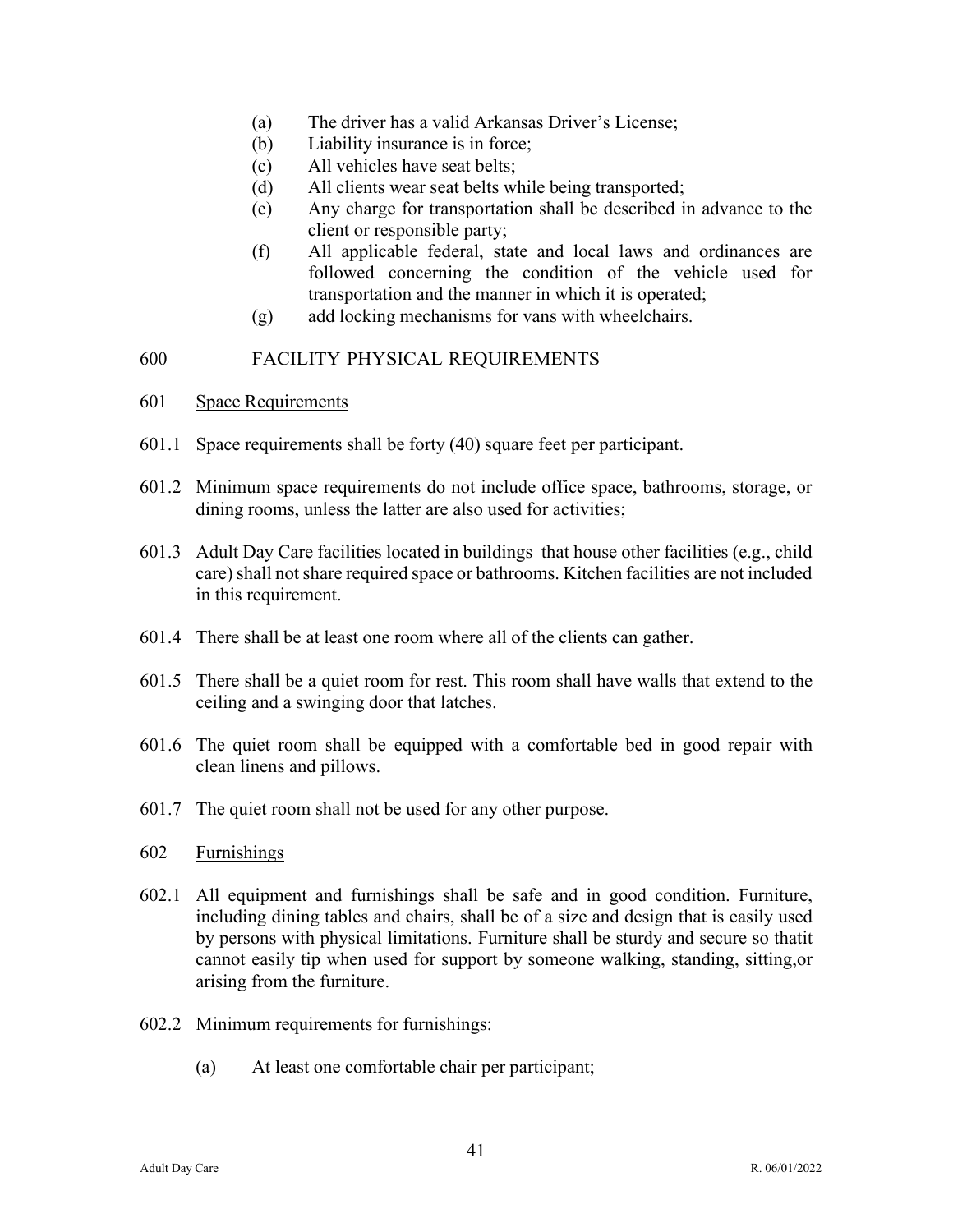- (b) Table space and chairs adequate for all clients to be served a meal at the same time;
- (c) Reclining lounge chairs or other sturdy comfortable furniture, the number to be determined by the needs of the clients.

#### 603 Equipment and Supplies

Equipment and supplies shall be adequate to meet the needs of clients. They shall include items necessary to provide direct care and to encourage active participation and group interaction.

#### 604 Building Construction/Maintenance

The building in which the program is located shall be of sound construction and maintained in good repair. No facility shall be licensed in a factory-built structure constructed in accordance with the Federal Manufactured Home Construction and Safety Standards and transported to the site as one or more sections on a permanent chassis.

- 605 Ventilation
- 605.1 Ventilation shall be by either natural or mechanical means.
- 605.2 All screen doors shall be equipped with self-closing devices and shall fit tightly within the door frame.
- 605.3 Doors, windows and other openings to the outside shall be screened to prevent entrance of insects and vermin.
- 606 Heating and Cooling

The heating system shall be in compliance with the all state and local codes.

- 606.1 Exposed heating pipes, hot water pipes, or radiators in rooms and areas used by clients shall be covered or protected and insulated when appropriate.
- 606.2 Portable space heaters shall not be used.
- 606.3 Room temperatures shall be maintained between seventy (70) degrees Fahrenheit and eighty-five (85) degrees Fahrenheit in all seasons, and the reasonable comfort needs of the individual clients shall be met.
- 607 Lighting/Electrical
- 607.1 There shall be illumination in all participant use areas that is appropriate to the uses of the area and the needs of clients.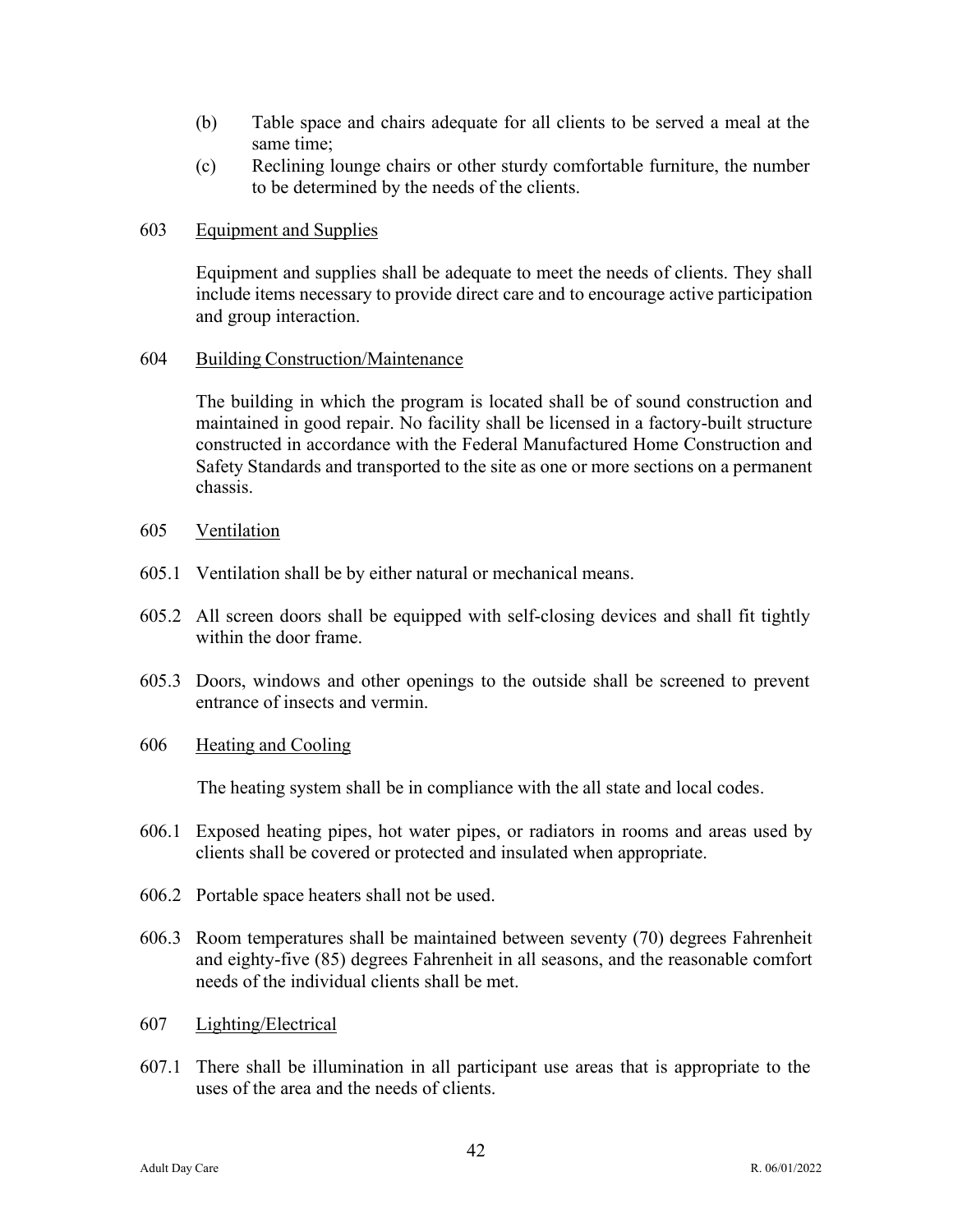- 607.2 Glare shall be kept at a minimum by providing shades at all windows exposed to direct sunlight.
- 607.3 Light fixtures shall have shades or globes.
- 607.4 Extension cords shall not be used.
- 607.5 Facilities may utilize Transient Voltage Surge Protectors or Surge Suppressors with microprocessor electronic equipment such as computers or CD/DVD recorders or players. Any Transient Voltage Surge Protectors or Surge Suppressors must have a maximum UL rating of 330v and must have a functioning protection indicator light. Facilities may not use Transient Voltage Surge Protectors or Surge Suppressors that do not have a functioning protection indicator light or Transient Voltage Surge Protectors or Surge Suppressors in which the functioning protection indicator light does not light to indicate that the device is functioning.
- 608 Plumbing
- 608.1 All plumbing and plumbing fixtures shall conform to applicable local codes.
- 608.2 There shall be no cross-connection between any potable water supply and any source of pollution through which the potable water supply might become contaminated.
- 609 Water System
- 609.1 An adequate supply of water, the source of which is approved by the state water control authority, under sufficient pressure to properly serve the facility, shall be provided.
- 609.2 The potable water system shall be installed to preclude the possibility of backflow.
- 610 Drinking Water
- 610.1 Drinking water shall be easily accessible to the clients and provided by either an angle jet drinking fountain with mouth guard or by a running water supply with individual drinking cups, or bottled water supply with individual drinking cups.
- 610.2 Drinking facilities shall not be located in the toilet room.
- 611 Toilet Facilities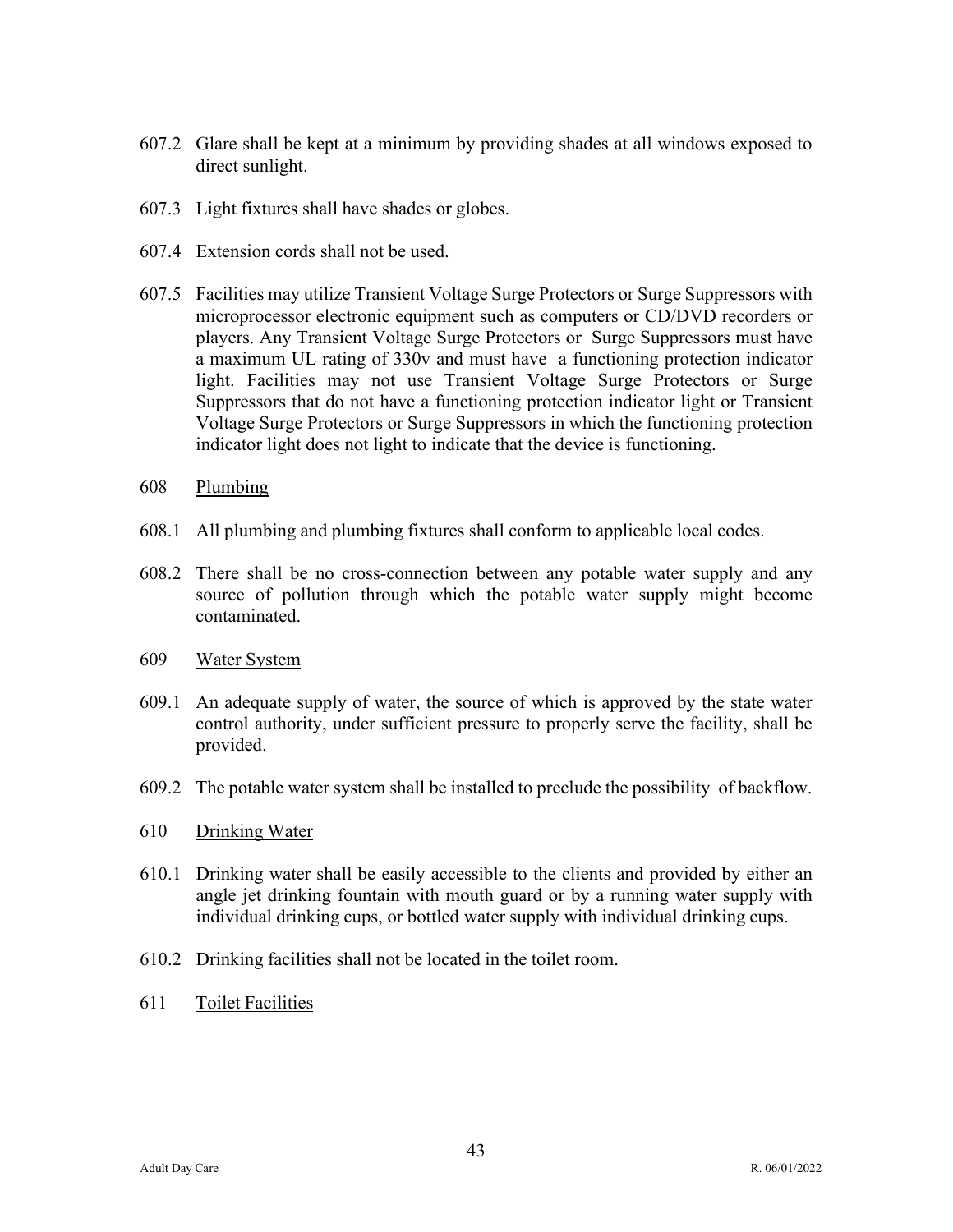- 611.1 At least one (1) toilet and washbowl shall be provided for each ten (10) clients and shall have an additional toilet and washbowl for each 5 clients over the 10 e.g., the facility has 35 licensed slots the facility shall have four toilets and washbowls.
- 611.2 At least one toilet room shall be accessible to handicapped persons.
- 611.3 Toilet rooms shall provide privacy for clients.
- 611.4 Each toilet room shall be equipped with ventilation approved by the Office of Long Term Care.
- 611.5 All toilets shall have grab rails that are securely affixed to walls in such a manner as to support the weight of clients using the rails to raise or lower themselves.
- 611.6 The washbowl shall be in proximity to each toilet and shall have hot and cold running water.
- 611.7 Hot water temperature will be between one hundred (100) and one hundred fifteen (115) degrees Fahrenheit.
- 611.8 Individual paper towels, a trash receptacle, soap and toilet paper shall be provided at all times and shall be within reach of the clients.
- 612 Accommodations for Handicapped

Facilities shall have ramps or other means of accessibility for handicapped persons to all areas of the facility utilized by clients. All facilities will make provisions for the clients they accept.

- 613 Stairways/Hallways
- 613.1 Stairways and hallways shall be kept free of obstructions and shall be well lighted.
- 613.2 All stairways and ramps shall have non-slip surface or treads.
- 613.3 All inside and outside stairways and ramps shall have handrails securely affixed to the wall and able to support the weight of a client utilizing the handrail in locomotion or in raising or lowering themselves.
- 614 Floor Covering
- 614.1 All rugs and floor coverings shall be secured to the floor.
- 614.2 Throw rugs shall not be used.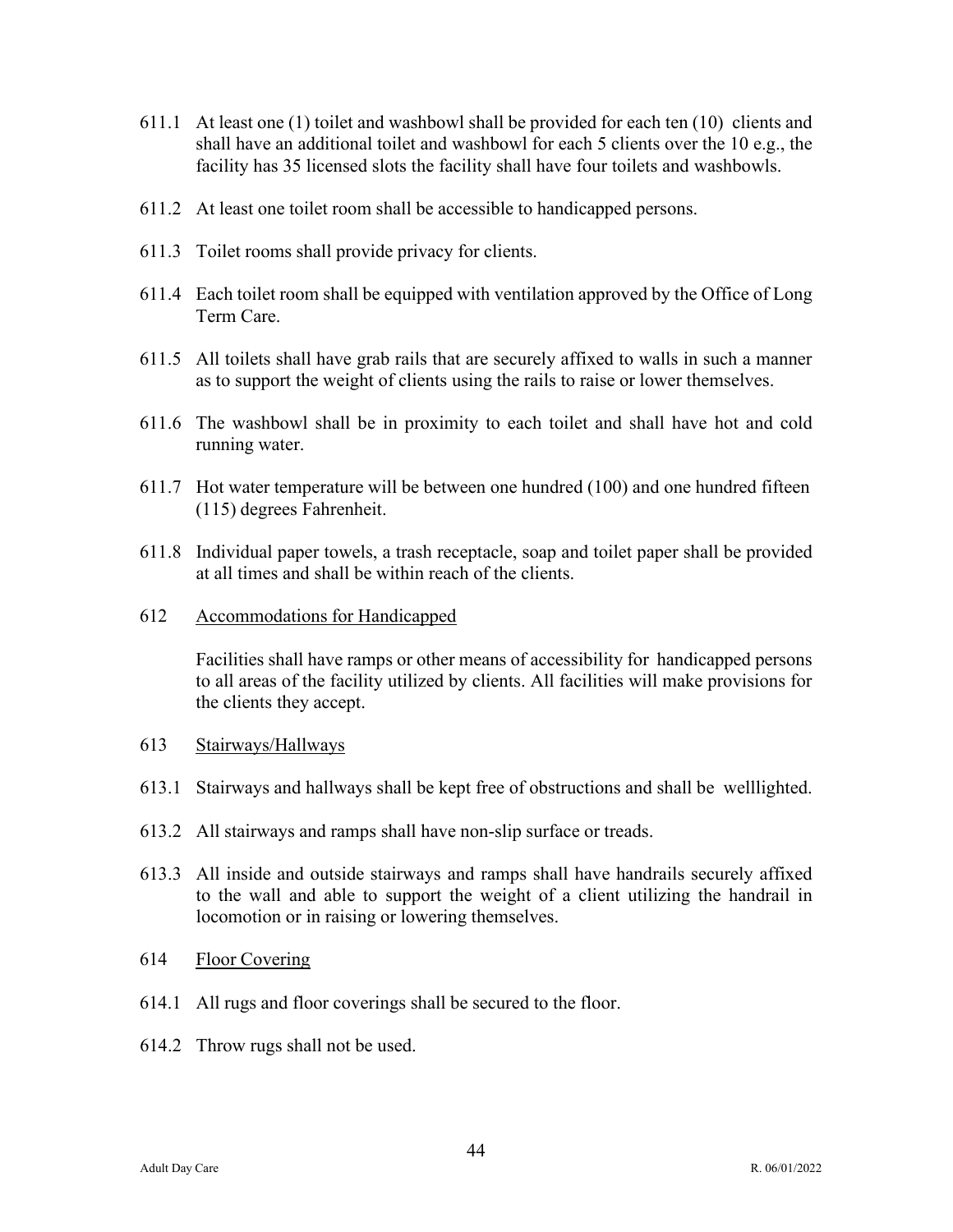614.3 Polish used on floors shall provide a non-slip finish.

#### 615 Housekeeping and Maintenance

Sufficient housekeeping and maintenance service shall be provided to maintain the facility in good repair and in a safe, clean, orderly and sanitary manner.

- 615.1 All areas of the facility must be kept clean and free of insects, trash, and lingering odors.
- 615.2 Corridors shall not be used for storage.
- 615.3 Attics, cellars, basements, under or below stairways and similar areas shall be kept clean of accumulation of refuse, old newspapers and discarded furniture.
- 615.4 Garbage shall be stored in a closed container and disposed of in a manner approved by the Office of Long Term Care, applicable law or regulation, or ordinance.
- 615.5 Ventilation, heating, air conditioning, and air changing systems shall be properly maintained. Gas systems shall be inspected at least every 12 months to assure safe operation. Inspection certificates, where applicable, shall be maintained for review.
- 615.6 Entrances, exits, steps and outside walkways must be free from ice, snow and other hazards.
- 615.7 Repairs or additions must meet applicable building codes at the time construction begins.
- 615.8 The facility shall be maintained free of insects and rodents. Documented control measures shall be taken to prevent rodent and insect infestation.

#### 616 Storage of Cleaning Supplies

Cleaning agents, pesticides and poisonous products shall be stored at all times apart from food and in a locked room, closet or cabinet and shall be issued and utilized in a manner which assures the safety of clients and staff.

- 700 FIRE SAFETY
- 701 Written Approval

Adult Day Care facilities located in organized areas or municipalities shall obtain from local fire safety officials annual written certification that the facility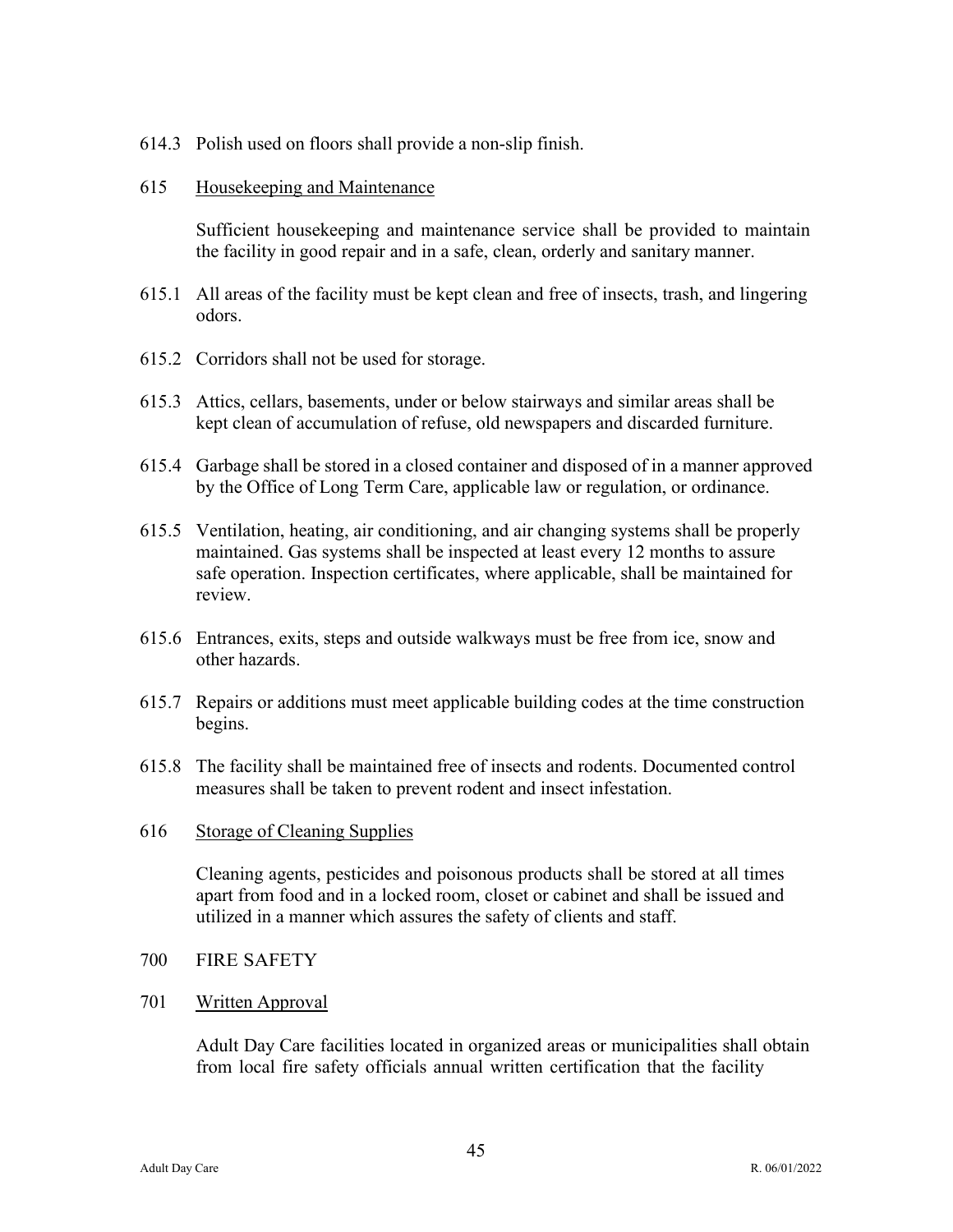complies with local fire codes. If there are no applicable codes, or if the Division determines that such codes are not adequate to assure the safety of older or handicapped persons, the provisions of the National Fire Protection Association Life Safety Code 101, Section 16, 2000 Edition, shall apply.

- 702 Exits
- 702.1 The facility shall have a minimum of two (2) exits remote from each other.
- 702.2 Exits shall be clearly marked with exit signs.
- 702.3 Exits shall provide egress at ground level. Facilities shall be housed only on the ground floor of the building.
- 702.4 Each exit door shall be equipped with a device to sound an alarm when the door is opened.
- 702.5 Each exit door shall swing out in those facilities with over twenty (20) licensed slots.
- 702.6 Emergency lighting shall be provided in accordance with NFPA Life Safety Code 101, Section 16.2.9, 2000 Edition, and be in working order.
- 703 Smoke Detection/Fire Extinguishers
- 703.1 Each provider shall locate, install and maintain in operable condition, smoke detectors in each room of the Adult Day Care.
	- (a) Smoke detectors shall be inspected monthly.
	- (b) Documentation of the monthly inspection shall be kept at the facility.
- 703.2 Fire extinguishers, of the appropriate type as determined in consultation with local fire authorities shall be installed and maintained in operable condition.
	- (a) Fire extinguishers shall comply with NFPA 10 requirements.
	- (b) Fire extinguishers shall be inspected monthly and the inspection results documented.
	- (c) Fire extinguishers shall be inspected annually by a company/person licensed by the State of Arkansas to provide this service.
- 704 Fire/Disaster Drills

Employees shall be trained in the rapid evacuation of the building, including assistance to clients in evacuation.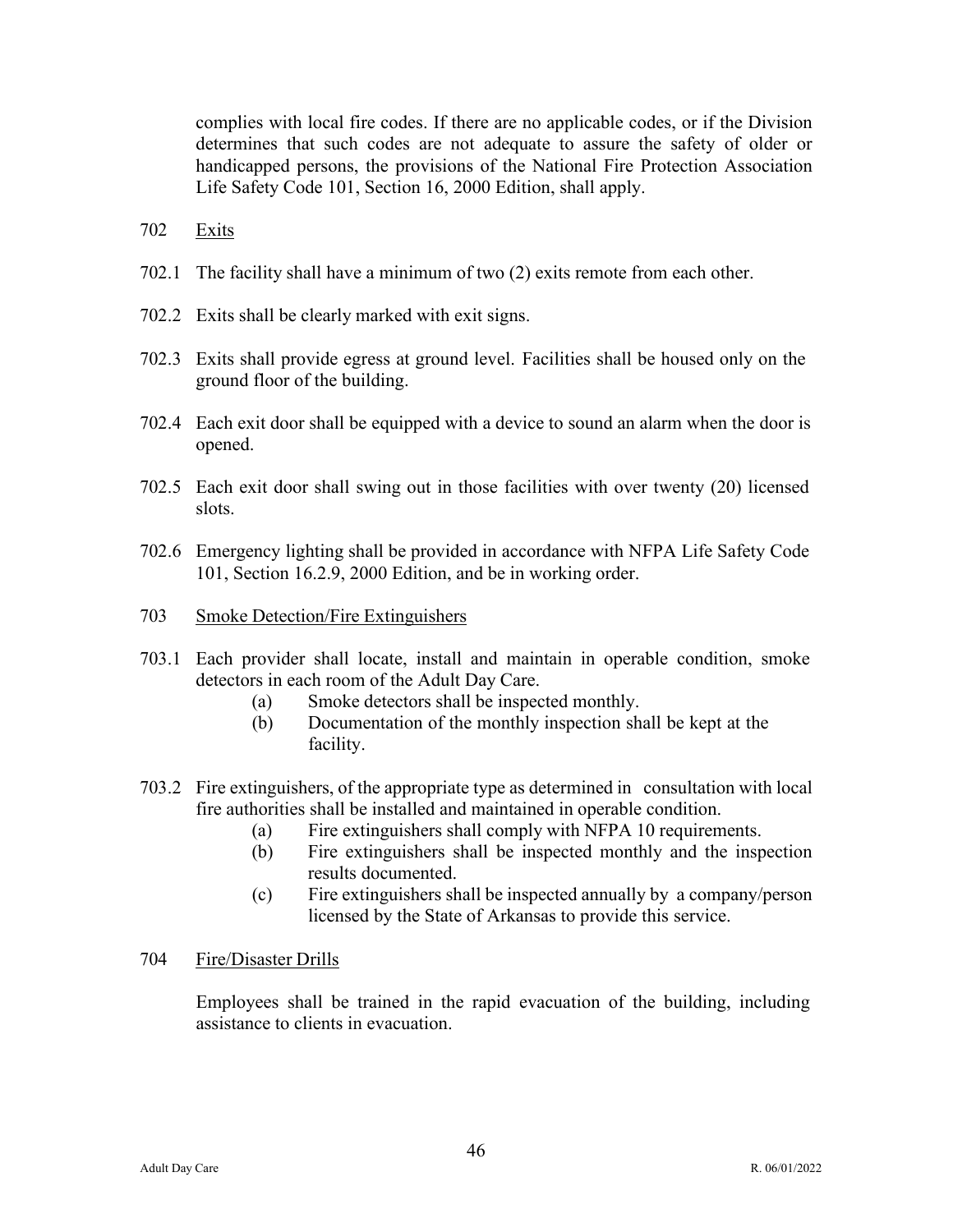- 704.1 Clients and staff shall take part in quarterly fire drills. Documentation of the fire drills shall be kept at the facility.
- 704.2 Disaster drills shall be held annually.
	- (a) Documentation of the annual disaster drill shall be kept at the facility.
	- (b) The facility shall have a written training plan and schedule for staff and volunteers on safety responsibilities and actions to be taken if an emergency occurs. Such training shall be conducted and documented semi-annually.
	- (c) Tornado drills shall be conducted at least annually. Documentation of training by clients and staff shall be kept at the facility.
- 705 Smoking

Facilities may elect to prohibit smoking in the facility or on the grounds or both. If a facility elects to permit smoking in the facility or on the grounds, the facility shall include the following minimal provisions, and the facility shall ensure that:

- a. In facilities equipped with sprinkler systems, the facility may designate a smoking area or areas within the facility. The designated area or areas shall have a ventilation system that is separate from the ventilation system for non-smoking areas of the facility. Facilities lacking a sprinkler system are prohibited from designating smoking areas in any area in which there is not constant, uninterrupted supervision and observation by facility staff.
- b. Smoking shall be prohibited in any room, ward or compartment where flammable liquids, combustible gases or oxygen is used or stored and in other hazardous location and any general use/common areas of the assisted living facility. Such areas shall be posted with "NO SMOKING" signs.
- c. Smoking by residents classified as not responsible shall be prohibited unless the resident is under direct supervision.
- d. Ashtrays of noncombustible material and safe design shall be placed in all areas where smoking is permitted.
- e. Metal containers with self-closing cover devices into which ashtrays may be emptied shall be placed in all areas where smoking is permitted.

# 800 IMPOSITION OF REMEDIES - AUTHORITY

The following Rules and Regulations for the Imposition of Remedies are duly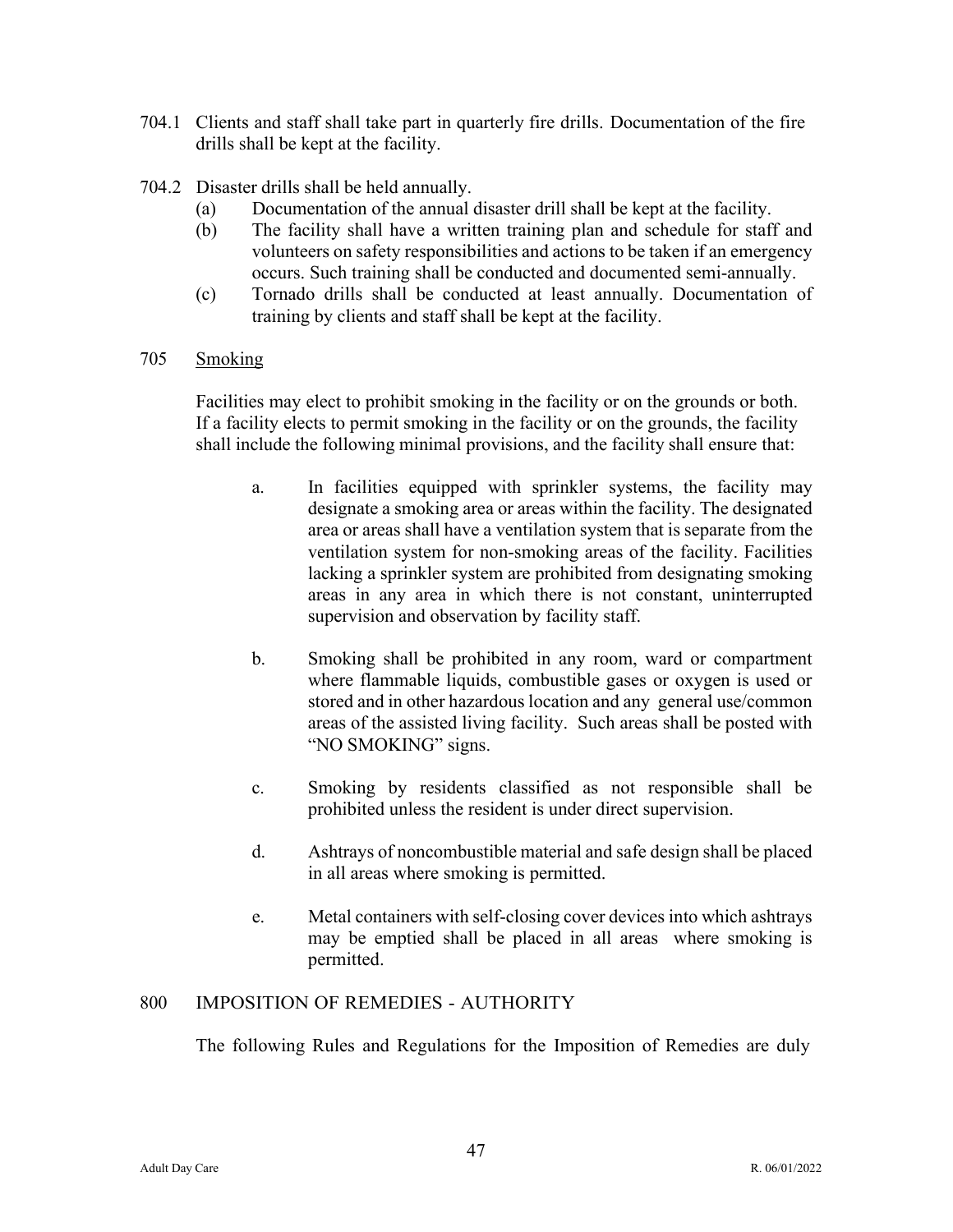adopted and promulgated by the Arkansas Department of Health and Human Services, Office of Long Term Care, pursuant to the authority conferred by Ark. Code Ann. §20-10-203 and Ark. Code Ann. §25-10-129.

# 801 Inspections by the Department

- a. All areas of the facility that are accessible to clients or are used in the care or support of clients, including but not limited to kitchen or food preparation areas, laundry areas, and storage areas, and all client records, including but not limited to clients' financial records maintained by the facility and clients' medical records maintained by the facility, shall be open for inspection by the Department, the Office of Long Term Care, or the Office of the Attorney General. All facility records related to the care or protection of clients and all employee records related to the care or protection of clients shall be open for inspection by the Department or OLTC or the Attorney General's Office for the purpose of enforcing these regulations and applicable laws. The facility shall provide access to any copying equipment the facility has on premises to permit the above-namedentities the ability to make copies of facility records. This shall not be construed as a requirement that a facility be required to have copy equipment on its premises.
- b. The facility shall submit to regular and unannounced inspection surveys and complaint investigations in order to receive or maintain a license. The facility shall inform clients of the survey process and clients' rights with regard to privacy during the process. Clients or employees may refuse to be interviewed or photographed. The Department or its agents, the Office of Long Term Care or its agents or the Attorney General's Office or its agents have the right to conduct interviews in a private area with clients or employees who consent to interviews, and shall be permitted tophotograph the facility. Clients shall be photographed in accordance with Ark. Code Ann. §20-10-104. This regulation shall not be construed as a waiver of any constitutional rights, including but not limited to the right against selfincrimination.
- c. An inspection may occur at any time, in the discretion of the Department or its agents, the Office of Long Term Care or its agents or the Attorney General's Office or its agents.
- d. The facility shall provide for the maintenance and submission of such statistical, financial or other information, records, or reports related to client care or property in such form and at such time and in such manner as the Department or its agents, the Office of Long Term Care or its agents, Attorney General or its agents may require. Provided, however, those records created by, or for the exclusive use of, the quality assessment unit shall not be subject to release to the Department or its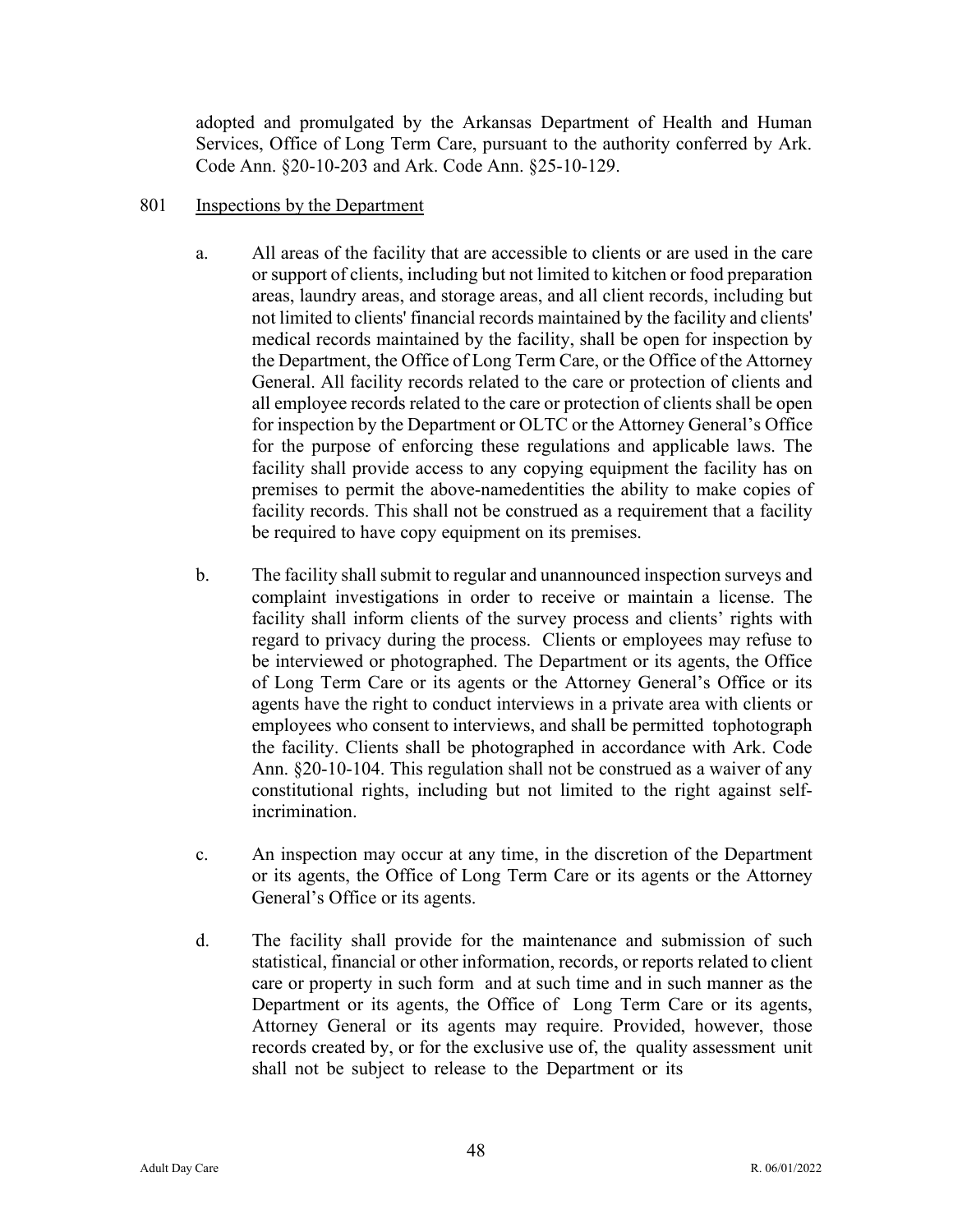agents, or the Office of Long Term Care or its agents.

- e. Facilities must provide a written acceptable plan of correction within 15 business days of receipt of written notification of deficiencies (also referred to as a Statement of Deficiencies) found during any inspections or surveys. The OLTC shall determine whether the proposed plan of correction, including any proposed dates by which correction will be made, is acceptable.
- f. The facility must post the Statement of Deficiencies and the facility's response and the outcome of the response from the latest survey in a public area utilized by clients or their responsible parties and visitors. A copy shall be provided to each client or client's responsible party upon request of the client or the client's responsible party. The last twelve (12) months of deficiency notices and facility responses and outcomes of responses, for all surveys, shall be provided to persons or their responsible parties upon request when they apply for residence in the facility.

# 802 General Provisions

- a. The provisions of this section are supplemental to, and independent of, the provisions of Title 20 of the Arkansas Code Annotated.
- b. *Purpose of remedies*. The purpose of remedies is to ensure prompt compliance with program requirements.
- c. *Basis for imposition and duration of remedies*. When OLTC chooses to apply one or more remedies specified herein, the remedies are applied on the basis of noncompliance found during surveys or inspections of any nature conducted by OLTC, or for failure to comply with applicable laws or regulations.
- d. *Number of remedies*. OLTC may apply one or more remedies for each deficiency constituting noncompliance or for all deficiencies constituting noncompliance.
- e. *Plan of correction requirement*.
	- 1. Regardless which remedy is applied, or the nature or severity of the violation, each facility that has deficiencies must submit a plan of correction for approval by OLTC. The plan of correction shall be set forth on the Statement of Deficiencies. While a facility may provide a disclaimer in the plan of correction, the facility is still required to provide corrective actions to address the cited deficiencies, the time frames in which the corrective actions will be completed, and the manner to be utilized by the facility to monitor the effectiveness of the corrective action.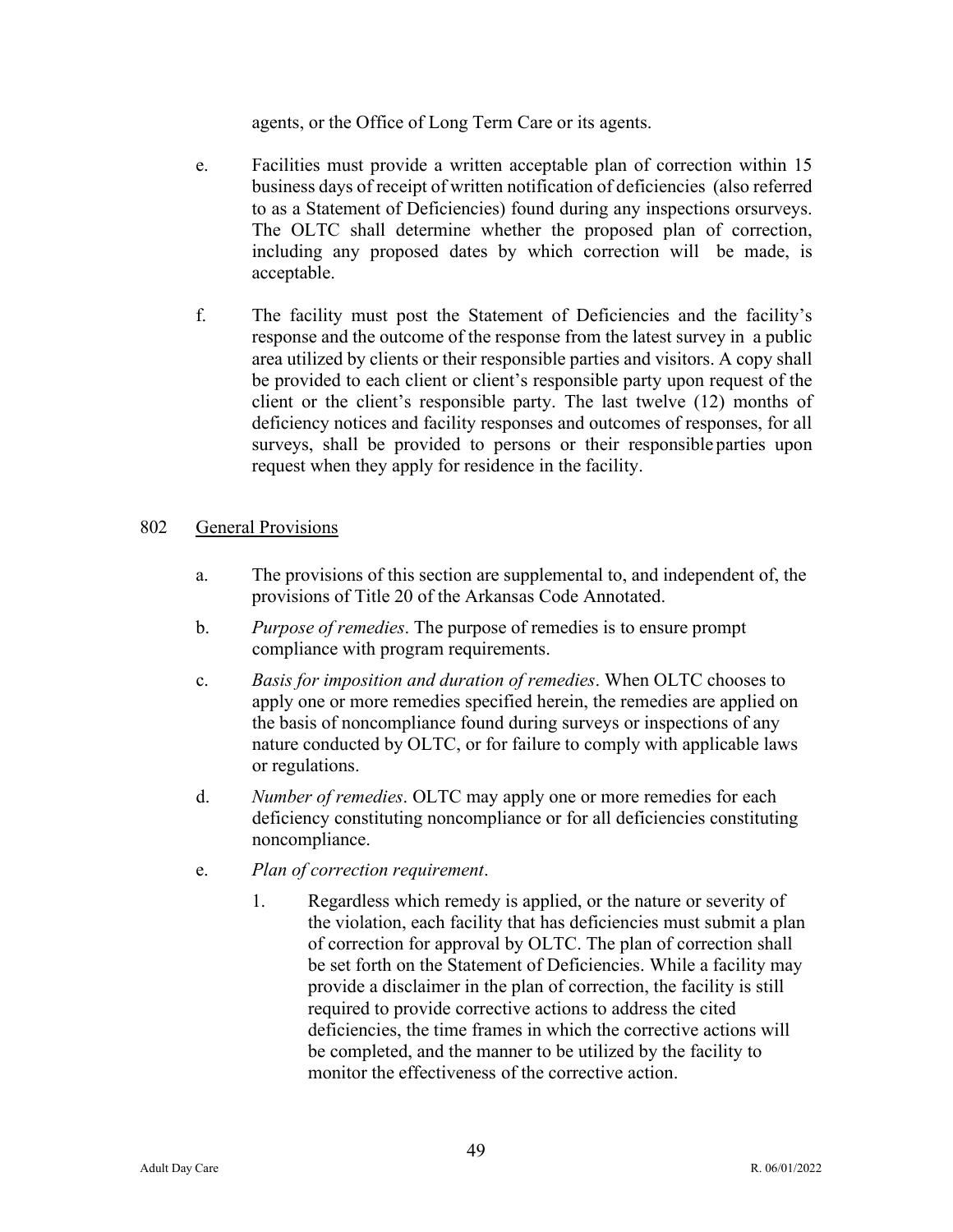- 2. Failure by the facility to provide an acceptable plan of correction may result in the imposition of additional remedies pursuant to these regulations at the discretion of the OLTC or in a finding of a violation and imposition of additional remedies set forth in Title 20 of the Arkansas Code Annotated, or set forth in these regulations, or both.
- f. Notification Requirements
	- 1. Except in cases of emergency termination of a license or in cases or emergency removal or transfer or clients, OLTC shall give the provider notice of the remedy, including:
		- A. Nature of the noncompliance;
		- B. Remedy or remedies imposed;
		- C. Date the remedy begins; and,
		- D. Right to appeal the determination leading to the remedy.
	- 2. Notice shall not be required for state monitoring.

# 803 Remedies

- a. *Available Remedies*. In conformity with, and in addition to remedies as set forth in Title 20 of the Arkansas Code Annotated, the following remedies are available:
	- 1. Civil Money Penalties (CMP) pursuant to Ark. Code Ann. § 20-10- 205 and § 20-10-206.
	- 2. Denial of New Admissions.
	- 3. Directed in-service training.
	- 4. Directed plan of correction.
	- 5. State monitoring.
	- 6. Temporary Director.
	- 7. Termination of license.
	- 8. Transfer of clients.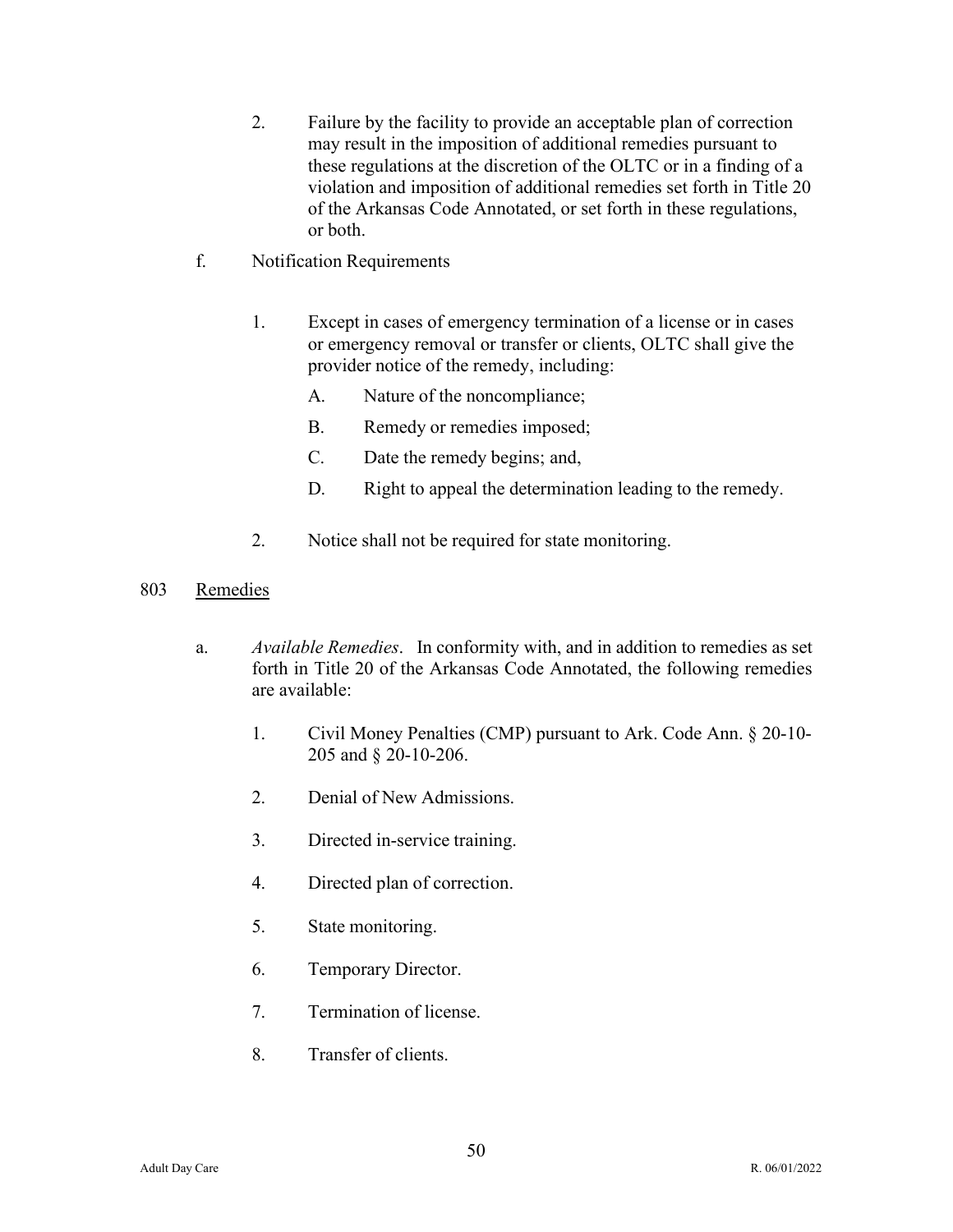- b. Duration of Remedies. Unless otherwise provided by law or other applicable regulations, remedies continue until:
	- 1. The facility has corrected the cited deficiencies that resulted in the imposition of the remedy or remedies, as determined by the Office of Long Term Care based upon a revisit, or after an examination of credible written evidence that it can verify without an on-site visit, or both; or,
	- 2. OLTC terminates the Adult Day Care license.

# 804 Temporary Director

- a. *Temporary Director* means the temporary appointment by OLTC, or by the facility with the approval of OLTC, of a substitute facility Director with authority to hire, terminate or reassign staff, obligate facility funds, alter facility procedures and manage the facility to correct deficiencies identified in the facility's operation, or to assist in the orderly closure of a facility. A temporary Director may be appointed by the Office of Long Term Care only upon the consent and agreement of the facility. The temporary Directorshall provide reports to the OLTC regarding the operation of the facility and the efforts toward correction by the facility as requested by the OLTC.
- b. *Qualification*s. The temporary Director must:
	- 1. Be qualified to oversee correction of deficiencies on the basis of experience and education, as determined by OLTC;
	- 2. Not have been found guilty of misconduct by any licensing board or professional society in any State;
	- 3. Have, or a member of his or her immediate family have, no financial ownership interest in the facility;
	- 4. Not currently serve or, within the past 2 years, have served, unless approval has been obtained from the OLTC, as a member of the staff of the facility;
	- 5. Successfully undergo a criminal record check pursuant to the Rules and Regulations of the Office of Long Term Care.
- c. *Payment of salary*. The temporary Director's salary: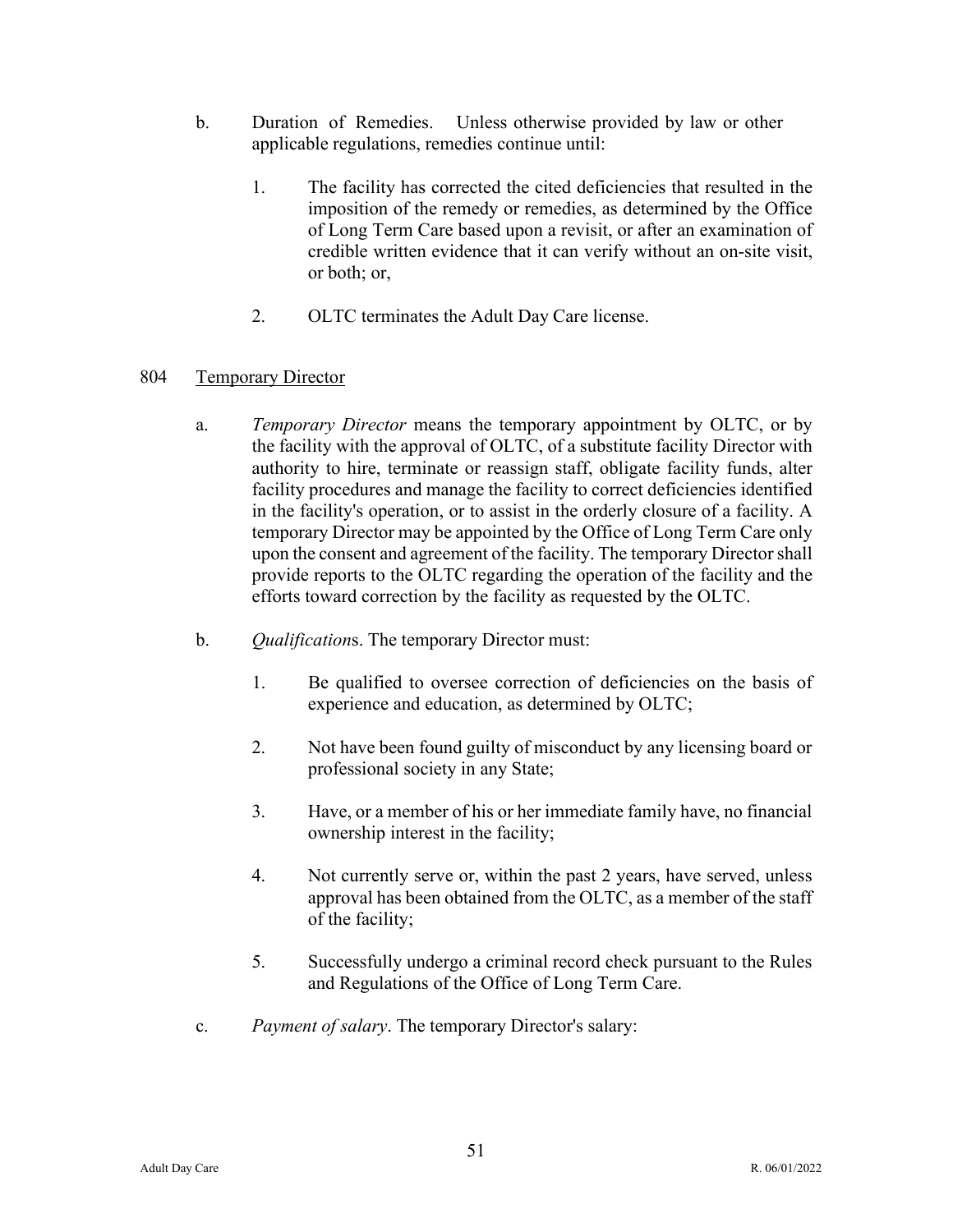- 1. Is paid directly by the facility while the temporary Director is assigned to that facility; and
- 2. Must be at least equivalent to the sum of the following:
	- A. The prevailing salary paid by providers for positions of this type in what OLTC considers the facility's geographic area;
	- B. Additional costs that would have reasonably been incurred by the provider if such person had been in an employment relationship; and
	- C. Any other costs incurred by such a person in furnishing services under such an arrangement or as otherwise set by OLTC.
- 3. May exceed the amount specified in Section  $804(c)(2)$  if OLTC is otherwise unable to attract a qualified temporary Director.
- d. *Failure to relinquish authority to temporary Director*:
	- 1. *Termination of Adult Day Care licensure*. If a facility fails to relinquish authority to the temporary Director, OLTC may impose additional remedies, including but not limited to termination of the Adult Day Care license.
	- 2. *Failure to pay salary of temporary Director*. A facility's failure to pay the salary of the temporary Director is considered a failure to relinquish authority to temporary administration.
	- 3. *When imposed*. The remedy of temporary Director shall be used only in lieu of termination of the facility license. Provided, however, that if the appointment of the temporary Director does not result in compliance by the facility within the time frames estimated by the temporary manager and agreed to by the Office of Long Term Care, the remedy of termination or revocation of license may be imposed.

# 805 State Monitoring

- a. A State monitor:
	- 1. Oversees the correction of deficiencies specified by OLTC at the facility site and protects the facility's clients from harm;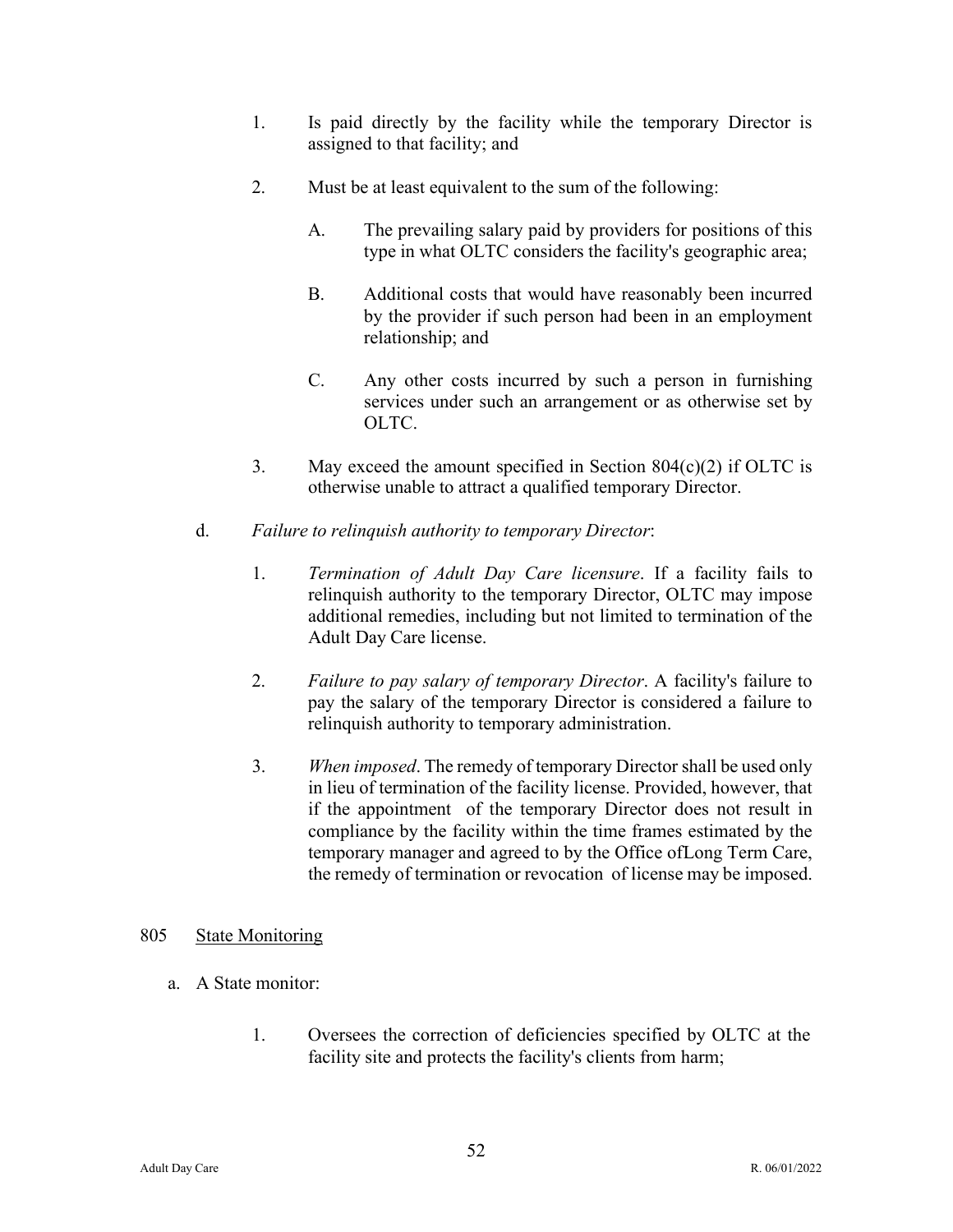- 2. Is an employee or a contractor of OLTC;
- 3. Is identified by OLTC as an appropriate professional to monitor cited deficiencies;
- 4. Is not an employee of the facility;
- 5. Does not function as a consultant to the facility;
- 6. Does not have an immediate family member who is a client of the facility to be monitored; and,
- 7. Does not have an immediate family member who owns the facility or who works in the facility or the corporation that operates orowns the facility.
- b. A State monitor may be utilized by the Office of Long Term Care for any level or severity of deficiency.

# 806 Directed Plan Of Correction

The Office of Long Term Care, or the temporary manager with OLTC approval, may develop a plan of correction. A directed plan of correction sets forth the tasks to be undertaken, and the manner in which the tasks are to be performed by the facility to correct deficiencies and the time frame in which the tasks will be performed. A facility's failure to comply with a directed plan of correction may result in additional remedies, including revocation of license when the failure to correct meets the conditions specified in Section 809. The intent of a directed plan of correction is to achieve correction of identified deficiencies and compliance with applicable regulations.

# 807 Directed In-Service Training

- a. *Required training*. OLTC may require the staff of a facility to attend an inservice training program if education is likely to correct, or is likely to assist in correcting, cited deficiencies. The Office of Long Term Care may specify the time frames in which the training will be performed, the type or nature of the training, and the individual or entities to provide the training.
- b. *Action following training*. After the staff has received in-service training,if the facility has corrected the violations or deficiencies that led to the imposition of remedies, OLTC may impose one or more other remedies.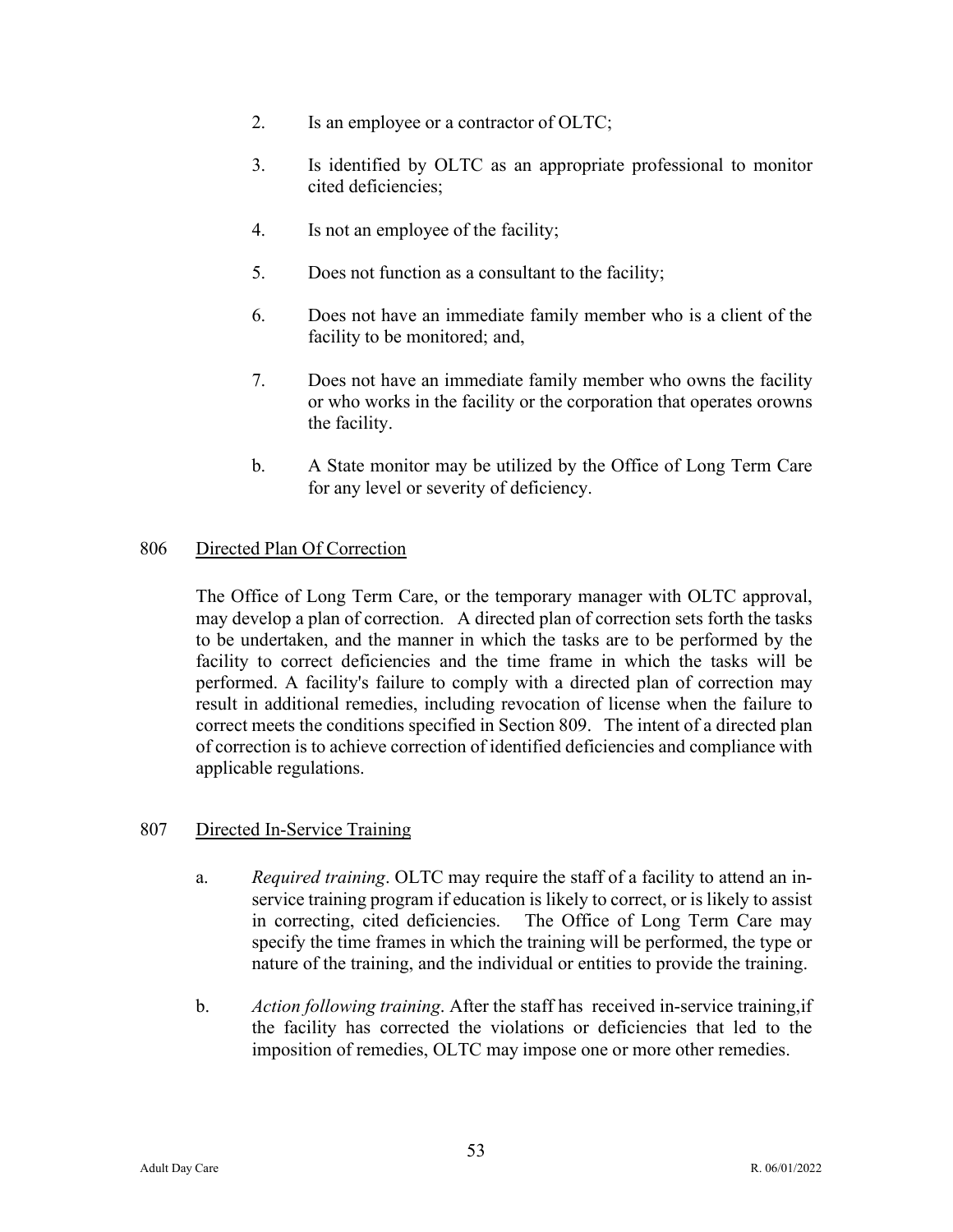c. *Payment*. The facility pays for directed in-service training.

# 808 Transfer of Clients or Closure of the Facility and Transfer of Clients

- a. *Transfer of clients, or closure of the facility and transfer of clients in an emergency*. OLTC has the authority to transfer clients to another facility when:
	- 1. An emergency exists wherein the health, safety, or welfare of clients is imperiled, and no other remedy exists that would ensure the continued health, safety or welfare of the clients;
	- 2. A facility intends to close but has not arranged for the orderly transfer of its clients at least thirty (30) days prior to closure;
	- 3. The facility exceeds its slot capacity as indicated or stated on the facility's license, or accepts more clients than the facility has number of slots as indicated or stated on the facility's license, unless granted a waiver by the Office of Long Term Care.
- b. *Required transfer when a facility's Adult Day Care license is terminated*. When a facility's license is terminated, or when the facility closes either voluntarily or involuntarily, OLTC may assist in the safe and orderly transfer of all clients to another facility.
- c. When the Office of Long Term Care orders transfer of clients from a facility, the Office of Long Term Care may:
	- 1. Assist in providing for the orderly transfer to other suitable facilities or make other provisions for the clients' care and safety.
	- 2. Assist in or arrange for transportation of the clients, their medical records and belongings, assist in locating alternative placement, assist in preparing the client for transfer, and permit the clients' legal guardians or responsible party to participate in the selection of the clients' new placement.
	- 3. Unless transfer is due to an emergency, explain alternative placement options to the clients and provide orientation to the placement chosen by the client or their guardian or responsible party.
- d. *Notice of Transfer Remedy*. Unless transfer is due to an emergency, the Office of Long Term Care shall provide the facility from which the clients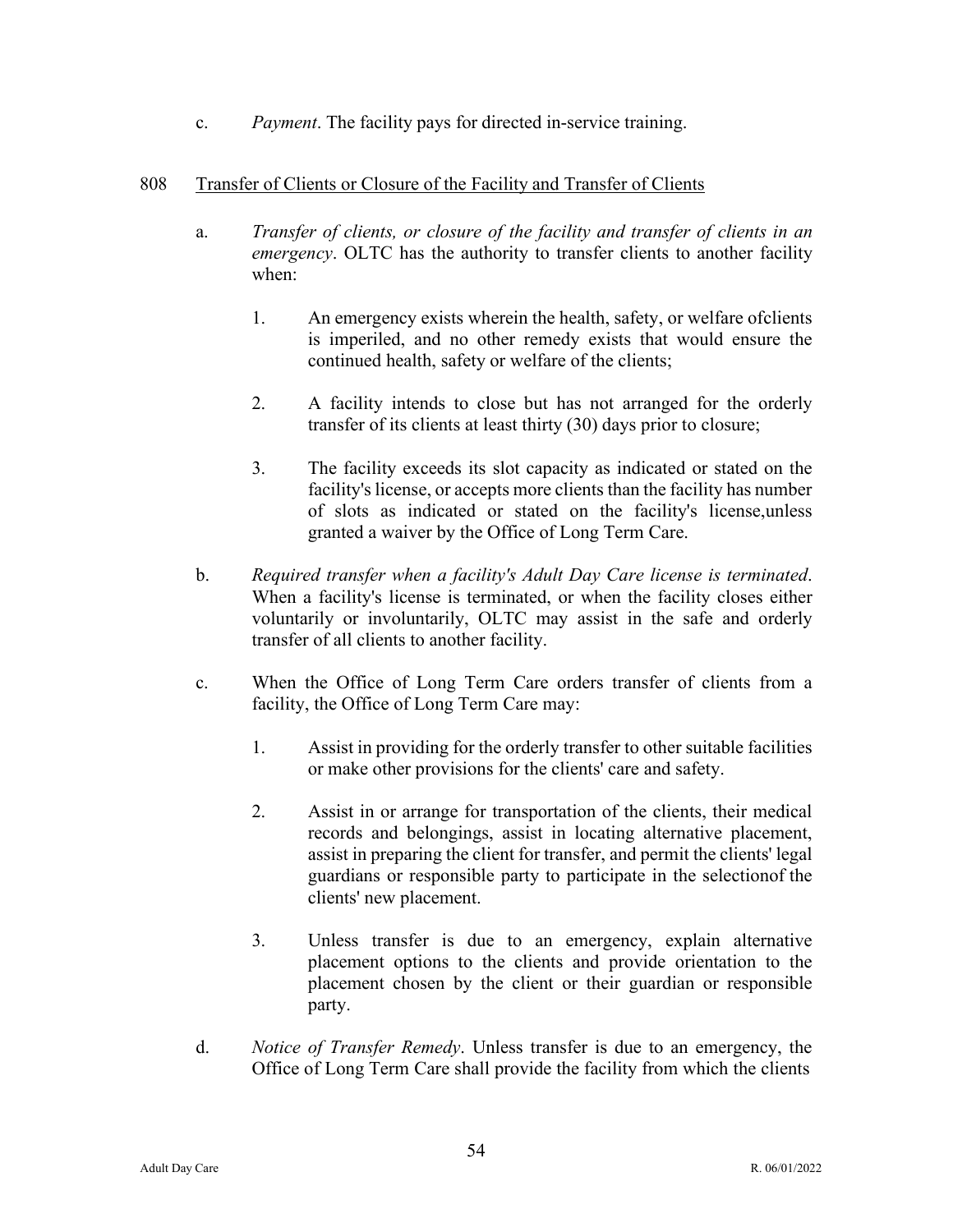are to be transferred at least fifteen (15) days notice of the proposed transfer.

# 809 Termination of Adult Day Care License

- a. The remedy of termination or revocation of licensure is a remedy of last resort, and may be imposed only in accordance with law or as set forth in these regulations.
- b. *Basis for termination*. OLTC may terminate a facility's Adult Day Care license if a facility:
	- 1. Permits, aids or abets in the commission of any unlawful act in connection with the operation of the Adult Day Care;
	- 2. Refuses to allow entry or inspection by the Office of Long Term Care;
	- 3. Fails to make any or all records set forth in Section 801 available to representatives or agents of the Department or the OLTC, unless such refusal is made pursuant to court order or during the pendency of an appeal specifically on the issue of the release of therecords, or the records are records created by the quality assessment unit;
	- 4. Closes, either voluntarily or through action of the State;
	- 5. Director or owner refuses to obtain a criminal record check of any individual required to undergo a criminal record check pursuant to the Rules and Regulations for Conducting Criminal Record Checks for Employees of Long Term Care Facilities or pursuant to Ark. Code Ann. §20-33-201, *et seq*.;
	- 6. Is cited for a third Class A violation within six months of the citation of the first Class A violation, or is cited for a third Class B violation within six months of the citation of the first Class B violation, in accordance with Ark. Code Ann. § 20-10-205 and § 20-10-206;
	- 7. Has conditions wherein the health, safety, or welfare of client is imperiled, and no other remedy exists that would ensure the continued health, safety, or welfare of the clients; or,
	- 8. Is unable to meet program requirements.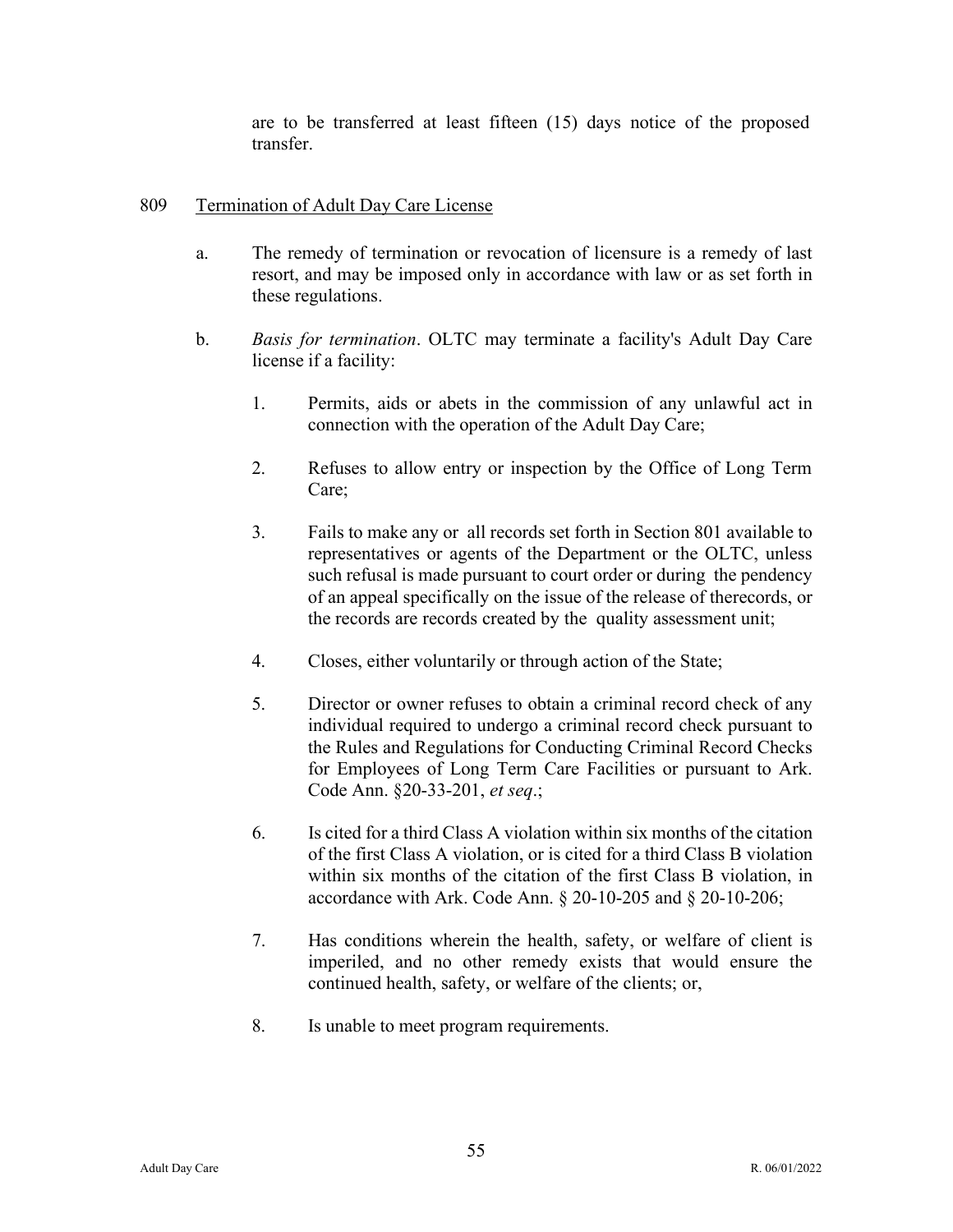#### 810 Denial or Suspension Of New Admissions

The Office of Long Term Care may deny to, or suspend the ability of, a facility to admit new admissions upon the imposition of a Class A violation as defined and set forth in Ark. Code Ann. § 20-10-205 and § 20-10-206.

#### 811 Civil Money Penalties

The Office of Long Term Care may impose civil money penalties in accordance with Ark. Code Ann. § 20-10-205 and § 20-10-206.

#### 812 Closure

Any Adult Day Care facility that closes or ceases operation or surrenders or fails to timely renew its license must meet the regulations then in effect for new construction and licensure to be eligible for future licensure. Closure of a facility shall result in the immediate revocation of the license.

A facility that closes or is unable to operate due to natural disaster or similar circumstances beyond the control of the owner of the facility, or a facility that closes, regardless of the reason, to effectuate repairs or renovations, may make written request to the Office of Long Term Care for renewal of the facility license to effect repairs or renovation to the facility. The Office of Long Term Care may, at its sole discretion, grant the written request.

If the request for licensure renewal is granted, the Office of Long Term Care will provide written notification to the facility, which will include deadlines for various stages of the repairs or renovations, including the completion date. In no event shall the completion date set by the Office of Long Term Care extend beyond twentyfour months of the date of the request; provided, however, that the deadlines may be extended by the Office of Long Term Care upon good cause shown by the facility. For purposes of this regulation, *good cause* means natural disasters or similar circumstances, such as extended inclement weather that prevents repairs or construction within the established deadlines, beyond the control of the owner of the facility. *Good cause* shall not include the unwillingness or inability of the owner of the facility to secure financing for the renovations or repairs. The facility shall comply with all deadlines established by the Office of Long Term Care in its notice. Failure to comply with the deadlines established by the Office of Long Term Care shall constitute grounds for revocation of the license and for denial of relicensure.

# 900 APPEALS TO COURT

Any applicant or licensee who considers himself/herself injured in his or her person, business or property by final Department administrative adjudication shall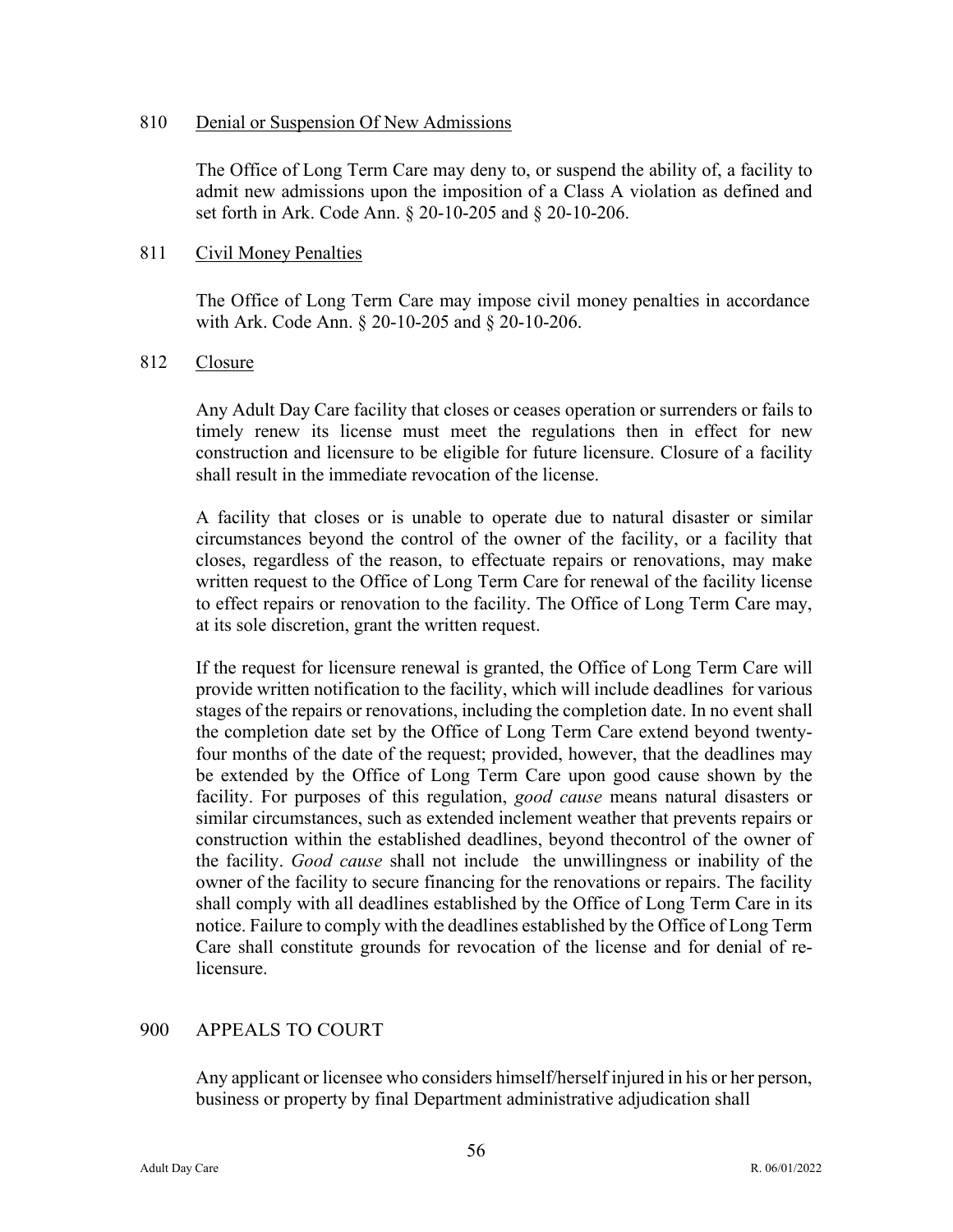be entitled to judicial review thereof as provided for by law. All petitions for judicial review shall be in accordance with the Arkansas Administrative Procedure Act as codified at Ark. Code Ann. § 25-15-201, *et seq*.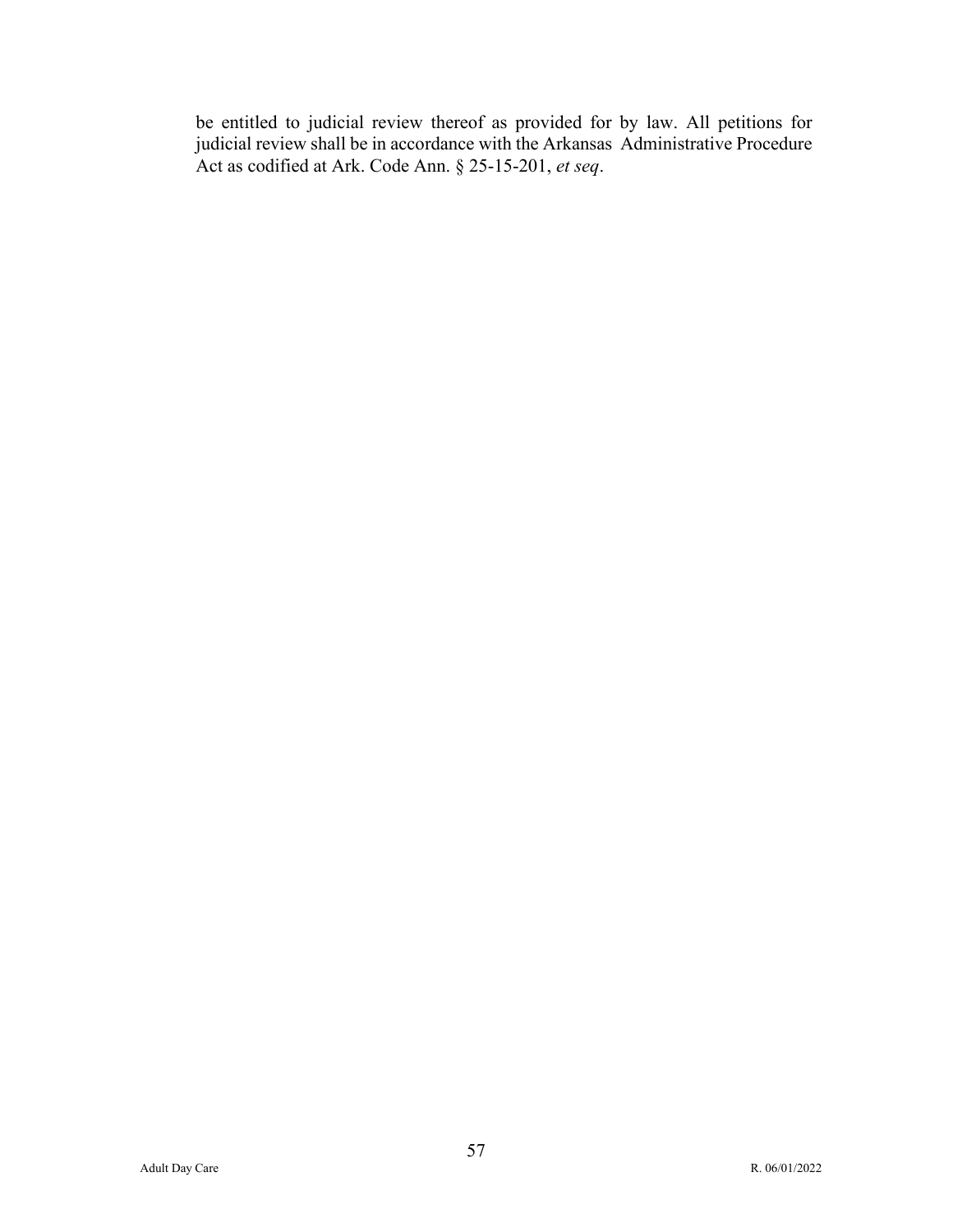# APPENDIX

FORMS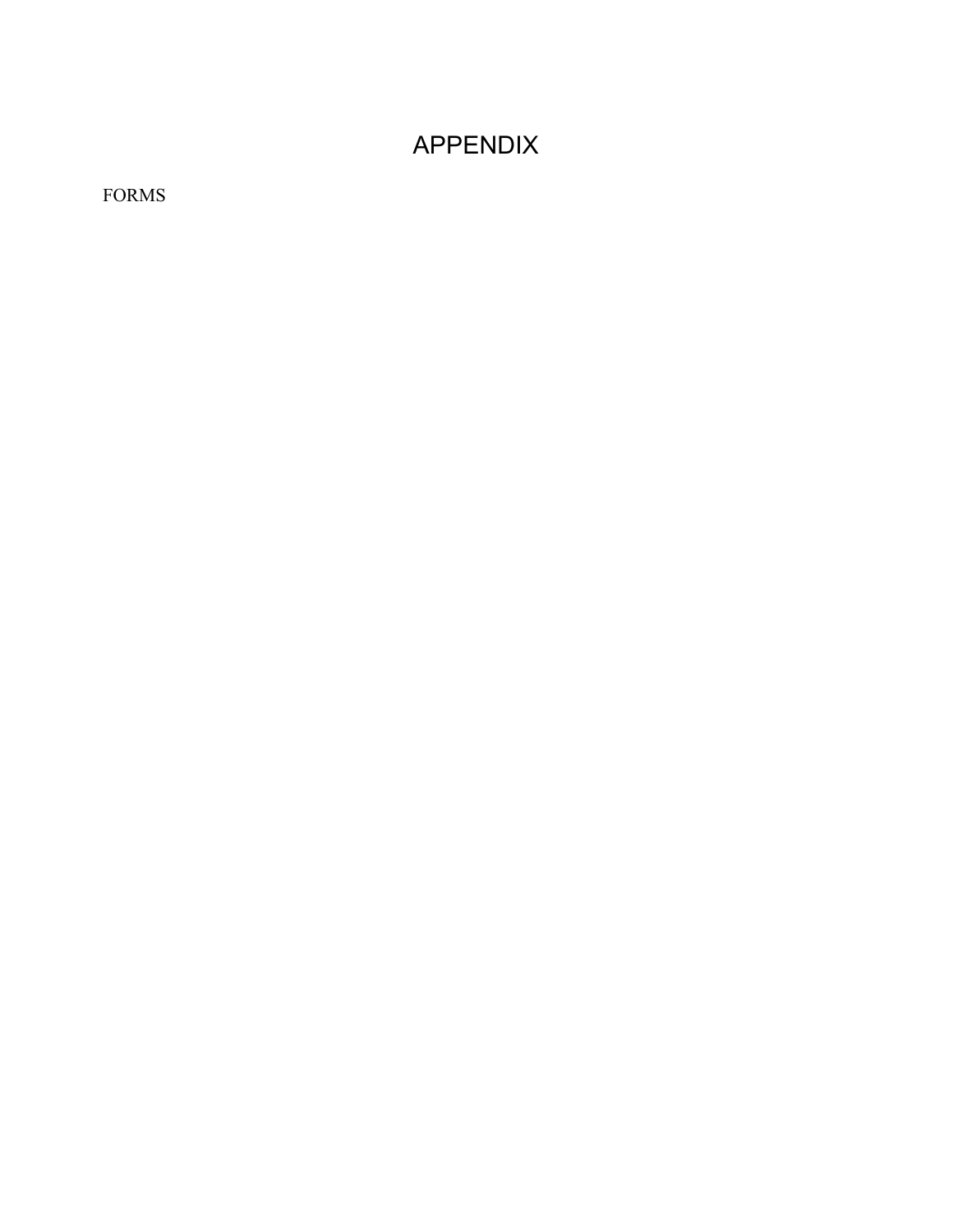# ARKANSAS DEPARTMENT OF HEALTH AND HUMAN SERVICES

DIVISION OF MEDICAL SERVICES OFFICE OF LONG TERM CARE

# Incident & Accident Next Day Reporting Form

# Purpose/Process

This form is designed to standardize and facilitate the process for the reporting allegations of resident abuse, neglect, misappropriation of property or injuries of an unknown source by individuals providing services to residents in Arkansas long term care facilities for next day reporting pursuant to Section 507.1.

The purpose of this process is for the facility to compile the information required in the form DMS-731, so that next day reporting of the incident or accident can be made to the Office of Long Term Care.

Completion/Routing

This form, with the exception of hand written witness statements, **MUST BE TYPED!** 

The following sections are not to be completed by the facility; the Office of Long Term Care completes them:

- 1. The top section entitled COPIES FOR:
- 2. The FOR OLTC USE ONLY section found at the bottom of the form.

All remaining spaces must be completed. If the information can not be obtained, please provide an explanation, such as "moved/address unknown", "unlisted phone", etc.

If a requested attachment can not be provided please provide an explanation why it can not be furnished or when it will be forwarded to OLTC.

The original of this form must be faxed to the Office of Long Term Care the next business day following discover by the facility. Any material submitted as copies or attachments must be legible and of such quality to allow recopying.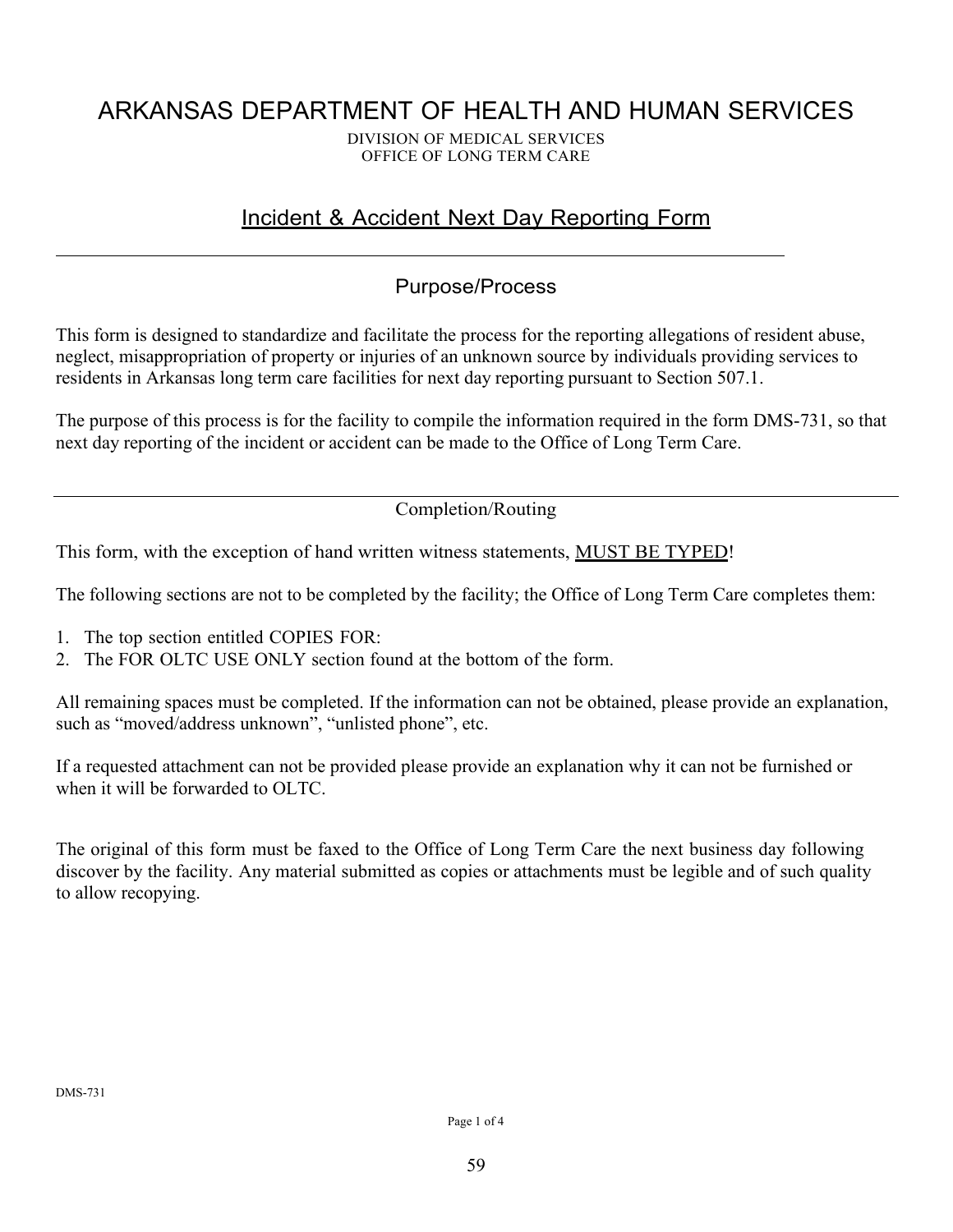|                | COPIES ATY GEN                        |                                                                                                                      |                                                  |                                     | DATE: NITIAL: NOTES: NOTES: NOTES: NOTES: NOTES: NOTES: NOTES: NOTES: NOTES: NOTES: NOTES: NOTES: NOTES: NOTES: NOTES: NOTES: NOTES: NOTES: NOTES: NOTES: NOTES: NOTES: NOTES: NOTES: NOTES: NOTES: NOTES: NOTES: NOTES: NOTES      |                                                   |
|----------------|---------------------------------------|----------------------------------------------------------------------------------------------------------------------|--------------------------------------------------|-------------------------------------|-------------------------------------------------------------------------------------------------------------------------------------------------------------------------------------------------------------------------------------|---------------------------------------------------|
|                |                                       |                                                                                                                      |                                                  |                                     | OLTC INCIDENT AND ACCIDENT REPORT (I&A)                                                                                                                                                                                             |                                                   |
|                |                                       |                                                                                                                      |                                                  |                                     | Date & Time of Discovery:                                                                                                                                                                                                           |                                                   |
| Facility Name: |                                       | <u> 1989 - Andrea Santana, martxa al cantoni de la catalana de la catalana de la catalana de la catalana de la c</u> |                                                  |                                     |                                                                                                                                                                                                                                     |                                                   |
|                |                                       |                                                                                                                      |                                                  |                                     |                                                                                                                                                                                                                                     |                                                   |
|                |                                       |                                                                                                                      |                                                  |                                     | Facility Address: <u>The Communication</u> Communication of the Communication of the Communication of the Communication of the Communication of the Communication of the Communication of the Communication of the Communication of |                                                   |
|                |                                       | Staff Reporting I & A: Title:                                                                                        |                                                  |                                     |                                                                                                                                                                                                                                     |                                                   |
|                |                                       |                                                                                                                      |                                                  |                                     | Time:                                                                                                                                                                                                                               | PM<br>$\perp$<br>AM or<br>$\mathsf{L}$            |
|                |                                       |                                                                                                                      |                                                  |                                     |                                                                                                                                                                                                                                     | Race:                                             |
|                | <b>Status of Alleged Perpetrator:</b> | $\perp$                                                                                                              | Facility Employee                                | Family<br>$\Box$                    | Visitor<br>$\Box$<br>$\mathbf{I}$                                                                                                                                                                                                   | Other<br>Unknown                                  |
|                | Type Of Incident:<br>Neglect          | Abuse: (Select from list)                                                                                            | Verbal<br>Sexual<br>Physical<br>Emotional/Mental | $\mathsf{L}$                        | Misappropriation of Property:                                                                                                                                                                                                       | Drugs<br>Personal Property<br>Resident Trust Fund |
|                | NOTIFICATIONS:                        | FAMILY:<br><b>LAW ENFOREMENT</b>                                                                                     | $\Box$<br>$\perp$                                | Yes<br>N <sub>o</sub><br>Yes<br>No. | <b>DOCTOR</b><br><b>ADMINISTRATOR</b>                                                                                                                                                                                               | Yes<br>No<br>Yes<br>No<br>$\perp$                 |

Summary of Incident - Enter on Page 3.

Steps taken to prevent continued abuse or neglect during the investigation - Enter on Page 4.

#### FOR OLTC USE ONLY

|         | CODES: A-Abuse<br>RA-Res to Res Abuse<br>ND-Natural Death | E-Elopement | F-Fire<br>MP-Misappropriation of Property<br><b>IUS-Injury of Unknown Source</b> | PO-Power outage | DI-Disease<br><b>UD-Unusual Death</b><br>NG-Neglect | OT-Other |
|---------|-----------------------------------------------------------|-------------|----------------------------------------------------------------------------------|-----------------|-----------------------------------------------------|----------|
| DMS-731 |                                                           |             | Page 2 of 4                                                                      |                 |                                                     |          |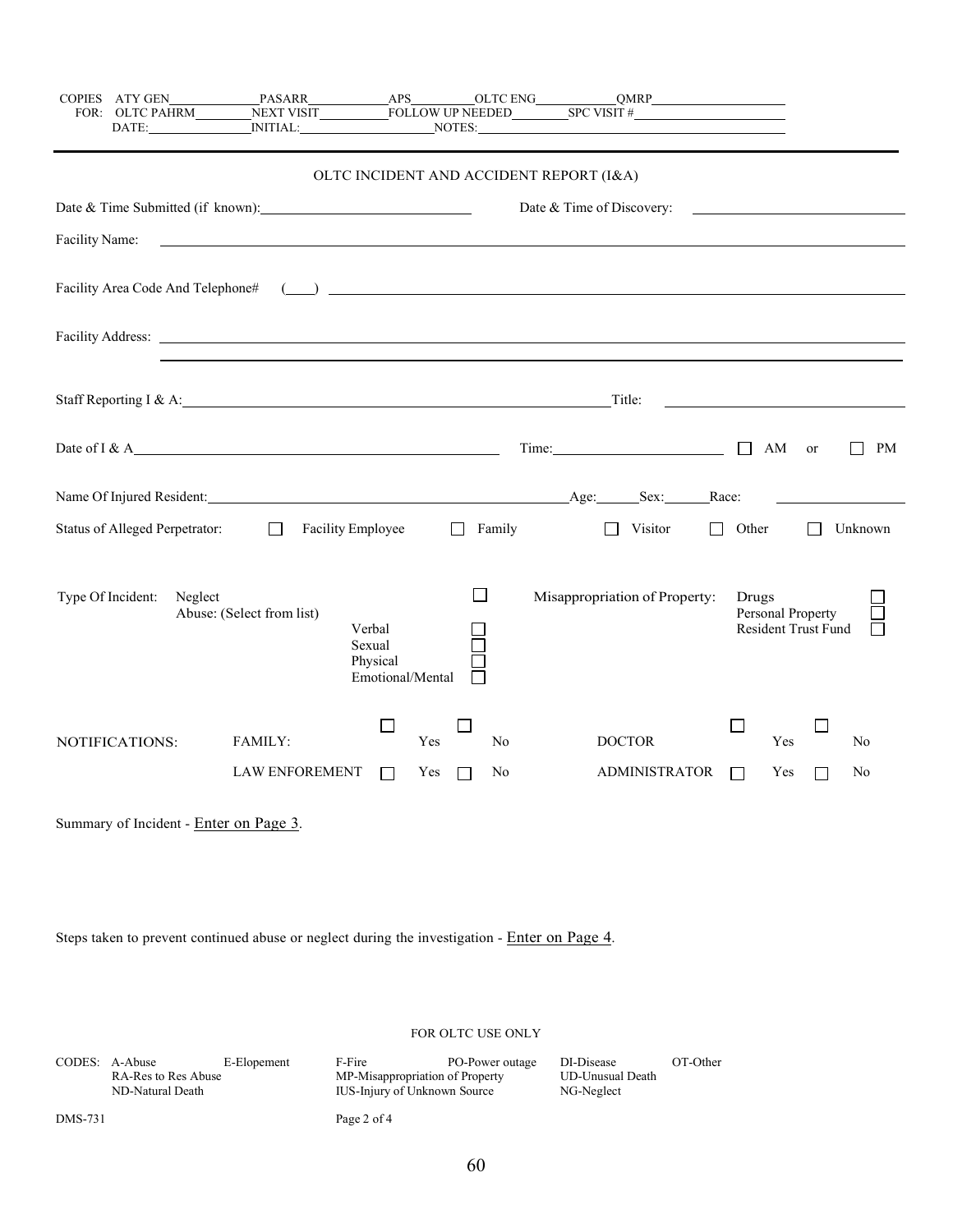#### SUMMARY OF INCIDENT

DMS-731 Page 3 of 4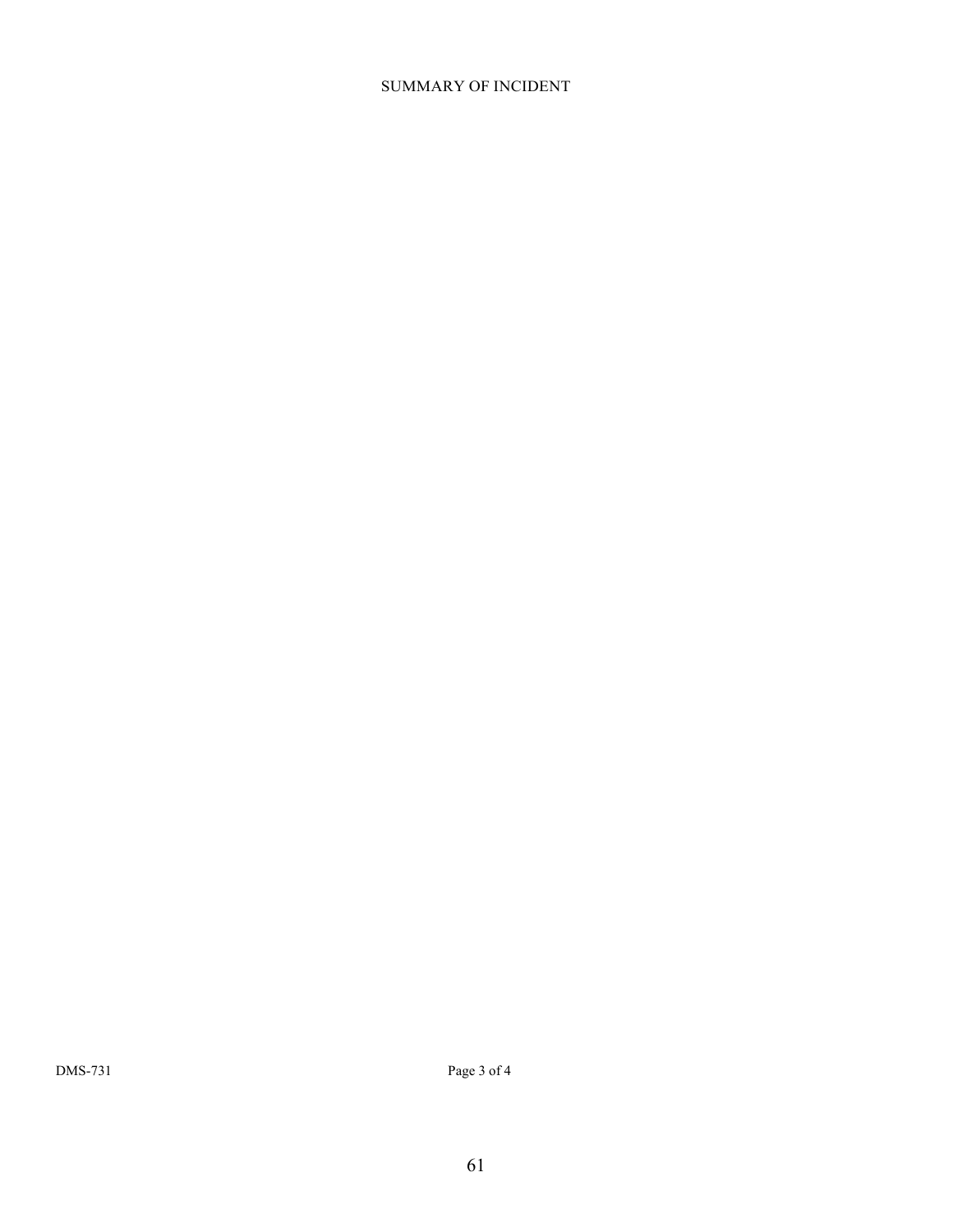#### STEPS TAKEN TO PREVENT CONTINUED ABUSE OR NEGLECT DURING THE INVESTIGATION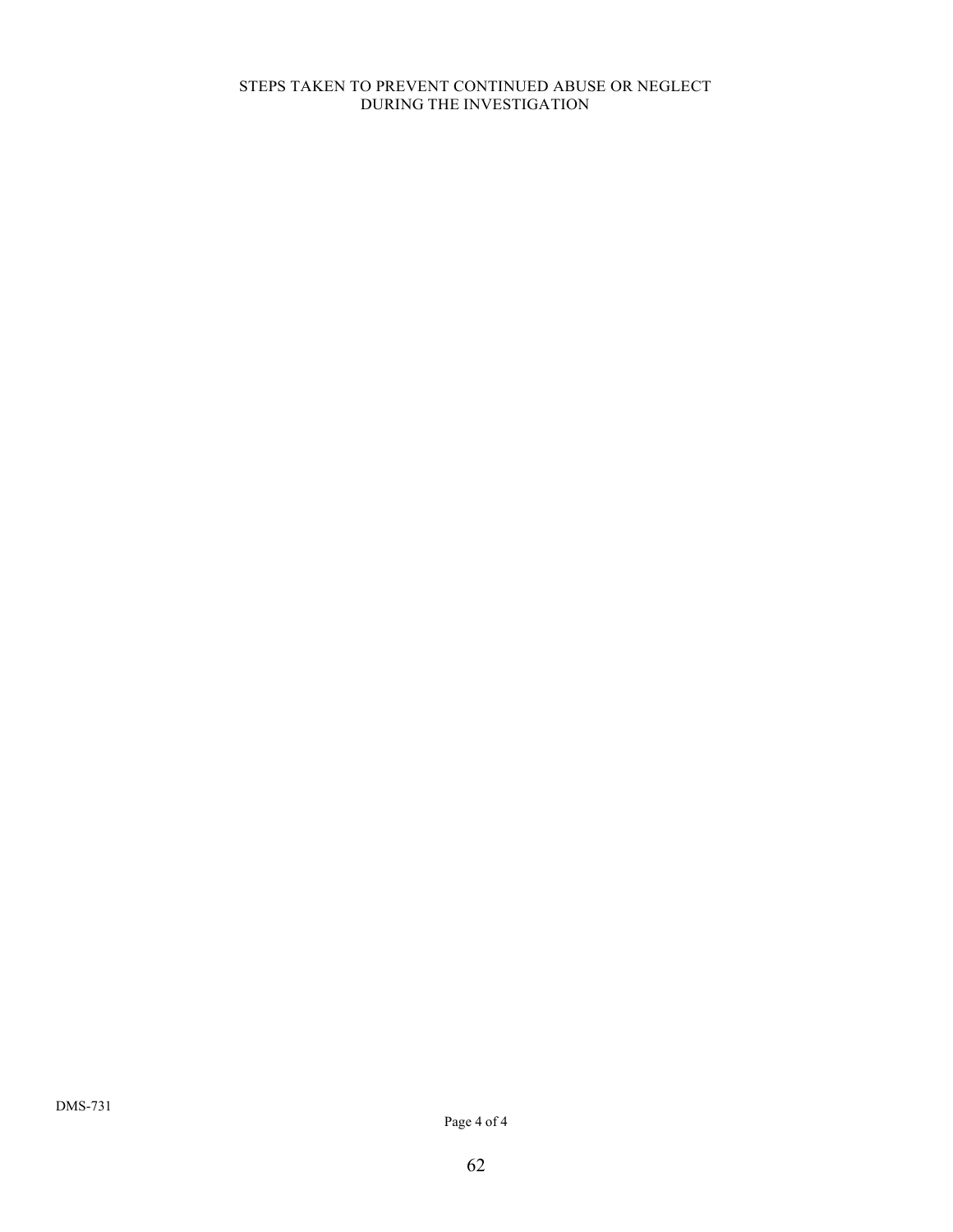# ARKANSAS DEPARTMENT OF HEALTH AND HUMAN SERVICES DIVISION OF MEDICAL SERVICES OFFICE OF LONG TERM CARE

# Facility Investigation Report for Resident Abuse, Neglect, Misappropriation of Property,

# & Exploitation of Residents in Long Term Care Facilities

# Purpose/Process

This form is designed to standardize and facilitate the process for the reporting allegations of resident abuse, neglect, or misappropriation of property or exploitation of residents by individuals providing services to residents in Arkansas long term care facilities. This investigative format complies with the current regulations requiring an internal investigation of such incidents and submittal of the written findings to the Office of Long Term Care (OLTC) within five (5) working days.

The purpose of this process is for the facility to compile a substantial body of credible information to enable the Office of Long Term Care to determine if additional information is required by the facility, or if an allegation against an individual(s) can be validated based on the contents of the report.

# Completion/Routing

This form, with the exception of hand written witness statements, MUST BE TYPED!

Complete all spaces! If the information can not be obtained, please provide an explanation, such as "moved/address unknown", "unlisted phone", etc. Required information includes the actions taken to prevent continued abuse or neglect during the investigation.

If a requested attachment can not be provided please provide an explanation why it can not be furnished or when it will be forwarded to OLTC.

This form, and all witness and accused party statements, must be originals. Other material submitted as copies must be legible and of such quality to allow re-copying.

The facility's investigation and this form must be completed and submitted to OLTC within five (5) working days from when the incident became known to the facility.

Upon completion, send the form by certified mail to: Office of Long Term Care, P.O. Box 8059, Slot 404, Little Rock, AR 72203-8059.

Any other routing or disclosure of the contents of this report, except as provided for in LTC 507.4 and 507.5, may violate state and federal law.

DMS-742 Page 1 of 8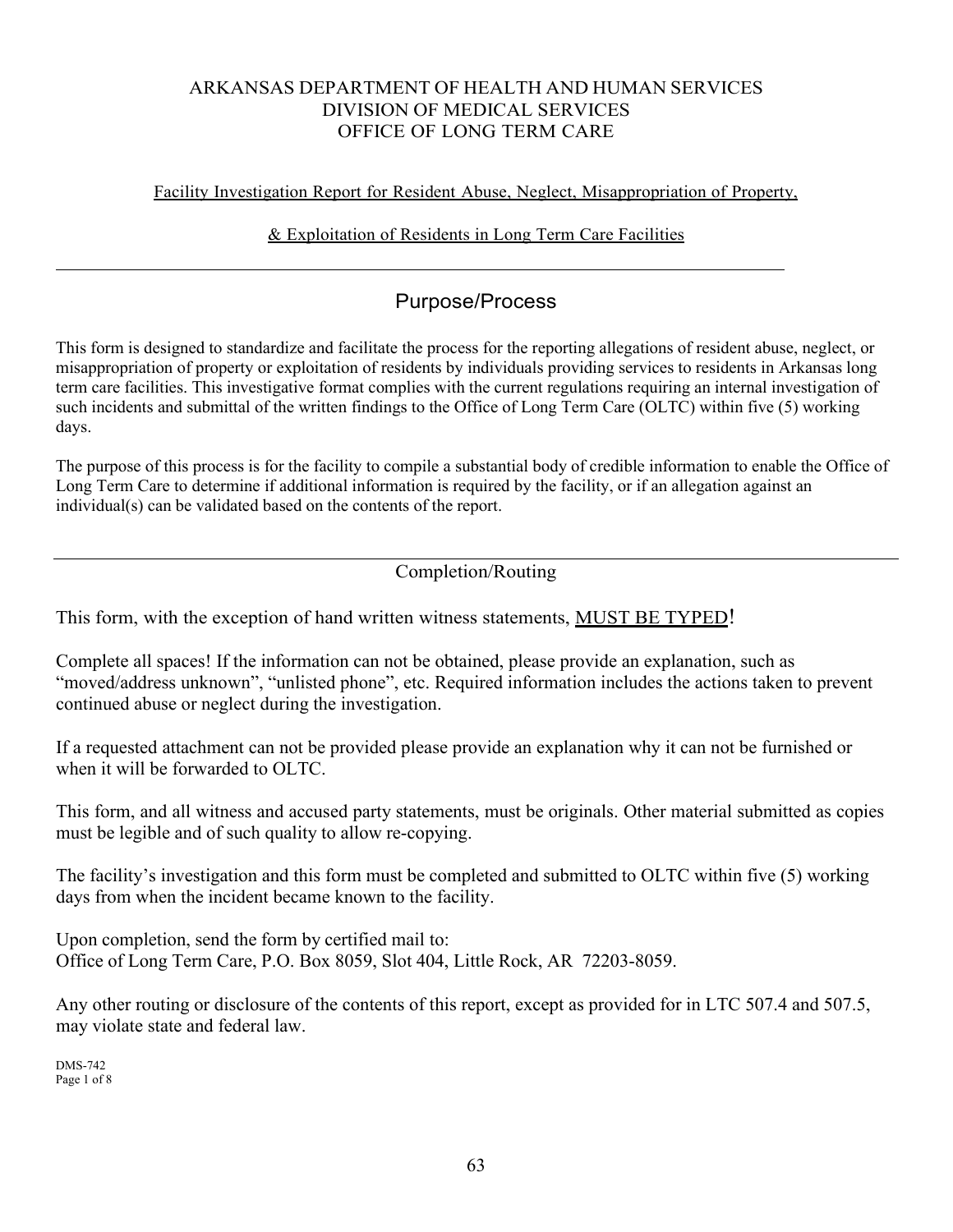# Facility Investigation Report for Resident Abuse, Neglect, Misappropriation of Property,

# & Exploitation of Residents in Long Term Care Facilities

#### Section I-Reporting Information

|                                                                                                                                                                                                                                | <u> 1989 - Andrea Stadt Britain, amerikansk politiker (</u>                                                                                                                                                                                                                                                                        |                               |                                                                                                                       |
|--------------------------------------------------------------------------------------------------------------------------------------------------------------------------------------------------------------------------------|------------------------------------------------------------------------------------------------------------------------------------------------------------------------------------------------------------------------------------------------------------------------------------------------------------------------------------|-------------------------------|-----------------------------------------------------------------------------------------------------------------------|
| Phone #:                                                                                                                                                                                                                       | $\overline{a}$ ( $\overline{a}$ ) and $\overline{a}$ and $\overline{a}$ and $\overline{a}$ and $\overline{a}$ and $\overline{a}$ and $\overline{a}$ and $\overline{a}$ and $\overline{a}$ and $\overline{a}$ and $\overline{a}$ and $\overline{a}$ and $\overline{a}$ and $\overline{a}$ and $\overline{a}$ and $\overline{a}$ and |                               |                                                                                                                       |
| Address: No. 2014 19:30 Address: No. 2014 19:30 Address: No. 2014 19:30 Address: No. 2014 19:30 Address: No. 2014 19:30 Address: No. 2014 19:30 Address: No. 2014 19:30 Address: No. 2014 19:30 Address: No. 2014 19:30 Addres |                                                                                                                                                                                                                                                                                                                                    |                               |                                                                                                                       |
|                                                                                                                                                                                                                                |                                                                                                                                                                                                                                                                                                                                    |                               |                                                                                                                       |
|                                                                                                                                                                                                                                |                                                                                                                                                                                                                                                                                                                                    |                               |                                                                                                                       |
| Title:                                                                                                                                                                                                                         |                                                                                                                                                                                                                                                                                                                                    |                               |                                                                                                                       |
| Date Incident Reported/Faxed To OLTC: Time:                                                                                                                                                                                    |                                                                                                                                                                                                                                                                                                                                    |                               | <b>PM</b><br>AM                                                                                                       |
|                                                                                                                                                                                                                                |                                                                                                                                                                                                                                                                                                                                    |                               |                                                                                                                       |
| Date & Time Of Discover:                                                                                                                                                                                                       |                                                                                                                                                                                                                                                                                                                                    |                               |                                                                                                                       |
| Type Of Incident:<br>Neglect<br>Abuse: (Select from list)                                                                                                                                                                      | $\Box$<br>Verbal<br>Sexual<br>Physical<br>Emotional/Mental                                                                                                                                                                                                                                                                         | Misappropriation of Property: | Drugs<br>Personal Property<br>Resident Trust Fund                                                                     |
|                                                                                                                                                                                                                                |                                                                                                                                                                                                                                                                                                                                    |                               |                                                                                                                       |
| Name Of Involved Resident: Room #:                                                                                                                                                                                             |                                                                                                                                                                                                                                                                                                                                    |                               |                                                                                                                       |
|                                                                                                                                                                                                                                |                                                                                                                                                                                                                                                                                                                                    | DOB:                          | <u> 1980 - Johann Barn, mars ann an t-Amhain Aonaich an t-Aonaich an t-Aonaich an t-Aonaich an t-Aonaich an t-Aon</u> |
| $Height \_\_$                                                                                                                                                                                                                  | Weight<br>Physician                                                                                                                                                                                                                                                                                                                |                               | <u> 1980 - Jan Samuel Barbara, martin da shekarar 1980 - An tsara tsara tsara tsara tsara tsara tsara tsara tsar</u>  |
| Is Resident Still Living:<br><b>YES</b>                                                                                                                                                                                        | N <sub>O</sub>                                                                                                                                                                                                                                                                                                                     |                               | If not, Date Of Death:                                                                                                |
| Ambulatory?<br><b>YES</b><br>N <sub>O</sub>                                                                                                                                                                                    | Oriented (Select all appropriate)                                                                                                                                                                                                                                                                                                  | Time                          | Place<br>Person<br>Events                                                                                             |
| Physical Functional Level/Impairment                                                                                                                                                                                           |                                                                                                                                                                                                                                                                                                                                    |                               |                                                                                                                       |
|                                                                                                                                                                                                                                |                                                                                                                                                                                                                                                                                                                                    |                               |                                                                                                                       |
| Mental Functional Level                                                                                                                                                                                                        |                                                                                                                                                                                                                                                                                                                                    |                               |                                                                                                                       |
|                                                                                                                                                                                                                                |                                                                                                                                                                                                                                                                                                                                    |                               |                                                                                                                       |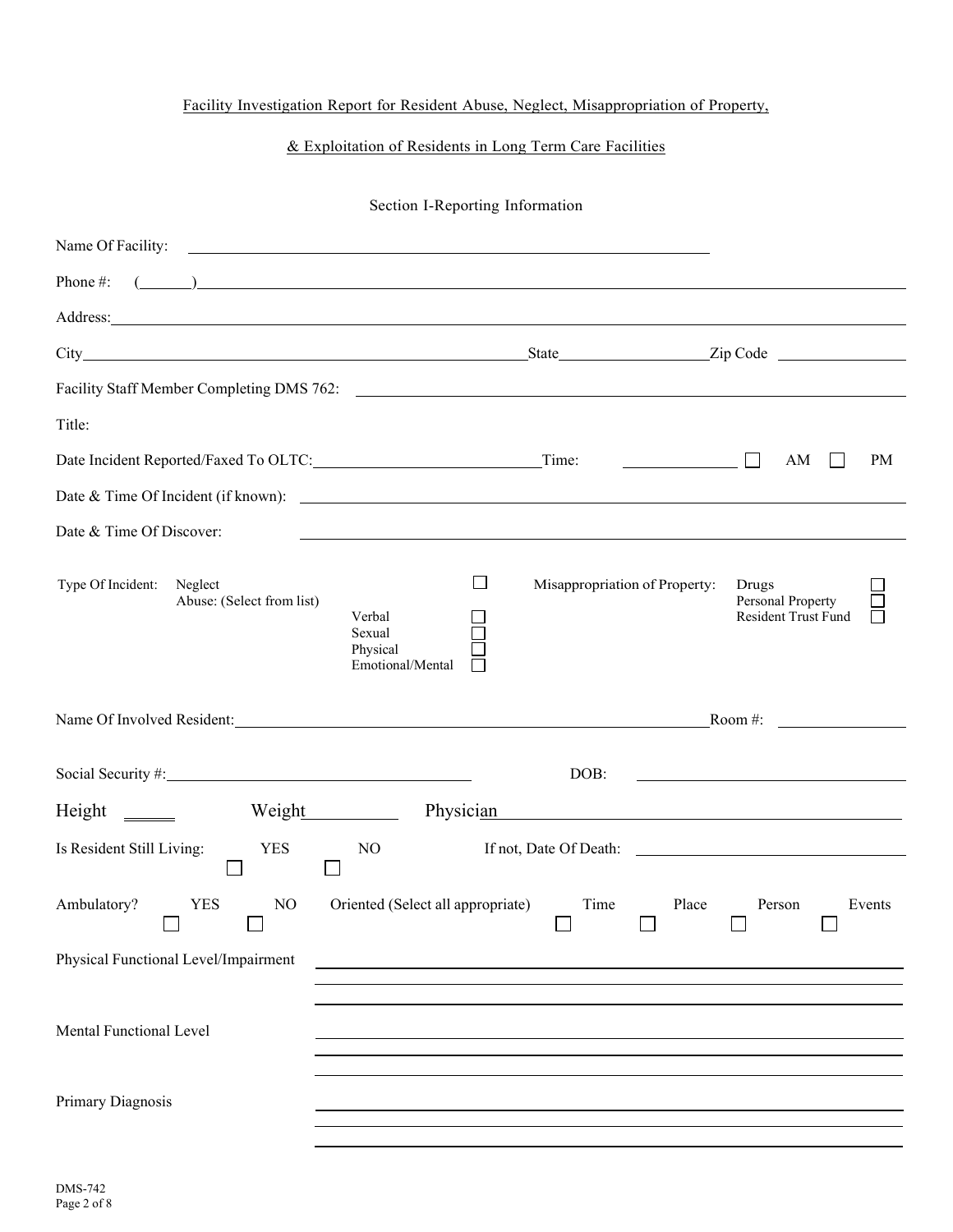Section II-Complete Description of Incident *"See Attached Is Not Acceptable!"*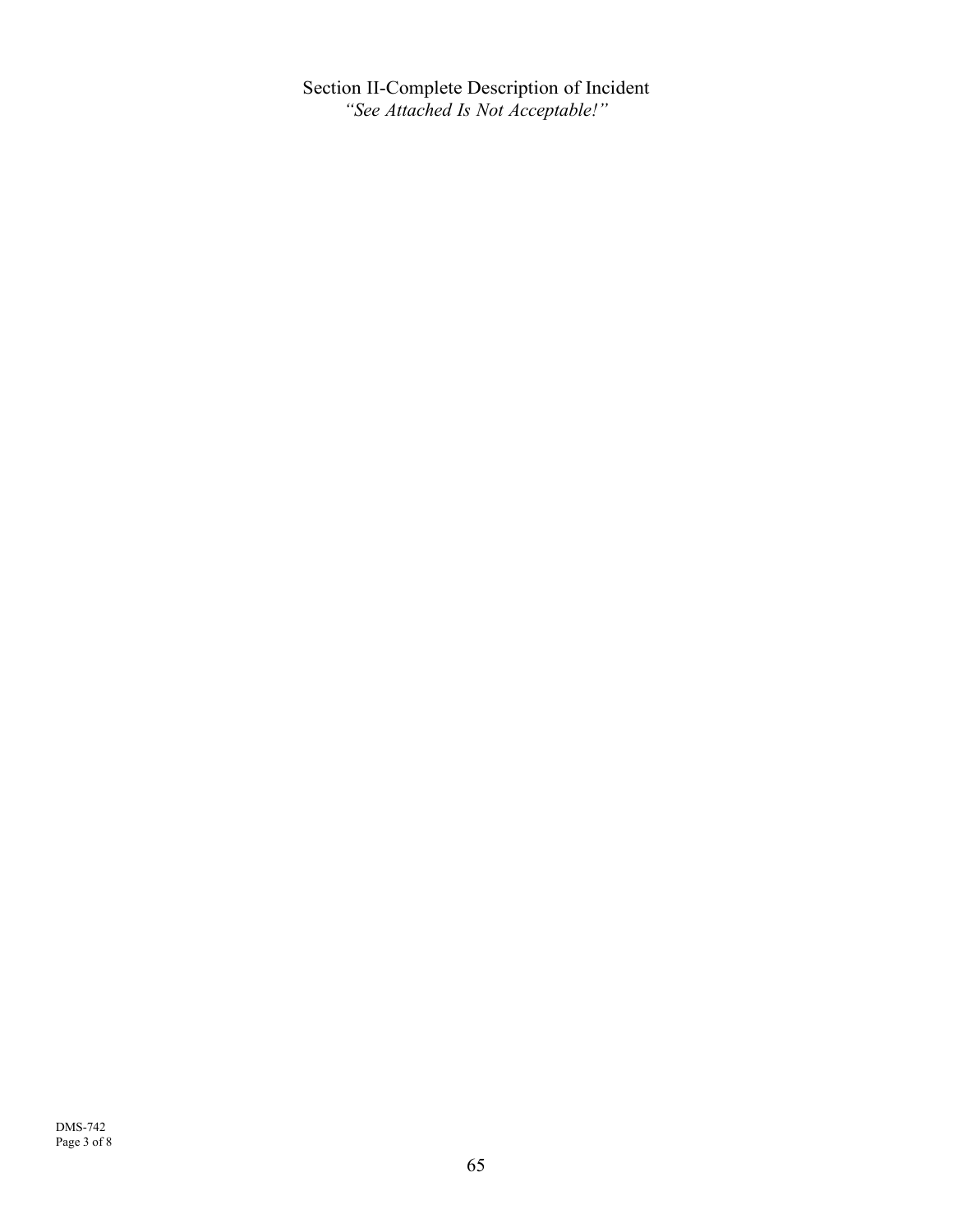(Attach Additional Pages as Necessary)

DMS-742 Page 4 of 8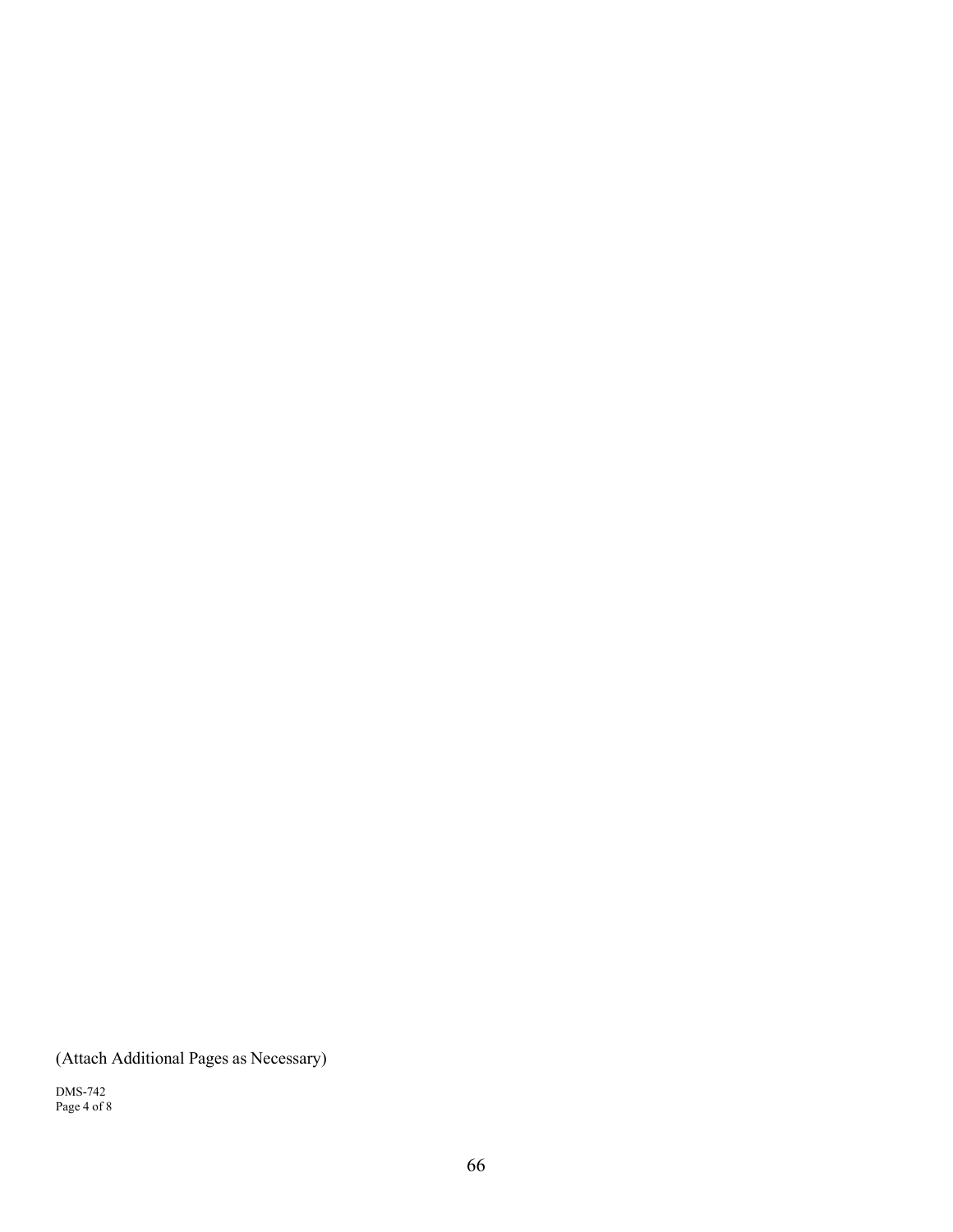# Section III- Findings and Actions Taken

Please include Resident's current medical condition

Facility Administrator's Signature Date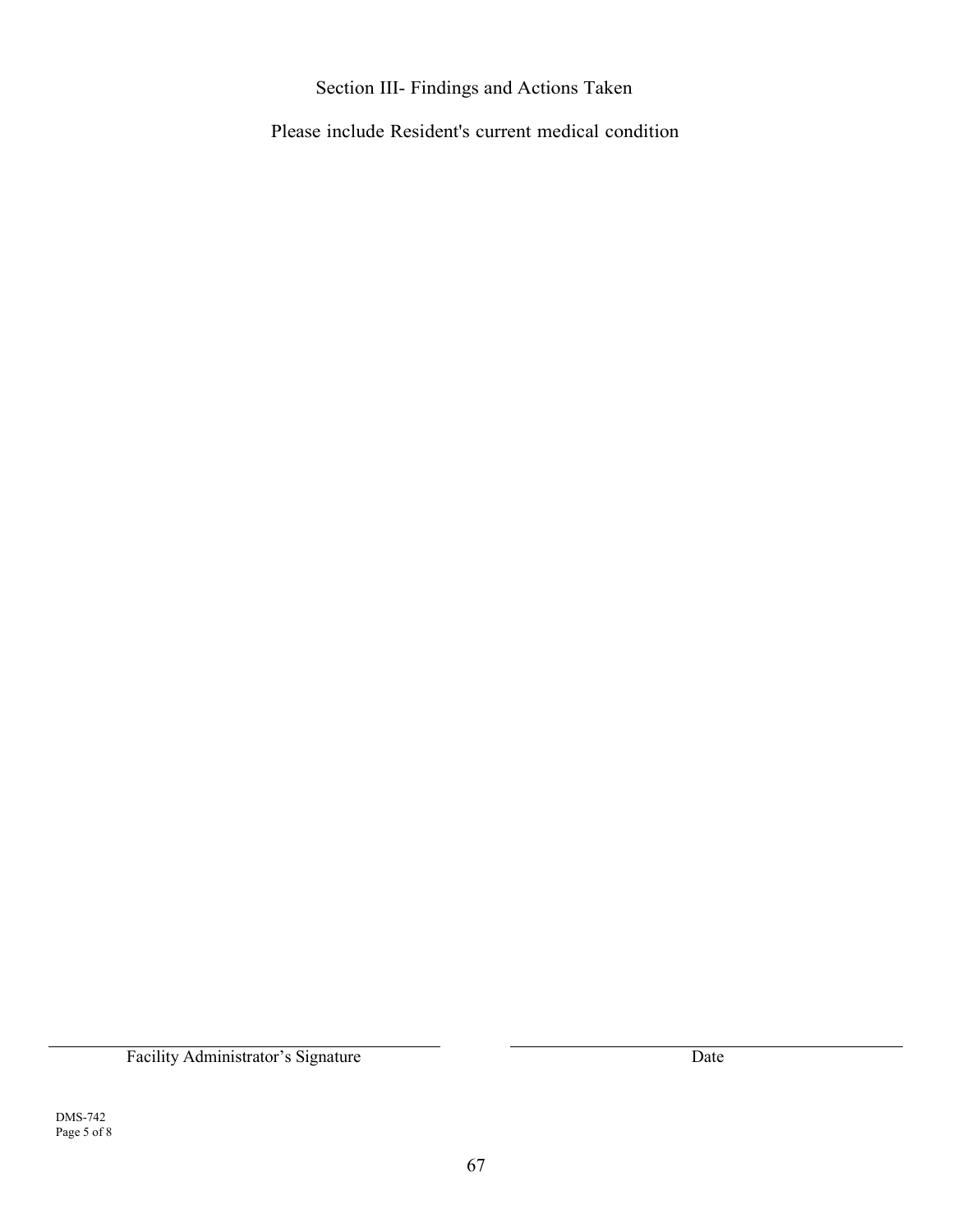# Section IV- Notification/Status

# Administrator/Written Designee Must Be Notified!

| Name Of Administrator                                                                                                                                                                                                               |                                                            |                |             |                                         |          |
|-------------------------------------------------------------------------------------------------------------------------------------------------------------------------------------------------------------------------------------|------------------------------------------------------------|----------------|-------------|-----------------------------------------|----------|
| Date: <u>and the second second</u> contains the second second second second second second second second second second second second second second second second second second second second second second second second second seco | Time:                                                      |                |             | AM                                      | PM       |
| Family Notified:<br>$\Box$ YES                                                                                                                                                                                                      | NO<br>$\Box$ NONE<br>$\mathbf{L}$                          | Date: $Time:$  |             |                                         | AM<br>PM |
| Name Of Family Member:                                                                                                                                                                                                              |                                                            |                |             |                                         |          |
| Relationship:                                                                                                                                                                                                                       | <u> 1989 - Johann Barbara, martxa alemaniar amerikan a</u> |                | Phone#:     |                                         |          |
| Doctor Notified:<br><b>YES</b>                                                                                                                                                                                                      | <b>NONE</b><br>N <sub>O</sub><br>ப                         |                | Time:       | AM                                      | PM       |
| Doctor's Name:                                                                                                                                                                                                                      | $\blacksquare$ Phone #:                                    |                |             | <u> 1989 - Johann Barbara, martin a</u> |          |
| Resident Sent To Hospital:                                                                                                                                                                                                          | $\rm NO$<br><b>YES</b>                                     | <b>NONE</b>    | Date: Time: | $\mathbf{A}\mathbf{M}$                  | PM       |
| Admitted To Hospital:                                                                                                                                                                                                               | <b>YES</b>                                                 | N <sub>O</sub> |             |                                         |          |
| Name/ Address/ Phone of Hospital:                                                                                                                                                                                                   | Law Enforcement Must Be Notified for abuse and neglect     |                |             |                                         |          |
| Date:                                                                                                                                                                                                                               | Time:<br><u> 1989 - Johann Barn, fransk politik (</u>      |                |             | AM                                      | PM       |
| Name Of Law Enforcement Agency:                                                                                                                                                                                                     |                                                            |                |             |                                         |          |
| Phone#:                                                                                                                                                                                                                             |                                                            |                |             |                                         |          |
| Address:                                                                                                                                                                                                                            |                                                            |                |             |                                         |          |
| City/Zip:                                                                                                                                                                                                                           |                                                            |                |             |                                         |          |
|                                                                                                                                                                                                                                     | Was An Investigation Made By The Law Enforcement Agency?:  |                | $\sim$      | <b>YES</b>                              | $\rm NO$ |
| Date Of Investigation:                                                                                                                                                                                                              |                                                            | Time:          |             | $\mathbf{A}\mathbf{M}$                  | $\rm PM$ |
| Name Of Officer:                                                                                                                                                                                                                    |                                                            |                |             |                                         |          |
| DMS-742                                                                                                                                                                                                                             | Page 6 of 8                                                |                |             |                                         |          |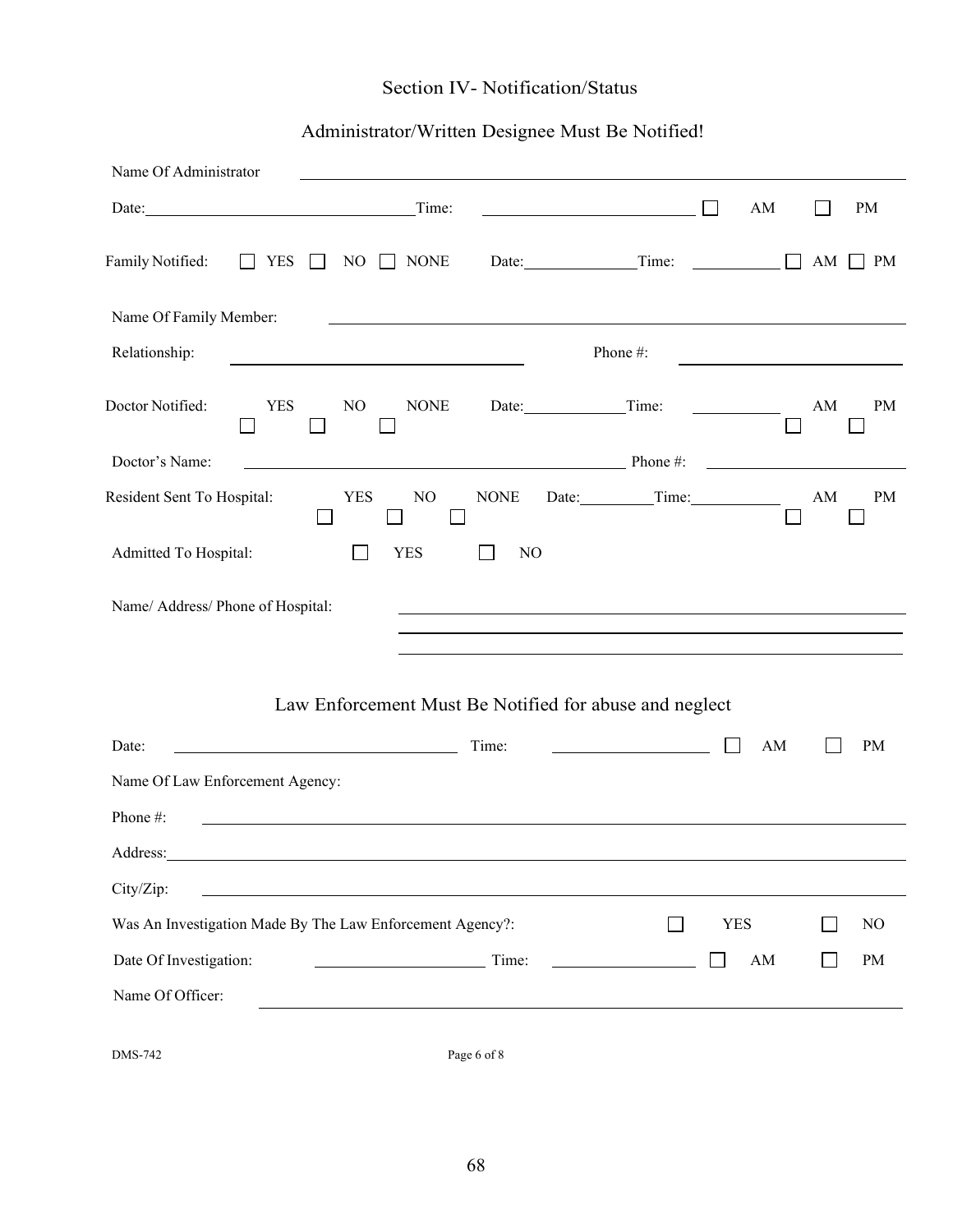# Section VI-Accused Party Information

| Name Of Accused Party:                    |                                                                                                                       |                                                                                                                      |                                                                                                                       |  |  |  |  |
|-------------------------------------------|-----------------------------------------------------------------------------------------------------------------------|----------------------------------------------------------------------------------------------------------------------|-----------------------------------------------------------------------------------------------------------------------|--|--|--|--|
| Job Title (if any):                       |                                                                                                                       |                                                                                                                      | Phone#:                                                                                                               |  |  |  |  |
| Home Address:                             |                                                                                                                       | <u> 1980 - John Barn Barn, amerikan bandar bahasa dalam bahasa dalam bahasa dalam bahasa dalam bahasa dalam baha</u> |                                                                                                                       |  |  |  |  |
|                                           |                                                                                                                       |                                                                                                                      |                                                                                                                       |  |  |  |  |
|                                           |                                                                                                                       |                                                                                                                      |                                                                                                                       |  |  |  |  |
| Dates Of Current Employment:              |                                                                                                                       | $\Gamma$ o                                                                                                           | <u> 1989 - Johann Stone, mars et al. (</u>                                                                            |  |  |  |  |
| Certified Nursing Assistant:              | <b>YES</b>                                                                                                            | N <sub>O</sub>                                                                                                       |                                                                                                                       |  |  |  |  |
| Registration #:                           | <u> 1989 - Johann Harry Harry Harry Harry Harry Harry Harry Harry Harry Harry Harry Harry Harry Harry Harry Harry</u> | Date Issued:                                                                                                         |                                                                                                                       |  |  |  |  |
| Date Criminal Background Check Completed: |                                                                                                                       | <u> 1989 - John Stoff, amerikansk politiker (d. 1989)</u>                                                            |                                                                                                                       |  |  |  |  |
| Licensed By State Board Of Nursing:       |                                                                                                                       |                                                                                                                      | YES<br>NO                                                                                                             |  |  |  |  |
| Type Of License:                          | RN#                                                                                                                   | LPN#                                                                                                                 | <u> Alban a Carl ann an t-Iomraid ann an t-Iomraid ann an t-Iomraid ann an t-Iomraid ann an t-Iomraid ann an t-Io</u> |  |  |  |  |
| Date Issued:                              | <u> 1989 - John Stein, Amerikaansk politiker (* 1989)</u>                                                             |                                                                                                                      |                                                                                                                       |  |  |  |  |
|                                           |                                                                                                                       |                                                                                                                      |                                                                                                                       |  |  |  |  |
|                                           |                                                                                                                       |                                                                                                                      |                                                                                                                       |  |  |  |  |

# *Section VII- Attachments*

Attach the following information to the back of this form. If you do not have one of the specified attachments, please provide an explanation why it can not be obtained or if it will be forwarded in the future.

- 1. Statement from the accused party.
- 2. All witness statements. Use the attached OLTC Witness Statement Form for all witness statements submitted. If the statement is a typed copy of a handwritten statement, the handwritten statement must accompany the typed statement.
- 3. Law enforcement incident report. This can be mailed at a later date if necessary.
- 4. Other pertinent reports/information, such as Ombudsmen, autopsy, reports, etc. These can be mailed at a later date if necessary.

DMS-742 Page 7 of 8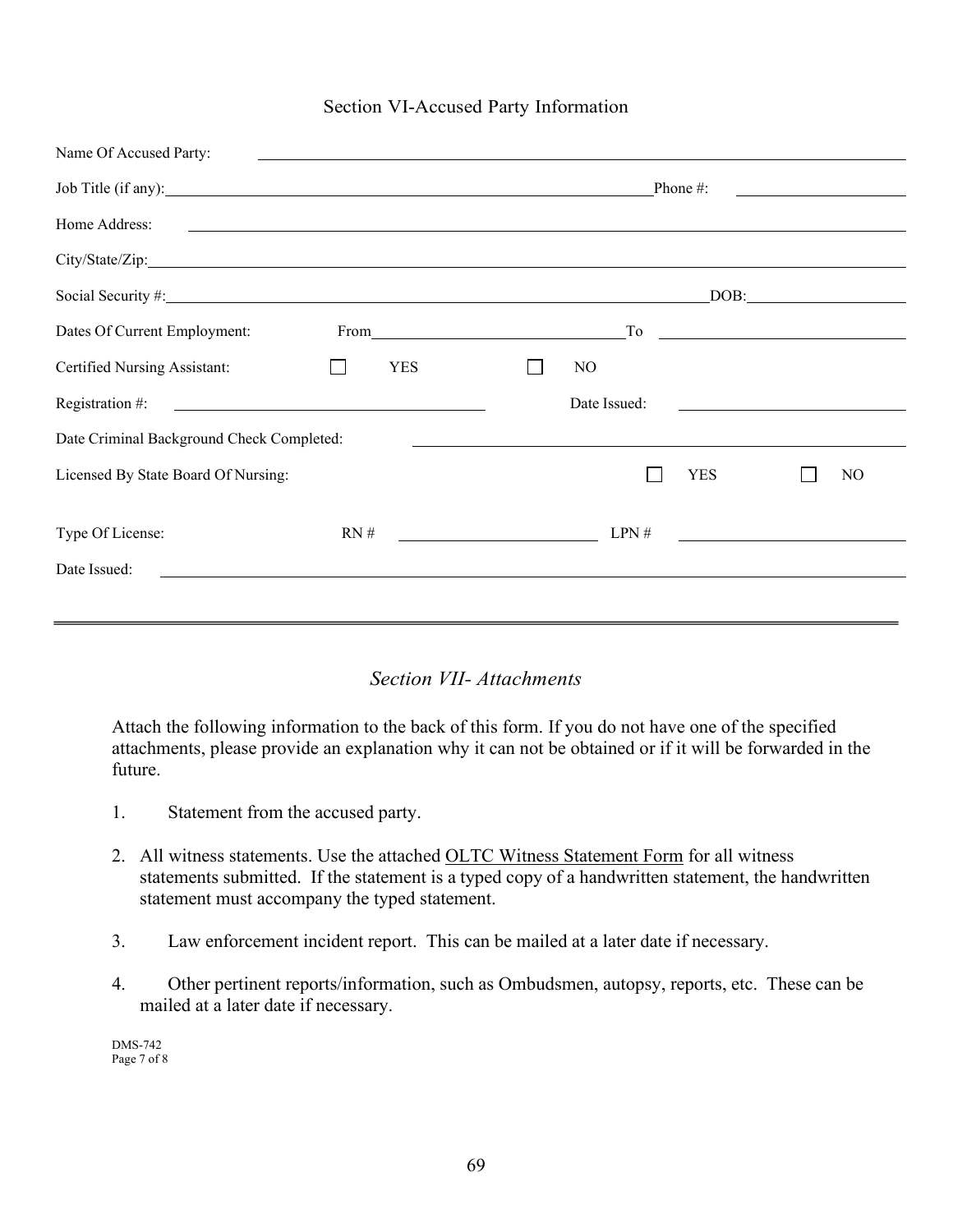#### Facility Investigation Report for Resident Abuse, Neglect, Misappropriation of Property, & Exploitation of Residents in Long Term Care Facilities

# OTLC Witness Statement Form

| Date:                               | Time:                                                                                                                 |                                                     | AM | <b>PM</b> |
|-------------------------------------|-----------------------------------------------------------------------------------------------------------------------|-----------------------------------------------------|----|-----------|
| Witness Full Name:                  | <u> 1989 - Johann Stein, mars and de Branch and de Branch and de Branch and de Branch and de Branch and de Branch</u> |                                                     |    |           |
|                                     |                                                                                                                       |                                                     |    |           |
| $\overline{\text{City}/\text{Zip}}$ |                                                                                                                       |                                                     |    |           |
|                                     | Work Phone #:                                                                                                         | <u> 1989 - Andrea Station Barbara, amerikan per</u> |    |           |
| Relation To Resident (If Any?)      |                                                                                                                       |                                                     |    |           |

State in your own words what you witnessed (be very descriptive) and sign below.

(Continue on Back as Necessary)

The information provided above is true to the best of my knowledge.

| Signature of Witness: | Date: |
|-----------------------|-------|
|                       |       |

DMS-742 Page 8 of 8